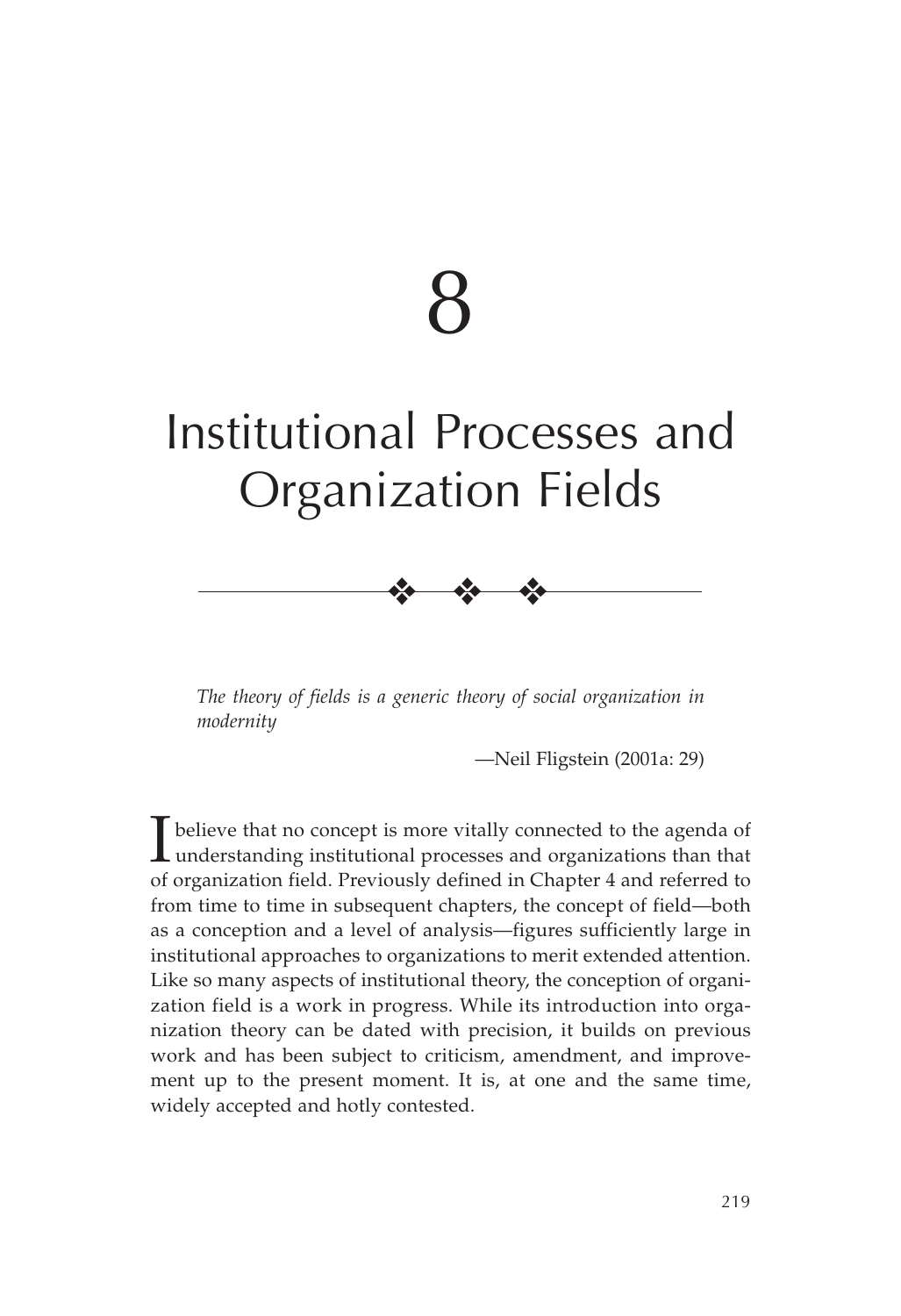## ❖ CONCEPTUALIZING ORGANIZATION FIELDS

Our discussion begins with the general concept of field and then moves to its application to organizations, considering both its contributions to conceptualizing the environment within which a particular organization operates as well as its value as a new object of study.

# **Fields and Organization Fields**

## *Field Conceptions*

The concept of a "field approach" to explaining the behavior of an object has a long history in both the physical and social sciences. As detailed by Martin (2011), its origins lay in work during 19th century on electromagnetism and fluid mechanics in the physical sciences and, somewhat later, by German gestalt theory in psychology. What was common to these and related approaches is that the behavior of the objects under study is explained not by their internal attributes but by their location in some physically or socially defined space. The objects, or actors, are subject to varying vectors of force (influences) depending on their location in the field and their relation with other actors as well as the larger structure within which these relations are embedded.

This perspective came by various routes into the social sciences. Urban ecologists in the "Chicago school" led by Park and Burgess (1921) borrowed from the work of biological ecologists to examine "niche space" not only in geographic but in relational terms (McKenzie 1926/1983). Building on gestalt theory from the late 19th century, social psychologist Kurt Lewin (1951: 57) developed his version of field theory in social psychology as a tool to assess an individual's "life space"—encompassing "the person and the psychological environment as it exists for him." Important features of Lewin's approach were his insistence on the mutual interdependence of the many elements and forces surrounding the individual and on the centrality of the individual's perceptive and interpretive processes: life space conceived as a cognitive map of one's social environment (see Mohr, forthcoming).

Another important approach to fields came from sociologically oriented social psychologists in the work of Shibutani (1955), Strauss and colleagues (Strauss 1978; Strauss, Schatzman, Bucher, Erlich, and Sabshin 1964), and Becker (1974; 1982). These symbolic interactionists developed the concept of *social worlds* to refer to groups of actors with "shared commitments to certain activities, sharing resources of many kinds to achieve their goals, and building shared ideologies about how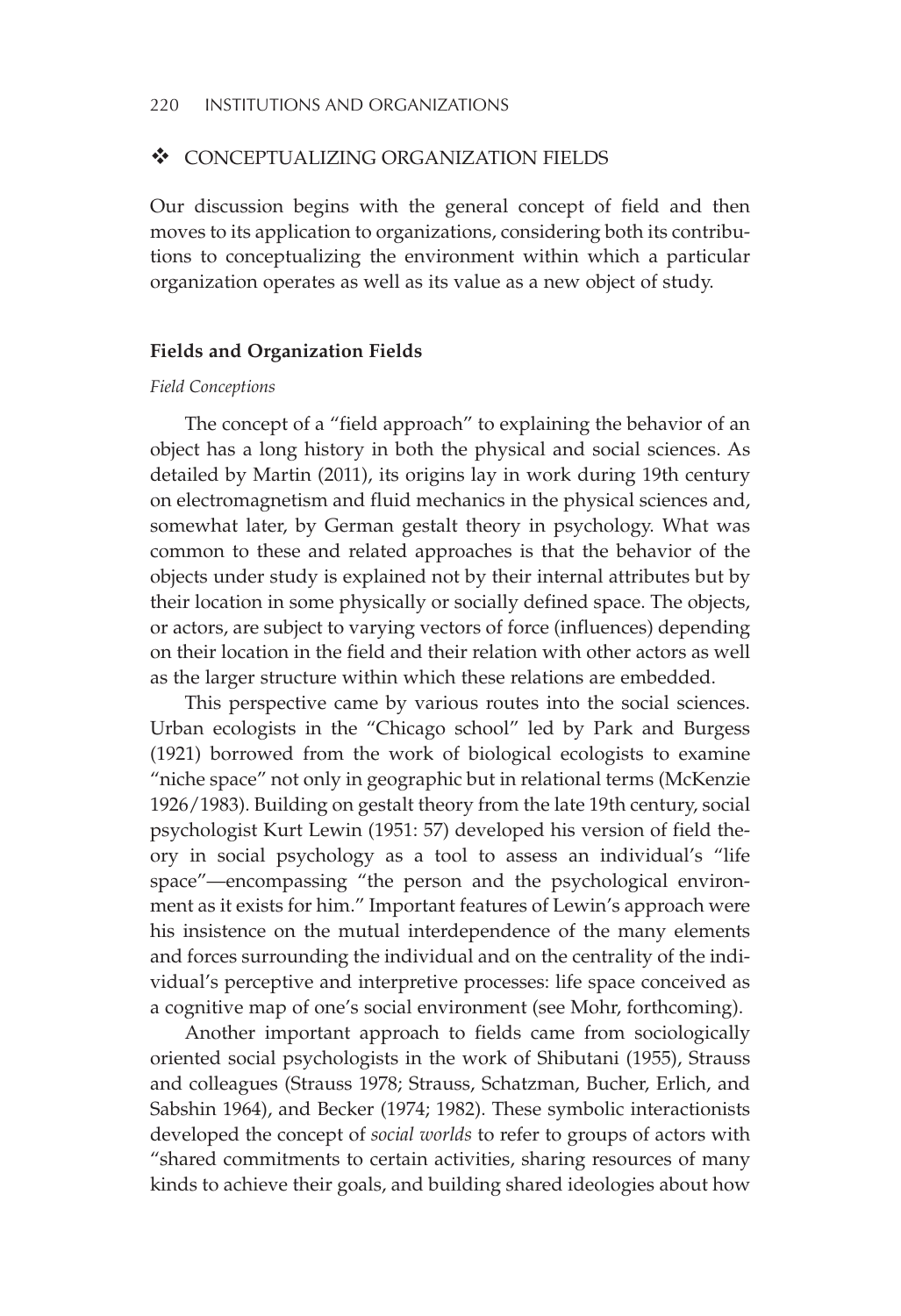to go about their business" (Clark 1991: 131). These worlds are actordefined and permit the "identification and analysis of collective activities viewed as meaningful by the actors themselves" (Clark 1991: 135). Studies along these lines in social psychology and Chicago approaches to the sociology of work have developed until recently on a parallel tract to organization fields, but there are increasing signs of convergence (e.g., Clark 1991).

Particularly influential has been the work of sociologist Pierre Bourdieu (1971; 1984), who employed the concept of field to refer "to both the totality of actors and organizations involved in an arena of social or cultural production and the dynamic relationships among them" (DiMaggio, 1979: 1463). Bourdieu insists that "to think in terms of field is to *think relationally"* (Bourdieu and Wacquant, 1992: 96; italics in original), and he employs the analogy of a game, with rules, players, stakes, competition, and contestation, to depict its central features. Fields, for Bourdieu, are not placid and settled social spaces, but arenas of conflict in which all players seek to advance their interests and some are able, for longer or shorter periods, to impose their conception of "the rules of the game" on others. Bourdieu's treatment of field provided the blueprint for DiMaggio and Powell's (1983) founding conception, as well as for the later approach of Fligstein and McAdam (2011; 2012).

# *Organization Field Conceptions*

It was heavy lifting to move organizational scholars to attend to systems above that represented by the individual organizations. After all, it had been difficult enough to convince students of organizations that the organization itself could be studied in ways other than showing it had effects on individual behavior.<sup>1</sup> Very soon after the organization itself had been established as a viable level of analysis, the open systems perspective swept into the arena during the mid-1950s (Scott and Davis 2007: Ch. 4). The environment of an organization took on new importance, and scholars struggled with ways to conceptualize and capture it as a new object of study.

Early investigators (e.g., Dill 1958; Emery and Trist 1965; Lawrence and Lorsch 1967) came to conceive of the environment as a disembodied set of dimensions—such as complexity, stability, munificence whose states could impact the organization. There was little sense that the organization's environment was *itself organized.* And there was little awareness that organizations operating within the same environment might inhabit quite distinctive locations providing diverse threats and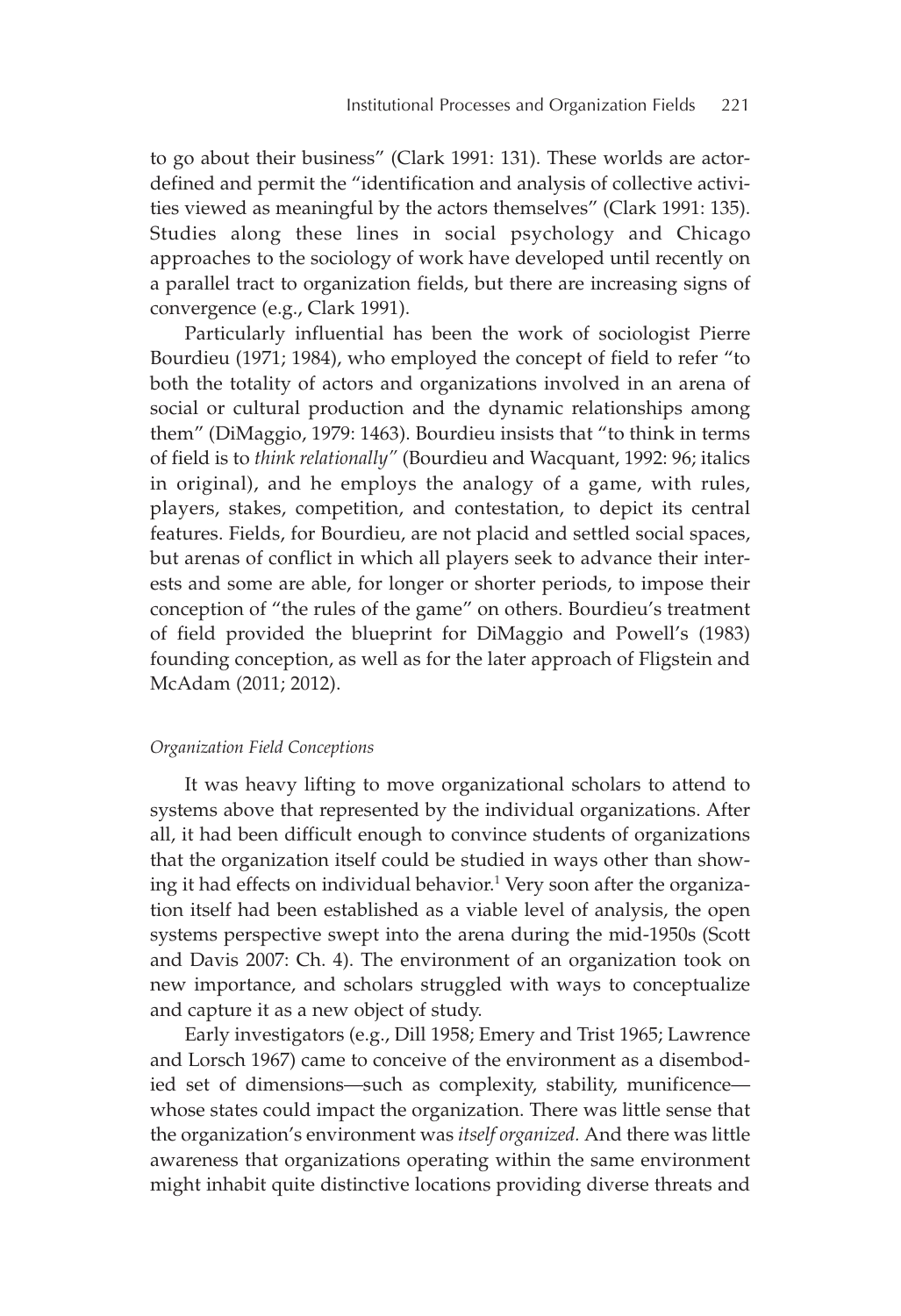opportunities. Ecologists suggested that community structures could usefully be examined as a network of interorganizational relations (e.g., Galaskiewicz 1979; Warren 1967), but these studies emphasized geographic boundaries. Useful next steps were the identification of the *organization set* (Blau and Scott 1962/2003; Evan 1966)—the organization's primary exchange partners—and the *organization population*  (Hannan and Freeman 1977)—a collection of similar organizations that compete for the same resources.

As described in Chapter 4, the concept of *organization field* was crafted by DiMaggio and Powell (1983) to refer to "those organizations that, in the aggregate, constitute a recognized area of institutional life: key suppliers, resource and product consumers, regulatory agencies, and other organizations that produce similar services and products" (p. 148). It thus incorporates both the organization set and organization population frameworks, while adding oversight units. Although based on Bourdieu's work of fields, DiMaggio and Powell gave primary attention to social relational and network components. In their related work, Scott and Meyer (1983) stressed regulative and funding connections, calling attention to the ways in which field complexity affected organizational structure. These frameworks insisted that the fields surrounding organizations were themselves organized in diverse ways that influenced the structure and functioning of organizations embedded within them.

These early formulations, however, overstressed relational systems to the neglect of cultural connections. Building on Bourdieu's work, cultural theorists such as Wuthnow began to remedy this deficiency by pointing to the importance of meaning systems. Rather than pursuing Bourdieu's focus on subjective states, as in his concept of *habitus* (internalized dispositions), Wuthnow (1987) stressed the utility of focusing investigation on objective indicators of culture (e.g., the analysis of texts, discourse, gestures, and cultural products). He noted that approaches may vary from the "structuralist," that examines general patterns in texts that can be seen, recorded and classified; to the "dramaturgic," focusing on rituals, ideologies, and other acts that symbolize and dramatize the nature of social relations; to the "institutional" that calls attention to the roles played by organizations and occupations in producing and disseminating goods and services (e.g., Becker 1982; DiMaggio 1991). Wuthnow (1989) employs the term "discursive field" to characterize the "fundamental categories in which thinking can take place" developed over time by an interacting group of individuals and organizations. As Spillman (1995) argues, "discursive fields mediate between structure and meaningful action."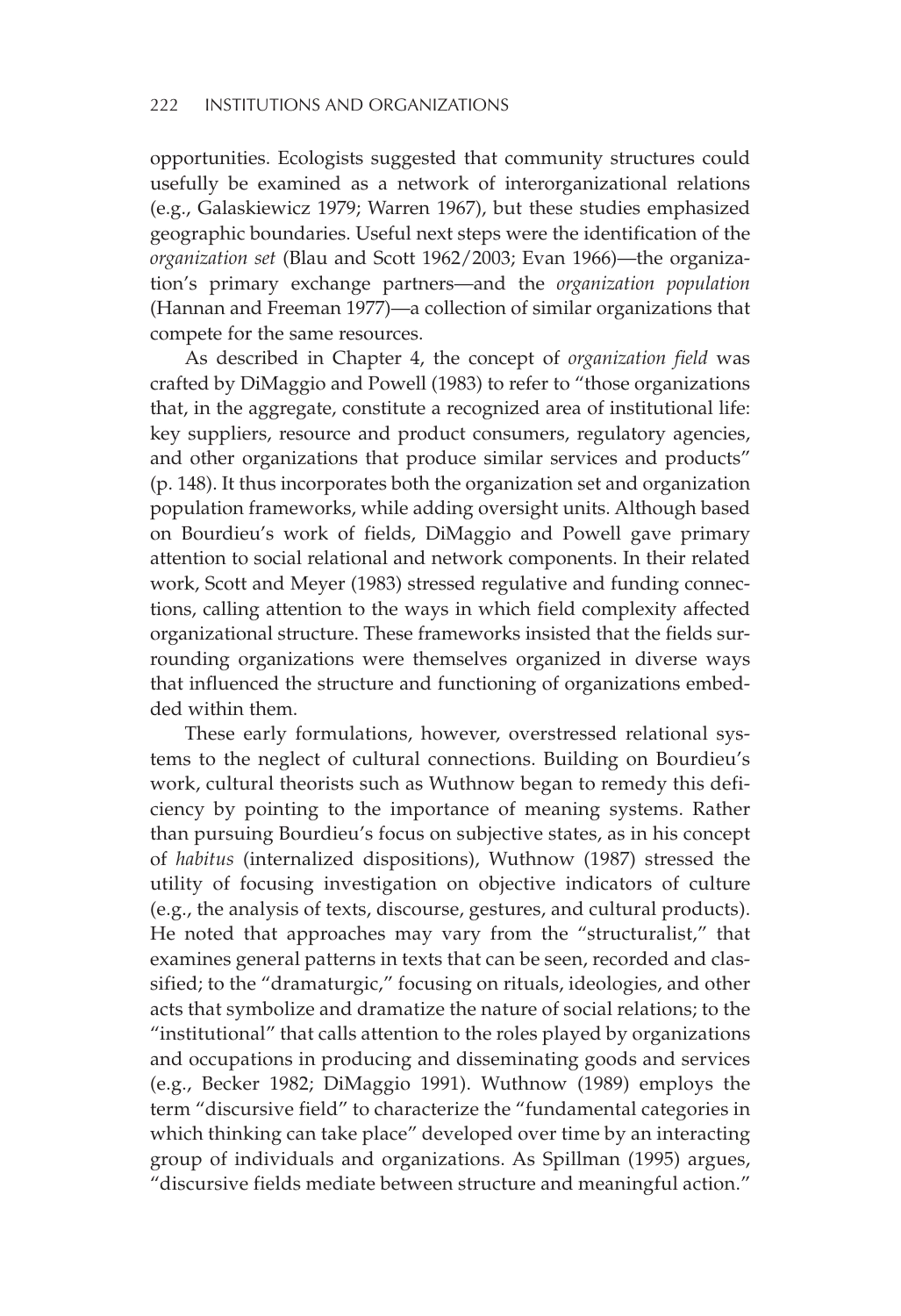Or as Snow (2008: 8) points out: "They provide the context within which meaning-making activities, like framing, are embedded." An alternative approach to conceptualizing the symbolic aspects of field structures is, of course, that of *institutional logics,* as discussed in Chapter 4 (see Friedland and Alford 1991; Thornton, Ocasio, and Lounsbury 2012).

Thus, the concept of organization field represents a major step forward in enabling organization scholars to craft a coherent image of the relevant environment for a given organization. By focusing on the examination of specific relational linkages and patterns of activities employing network and other methodologies and by attending to the role of meaning systems as assessed by textual and discourse analysis, the environment can be much more clearly conceptualized and empirically assessed than was previously possible. As Ferguson (1998: 598) indicates, the concept of field allows investigators to "focus on tangible products and identifiable pursuits." Field creation is an admixture of top-down and bottom-up processes. Ferguson also suggests, "a field constructs a social universe in which all participants are at once producers and consumers, caught in a complex web of social, political and cultural relations that they themselves have woven and continue to weave" (p. 598). In a pithy aphorism summarizing their work on a variety of organization fields, Padgett and Powell (2012: 2) conclude: "In the short run, actors create relations; in the long run, relations create actors." I would add: In the short run, actors create and modify meanings; in the long run, meanings create actors, both organizational and individual identities.

While the concept of organization field has proven to be invaluable in helping analysts understand the nature of the environment for a given organization, it is also, as I have noted in previous chapters, in itself a valuable new level of analysis for investigating social systems and processes. Some of the most important organizational scholarship of the past four decades has examined the origin, structuration, and change and/or decline of organization fields. Some of these studies have already been discussed in earlier chapters and additional work is reviewed later in this chapter (see also Fligstein and McAdam 2012; Thornton et al. 2012; Wooten and Hoffman 2008).

As Martin (2011) insists, the existence of a field is a matter to be empirically determined:

Whether a set of persons [or organizations] or their actions actually forms a field must be an empirical question and cannot be true by definition or methodology. A field theoretic analysis requires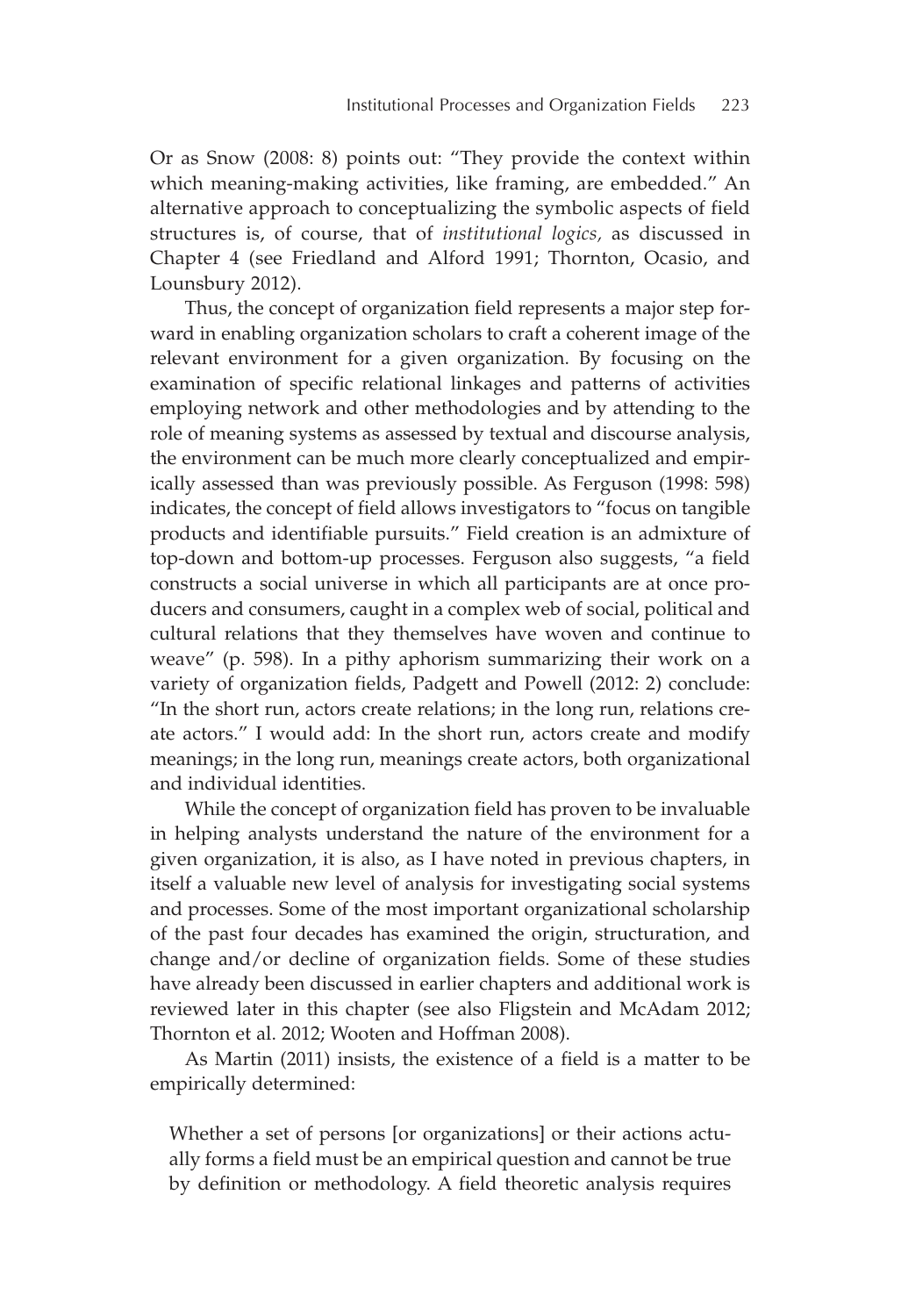that the positions of persons [or organizations] in a field must be based on their orientations to each other, either directly through their interpersonal relations or in a mediated manner via shared goals. (pp. 269–270)

At the same time, the boundaries of the field are set in part by heuristic processes: allowing investigators to pursue those matters of prime interest to them and/or their subjects.

The concept of organization field celebrates and exploits the insight that "local social orders" constitute the building blocks of contemporary social systems. It urges the benefits of the "meso level of theorizing," which recognizes the centrality of these somewhat circumscribed and specialized realms in the construction and maintenance of social order (Fligstein 2001b: 107). The field concept is productively employed in examining delimited systems ranging from markets to policy domains to the less structured and more contested arenas within which social movements struggle. Thus, as Hoffman (1997) has argued, fields can be created around an issue as well as a set of products or services. The field of environmental protection joins together participants from selected industries, governmental agencies, and environmental activists as, over time, each of these groups attempts to influence and reacts to the control efforts of the others. It is this conception of organization field—as a contested arena within which multiple types of players pursue their interests and defend their turf—that has been adopted and developed by Fligstein and McAdam (2012) as they develop the links between organization studies and social movements (see also Davis, McAdam, Scott, and Zald 2005).

The field concept also fulfills a vital role in connecting organization studies to wider, macro structures—sectoral, societal, and transnational. Organizations are themselves major actors in modern society, but to understand their broader significance, it is necessary to see their role as players in larger networks and systems. As I have argued, most organizations engage with not one, but multiple fields and are subject to multiple institutional logics. Pizarro (2012) suggests that organizations operate within a "sectoral field"—one containing their primary competitors and exchange partners and defined by a shared logic but also within a "contested field" comprising other types of players in diverse fields motivated by different logics, who attempt to influence the behavior of the focal organization. Organization fields not only reflect many of these conflicts, both in relational patterns and logics, but help to mediate and broker among them as an important component of social change processes. As DiMaggio (1986: 337) asserts, "the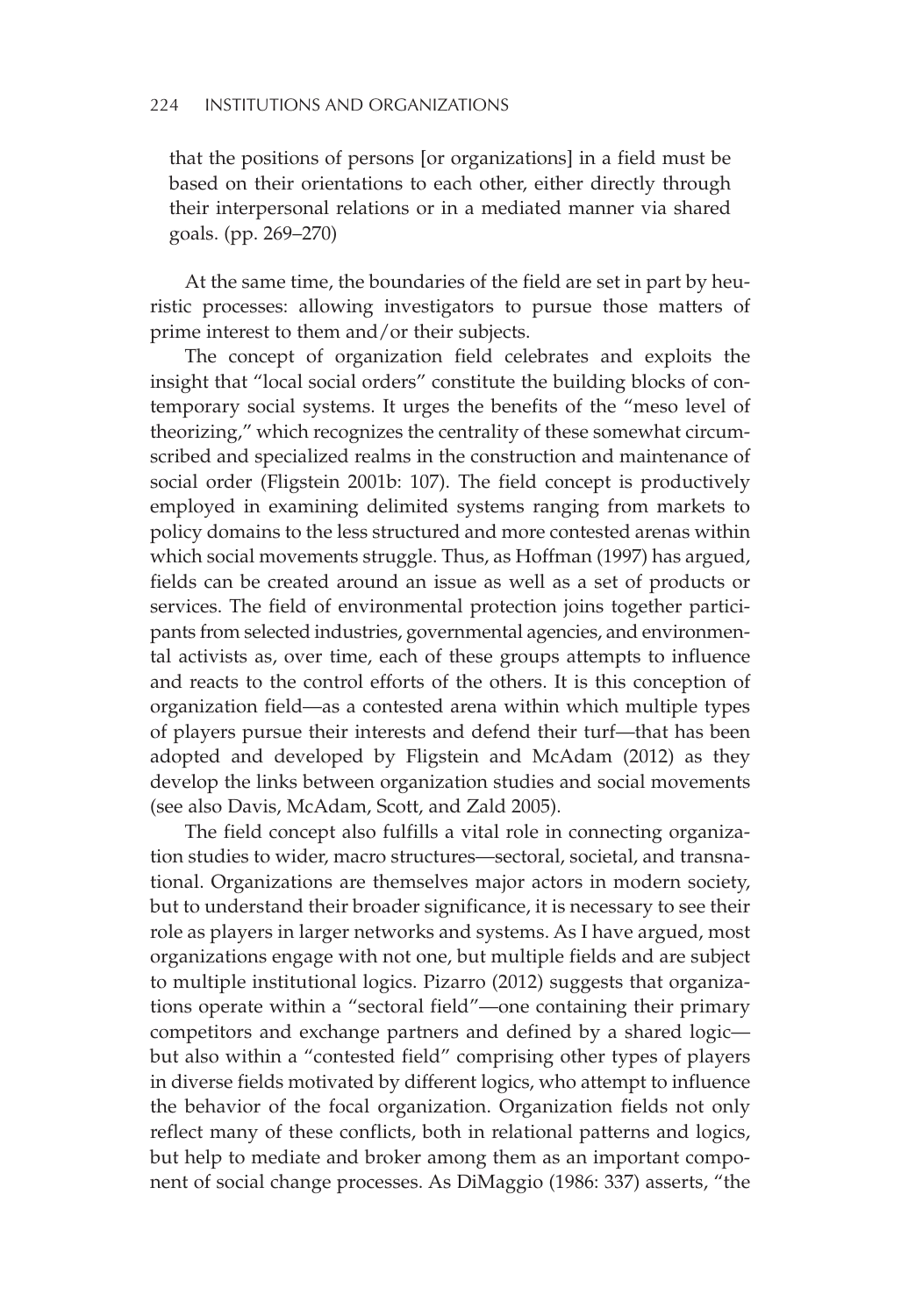organization field has emerged as a critical unit bridging the organizational and the societal levels in the study of social and community change."

# ❖ KEY COMPONENTS OF ORGANIZATION FIELDS

While it is possible to identify the presence of regulative, normative, and cultural-cognitive elements at work in all organization fields, for empirical purposes it is helpful to focus attention on a number of key components that vary among fields.

# **Institutional Logics**

As discussed in Chapter 4 and elsewhere in this volume, institutional logics call attention to shared conceptual frameworks that provide guidelines for the behavior of field participants (Friedland and Alford 1991; Thornton et al. 2012). They comprise both normative and cultural-cognitive elements. Some of these logics provide the basis for field construction, allowing a "shared understanding of what is going on in the field," while other more limited logics offer different and competing cognitive frames for subsets of participants in varying field locations (Fligstein and McAdam 2012: 10–11). Moreover, as Friedland and Alford (1991) first emphasized, multiple frameworks are available within developed societies, which are differentiated around numerous specialized arenas—political, political, economic, religious, kinship, and so on—and each is governed by a different logic. Organizations, working at a meso level within these arenas, are hence confronted by, and have available to them, multiple often contradictory logics:

Some of the most important struggles between groups, organizations, and classes are over the appropriate relationships between institutions, and by which institutional logic different activities are to be regulated and to which categories of persons they apply. Is access to housing and health to be regulated by the market or by the state? Are families, churches, or states to control education? Should reproduction be regulated by state, family, or church? (Friedland and Alford 1991: 256)

Thus, institutional logics vary in their content—the nature of beliefs and assumptions—but also in their penetration or "vertical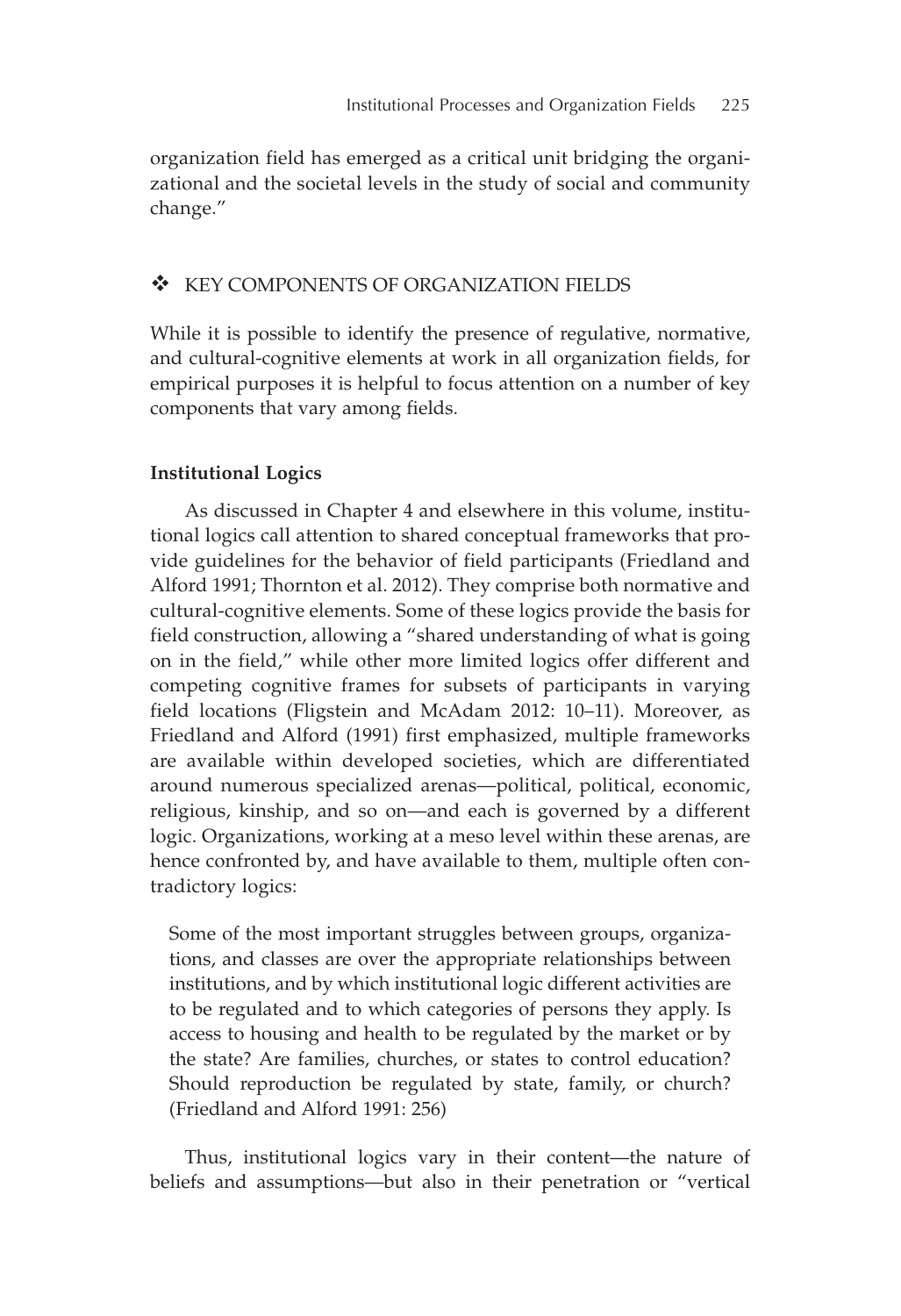depth" (Krasner, 1988). For example, Fligstein (2001a: 32) distinguishes between "general societal understandings about how to organize firms or markets . . . and specific understandings about how a particular market works." Institutional logics also vary in their breadth or extent of horizontal linkage (Krasner, 1988). One of the most significant predictors of institutional stability and influence is the extent to which it is compatible with or complementary to related institutional arrangements (Hall and Soskice 2001a: 17). Finally, institutional logics within a field vary in terms of their exclusiveness or, conversely, the extent to which they are contested (Scott 1994a: 211).

Another concept that has proven helpful in examining culturalcognitive systems is that of *cultural frame.* Goffman (1974: 21) first employed the concept to refer to "schemata of interpretation" that enable individuals "to locate, perceive, identify, and label" events occurring to them in ways that establish their meaning. The concept was employed after modification by David Snow and colleagues, who eschewed the noun for the verb, emphasizing *framing processes* in order to better inform social movement theory (Benford and Snow, 2000; Snow, Rochford, Worden, and Benford 1986). As Benford and Snow (2000) note, "This denotes an active, processual phenomenon that implies agency and contention at the level of reality construction. It is active in the sense that something is being done, and processual in the sense of a dynamic, evolving process" (p. 614).

The concept of framing has proved to be useful to social movement theorists who realized that much of the work of activist and reform groups involves a "reframing" of issues and problems in ways that illuminate injustice or identify possible ways forward (McAdam 1996; Zald 1996). In short order, also, the concept was embraced by organizational and institutional scholars.

In their study of the recycling industry, Lounsbury, Ventresca, and Hirsch (2003) describe the contest waged between two competing visions—"field-level frames"—for managing solid waste. Favored during the 1970s was the waste-to-energy (W-T-E) model that involves capturing usable energy from the burning of trash. This approach created opposition among environmental activities who promoted an alternative frame that favored recycling—the collection and breaking down of materials such as paper and glass that can be remanufactured into consumer products. The recycling view remained marginal until it was repackaged from a volunteer model into a for-profit model supported by federal, state, and local legislation to resist the building of incinerators and encourage recycling efforts. Lounsbury and colleagues prefer the concept of framing to that of institutional logic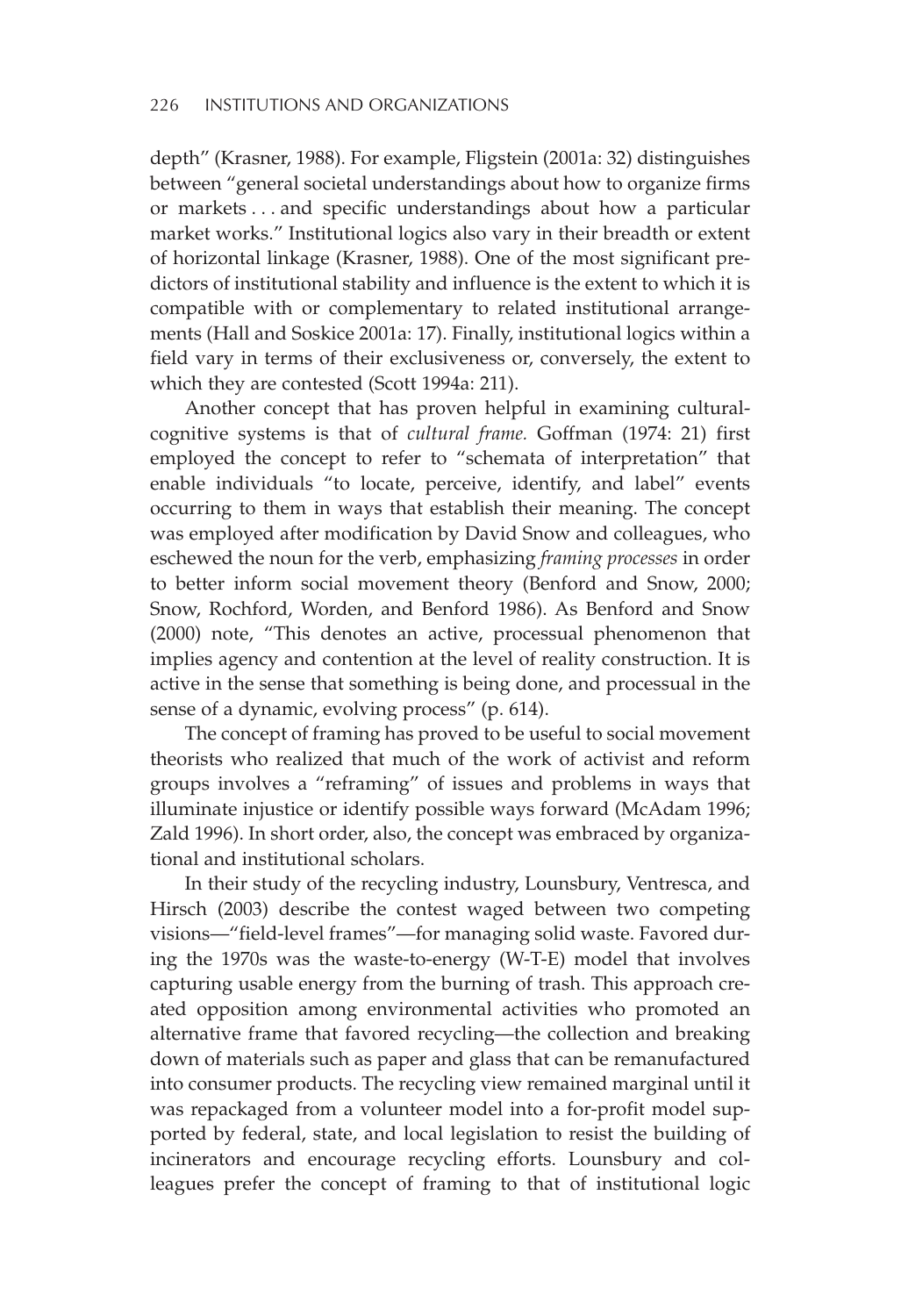because, for them, the latter is "conceptualized as exogenous to actors," whereas the former emphasizes "the more active struggles over meanings and resources" occurring among actors in the field (p. 72). The researchers tracked changes in discourse reflected in the meetings of the Solid Waste Association of North America and its trade magazine as well as archival sources such as Congressional hearings and to obtain cognitive representation of how key industry issues were thought about and discussed. In addition, multiple interviews were conducted with a variety of field actors. Attention to cultural frames stresses "the interweaving of structures of meaning and resources as well as their wider cultural and political context" (Hoffman and Ventresca 1999).

Frames can unify as well as divide. In closely related work, Beamish and Biggart (2012) employ the term *social heuristic* to refer to an interpretative frame and decision making model that embodies collectively held understandings that provide a socially defensible foundation for actors' decisions. They studied the emergence of a social heuristic within the commercial construction industry that led developers, financiers, construction firms, contractors, and regulators to embrace a "default design" reflecting shared standards and guidelines for developing a commercial building. While this heuristic greatly simplifies decision making and reduces transaction costs among all parties, it framed these buildings as conservative financial investments and inhibited the consideration of innovative practices that could lead to improved energy efficiency, enhanced aesthetics, or improvements in building design.

Another useful concept linking culture and social structure was first introduced into the analysis of social movements by Charles Tilly. Tilly (1978: 143) was among the first to point out that even apparently "disorganized" and disruptive behaviors were likely to take on "welldefined forms already familiar to the participants," including collective actions such as strikes, rallies, and demonstrations. Moreover "given the innumerable ways in which people could, in principle, deploy their resources in pursuit of common ends . . . at any point in time, the *repertoire of collective actions* available to a population is surprisingly limited" (p. 151). If such an observation holds for social movements, which tend to operate under less structured conditions, think how much more applicable it is to the world of everyday organizations operating in settled fields. As Hoffman (1997) observes:

The institutional environment, in large part, defines the range of the organizational reality. In setting strategy and structure, firms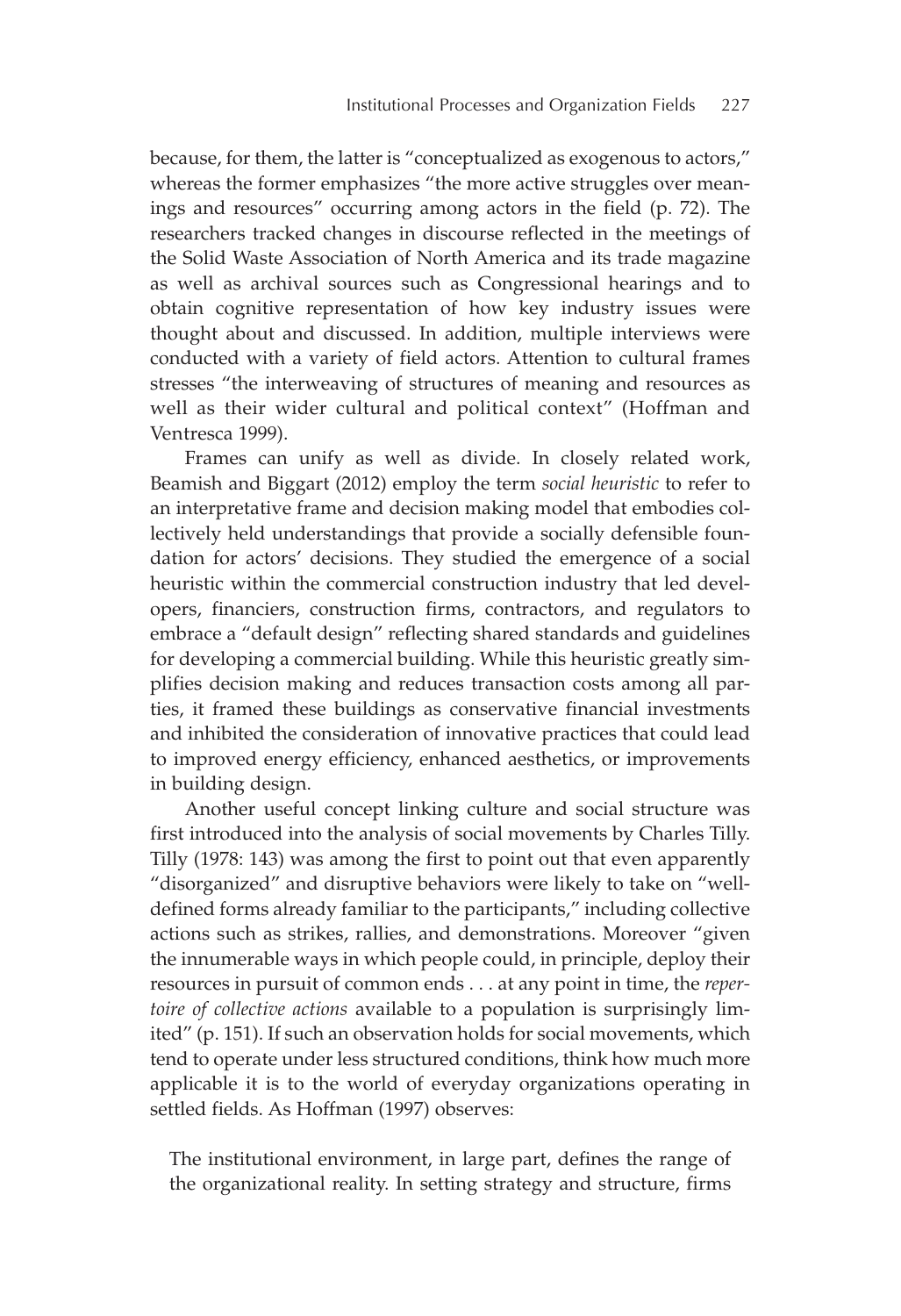#### 228 INSTITUTIONS AND ORGANIZATIONS

may choose action from a repertoire of possible options. But the range of that repertoire is bound by the rules, norms, and beliefs of the organizational field. (p. 148)

Clemens (1996; 1997) connects the idea of repertoires of collective action to that of organizational archetype (see Chapter 5 and below). She suggests that any field contains a limited repertoire of organizational forms that themselves contain a limited set of culturally defined tools (Swidler 1986) or repertoires of collective action. Clemens also suggests ways in which social movement organizations participate in inducing institutional change, work I review in a later section.

Concepts such as institutional logics, organizational archetypes, framing processes, and repertoires of collective action help us better understand the ways in which cultural-cognitive models act both to constrain and to empower social action. By providing clear templates for organizing—whether designing structures, strategies, or procedures institutional forms constrain actors from selecting (or even considering) alternative forms and modes, on the one hand, but, on the other, provide essential support for actors carrying on the selected activities in the guise of comprehensibility, acceptability, and legitimacy.

#### **Actors**

A great variety of actors people social landscapes. Although they (we) are biological creatures, they (we) are also social constructions, possessing institutionally defined identities including capacities, rights, and responsibilities. The institutional elements at work are primarily cultural-cognitive, especially in their constitutive capacity, and normative. The types of actors include (1) individuals (e.g., in the health care sector, a specific doctor), (2) associations of individuals (e.g., the American Medical Association), (3) populations of individuals (e.g., patients, physicians, nurses), (4) organizations (e.g., the Stanford University hospital), (5) associations of organizations (e.g., multihospital systems), and (6) populations of organizations (e.g., hospitals or nursing homes; Scott, Ruef, Mendel, and Caronna 2000).

In a typical organization field, one expects to observe a delimited number of models, both for individual actors (roles) and for collective actors (archetypes). As described in Chapter 5, Greenwood and Hinings' (1993) concept of *organization archetype* provides a useful mode of characterizing the ways in which a given interpretive scheme or conceptual model is embodied within organizational structure and its operating systems. Of course, the extent to which organizational activities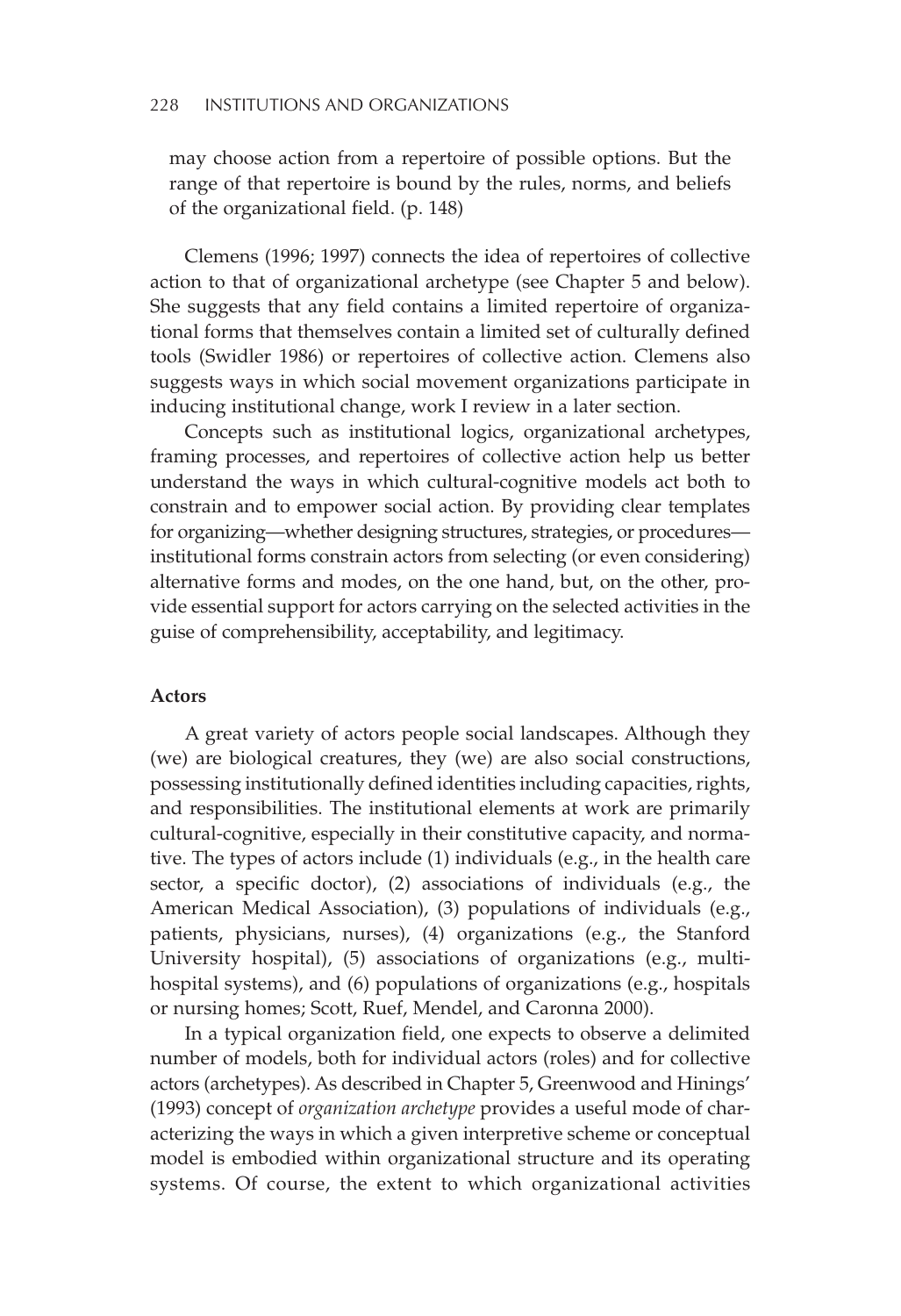correspond with the model is always a matter for empirical investigation, but archetypes provide templates around which rules, administrative systems, and accounts of activities can be structured. Following the lead of population ecologists as well as "configurational" arguments (Van de Ven and Drazin, 1985), Greenwood and Hinings (1993: 1058) propose that field-level pressures will encourage organizations to utilize structures and systems that manifest a single underlying interpreting scheme, and that, once adopted, organizations tend to retain the same archetypes.<sup>2</sup>

Attention to the power of organizational archetypes underlines the importance of the constitutive properties of cultural-cognitive elements: their capacity in the guise of typifications, scripts, or conceptions of agency to provide the forms and "categories and understanding that enable us to engage in economic and social action" (Dacin, Ventresca, and Beal 1999: 329; see also DiMaggio 1994: 35). And as emphasized in previous chapters, both individual and collective actors serve as the creator and carrier of institutional elements, including logics as well as ways of thinking and working.

Following Bourdieu (1986), actors control and compete for *capital,*  including various forms of economic, social, and cultural resources. What is valued depends on the way in which the field is constructed. Indeed, "a capital does not exist and function except in relation to a field" (Bourdieu and Wacquant 1992: 101). Fligstein and McAdam (2011: 13) emphasize this conception of fields as competitive arenas, insisting that the most important distinction involving actors to be made by field analysts is that between *incumbents*—those actors in control of the most important types of capital—and *challengers*—those actors with relatively little influence but "awaiting new opportunities to challenge the structure and logic of the system." This conception emphasizes the need to take into account the role of peripheral, subjugated actors who may come together in coalitions, as well as less inchoate social movements struggling to mobilize around a collective action project.

Most fields include a limited variety of organizational forms (populations) that constitute the primary modes of producer organizations (e.g., various types of provider organizations in the health care sector, colleges in higher education), along with those different, supporting organizations that supply essential resources, including funding and exercise controls. In addition, it is important not to overlook the critical role played in most fields by a variety of intermediary organizations and occupations, for example, stock analysts in markets or such information brokers as librarians, computer scientists, and rating agencies. For example, Wedlin (2006) examines the surprisingly influential role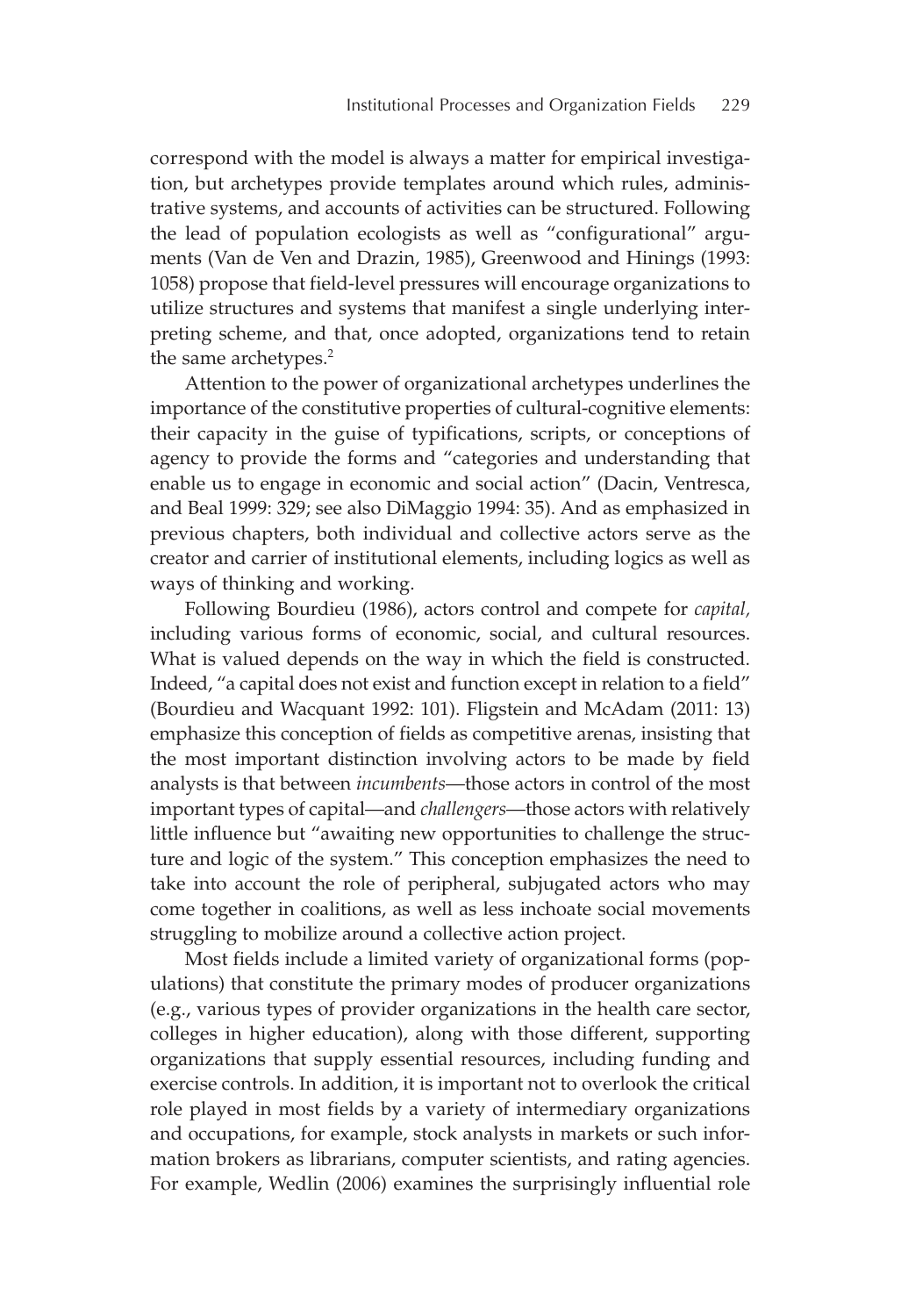recently played by media organizations such as the *Financial Times* and *Wall Street Journal* in structuring the international field of management education with their rankings of business schools. These rankings helped to shape the status structure of these programs and to assist in constructing distinctions around which schools shaped their identities, for example, the amount of emphasis placed on academic versus business capital, or the boundary drawn between a European versus an American model (the former more likely to be independent, the latter, inside or tied to a university). Wedlin (2006: 170) argues that "the rankings are not just reflections of the field; they are also part of creating the field and the boundaries of the field . . . [helping to shape] both mental and social structures."

Another example of the importance of intermediaries is provided by research conducted by Jooste and me (Jooste and Scott 2011) in our study of private-public partnerships engaged in infrastructure construction projects. Because such partnerships represent new ways of working for many governmental agencies, they need assistance in creating capacity to negotiate and manage the complex contracts involved. While some of these skills may be available in or added to the public bureaucracy, we observed that in many situations, these skills were lodged in external organizations that emerge to participate in what we term an "enabling field" of project participants. Such organizations include public and nonpublic regulators, transaction advisors, advocacy associations, and local, regional, and multinational development agencies.

When we talk about the changing "structure" of a field, we refer not only to more regularized patterns of interaction among the main players, but also to growth in the number and importance of organizations whose principal function is to oversee, steer, and mediate the transactions among the primary players. (Jooste and Scott 2011: 389)

#### **Relational Systems**

DiMaggio and Powell's (1983) original conception focused much attention on the relational systems linking organizations into larger networks. Similar to DiMaggio and Powell, Meyer and I (Scott and Meyer 1983) stressed relational or structural features at the field (or sector) level, as discussed in Chapter 7. And in a related fashion, in his discussion of business systems, Whitley (1992b) examines the extent of specialization within firms, whether market ties are characterized by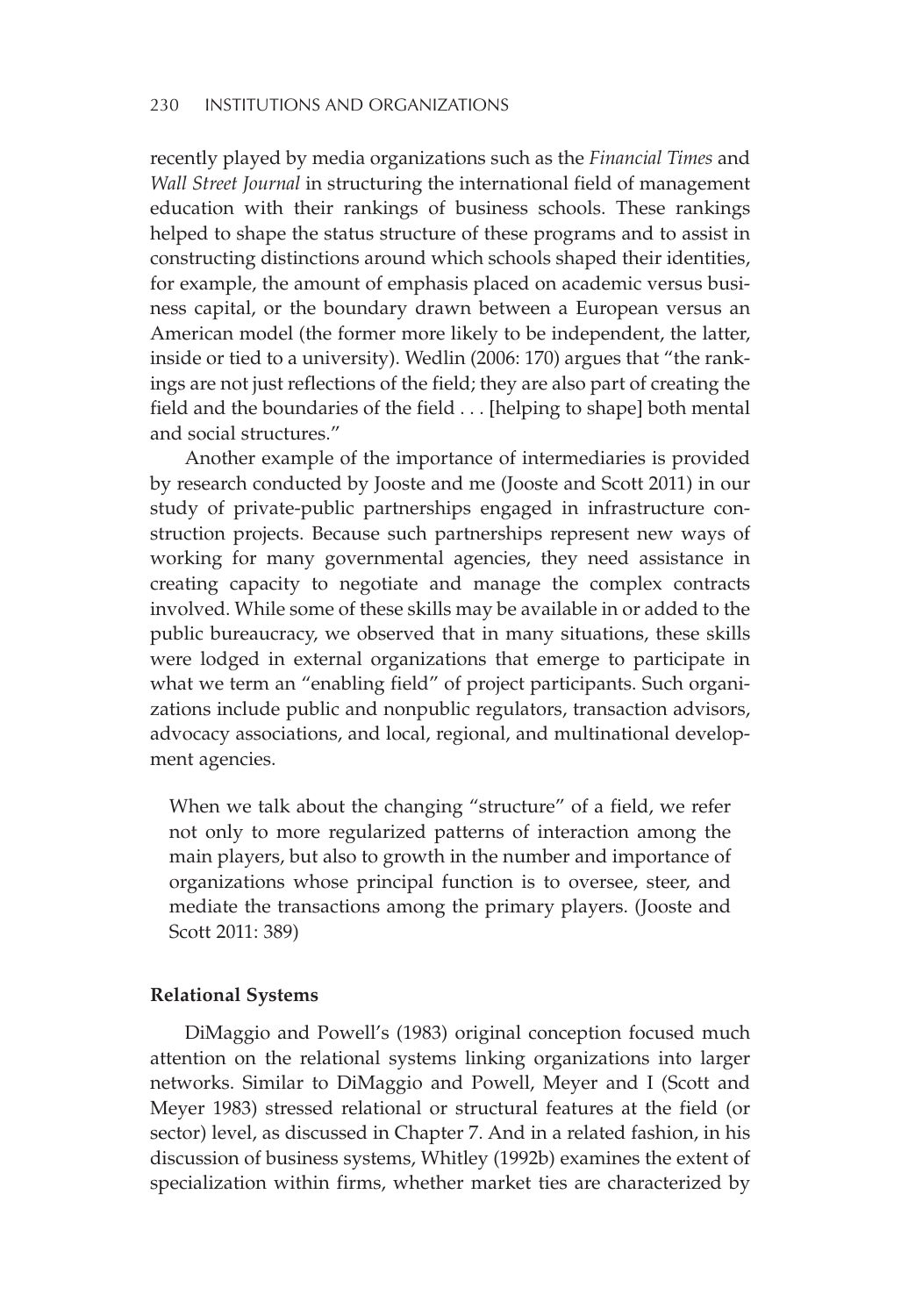arms-length or more relational contracting, and variety of authority and coordination mechanisms at the system level. More so than other organizational scholars at the time, in his examination of corporate systems at the societal level, Fligstein (1991: 314), like Bourdieu, stressed the centrality of power and control processes—"the ability of a given organization or set of organizations to capture or direct the actions of the field." For Fligstein (1990: Ch. 1), the relevant relations for large corporations are (1) those involving other, similar organizations and (2) those with the nation-state, which is in a position to ratify settlements or modify the terms of competition. Other scholars, such as Podolny (1993) and Washington and Zajac (2005), highlight the role of status processes, as more or less prestigious actors work to shape the directions of field development.

An important subset of relational systems are the governance systems that operate at the field level. *Governance systems* are "those arrangements which support the regularized control—whether by regimes created by mutual agreement, by legitimate hierarchical authority or by non-legitimate coercive means—of the actions of one set of actors by another" (Scott et al. 2000: 21). Each organization field is characterized by a somewhat distinctive governance system composed of a combination of public and private actors employing a combination of regulatory and normative controls over activities and actors within the field. Among the common actors exercising these functions are public regulatory bodies, trade associations, unions, professional associations, nongovernmental organizations (NGOs), and judicial systems. For a sampling of empirical studies of field governance systems, see Brunsson and Jacobsson's (2000) examination of standard-setting by professional associations, Campbell and colleagues' study of the governance of economic sectors (Campbell, Hollingsworth, and Lindberg 1991; Campbell and Lindberg 1990; 1991), Djelic and Quack's (2003b) and Djelic and Sahlin-Andersson's (2006) collection of studies of transnational regulatory systems, Holm's (1995) study of Norwegian fishing regimes, and our study of the changing governance systems controlling health care delivery organizations in the United States (Scott et al. 2000).

# **Organization Field Boundaries**

Like all social systems, organization fields are, by nature, open systems. This means that any attempt to determine their boundaries must involve some combination of science and art. As noted, field boundaries must be empirically determined, but because social systems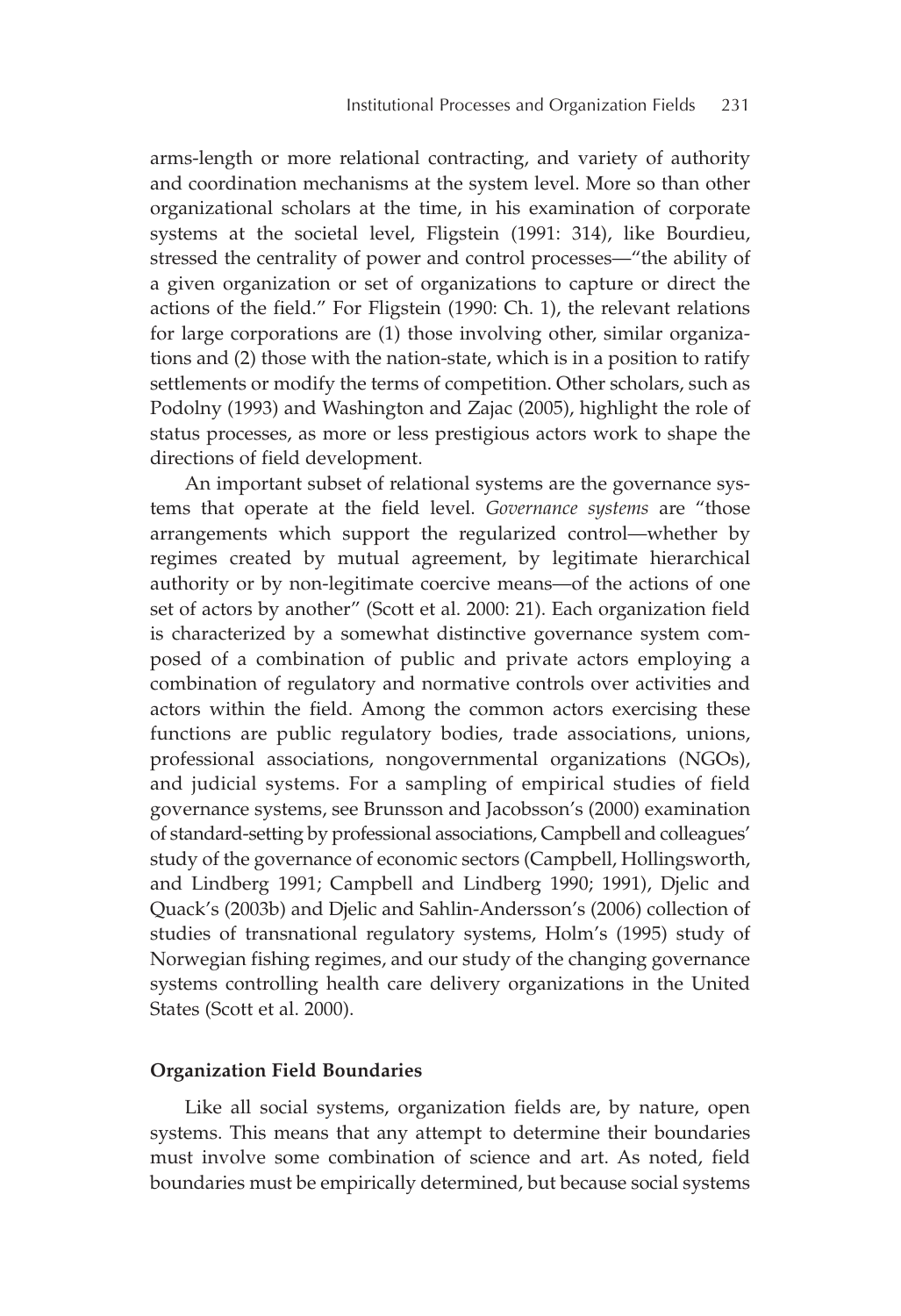comprise many ingredients, analysts must choose from among a variety of indicators (Scott and Davis 2007: 152–155). These include a focus on actors (e.g., membership boundaries), on activities (e.g., identifying common repertories), on relations (e.g., interaction networks), or on cultural markers (e.g., shared normative frameworks, cultural beliefs, contentious issues). Laumann, Marsden, and Prensky (1983: 21) also identify two approaches to boundary construction: a "realist" approach that adopts the "vantage point of the actors themselves in defining the boundaries" of the system versus a "nominalist" approach in which the investigator "imposes a conceptual framework constructed to serve his own analytic purposes." Moreover, in addition, both spatial and temporal boundaries must be established.

#### *Spatial Boundaries*

Actors are located in specific spaces, and for many years space was conceived primarily in geographical dimensions—in terms of propinquity. For many kinds of activities, being physically close, operating in the same locality, remains an important consideration. Indeed, analysts have recently emphasized the continuing importance of co-location for understanding organizational functioning (Marquis, Lounsbury, and Greenwood 2011). Nevertheless, a part of the genius of the field concept is its recognition of the significance of relational and cultural connections, regardless of how distant. For many contemporary organizations, nonlocal ties are more fateful than proximate ones, for example, the relation between local firms and their headquarters office or between companies and state or federal agencies.

The drawing of boundaries is always a somewhat arbitrary process in our highly interconnected social worlds, but the boundaries selected need to serve the analytic focus of the study: What is the primary question being addressed? Sometimes, boundaries are misspecified. McAdam provided an instructive example of this problem when he returned some years later to examine his analysis of the U.S. civil rights movement (McAdam and Scott 2005). He notes that his initial study of the factors leading to the success of this effort focused exclusively on domestic change processes, discounting the importance of the role played by the Cold War (McAdam 1982). Subsequent work by Dudziak (1988), McAdam (1999), and others stressed the role of competition with the Soviet Union in prompting President Truman and other federal officials to embrace civil rights reforms. A full understanding of this movement called for attention to international as well as domestic relations and meanings.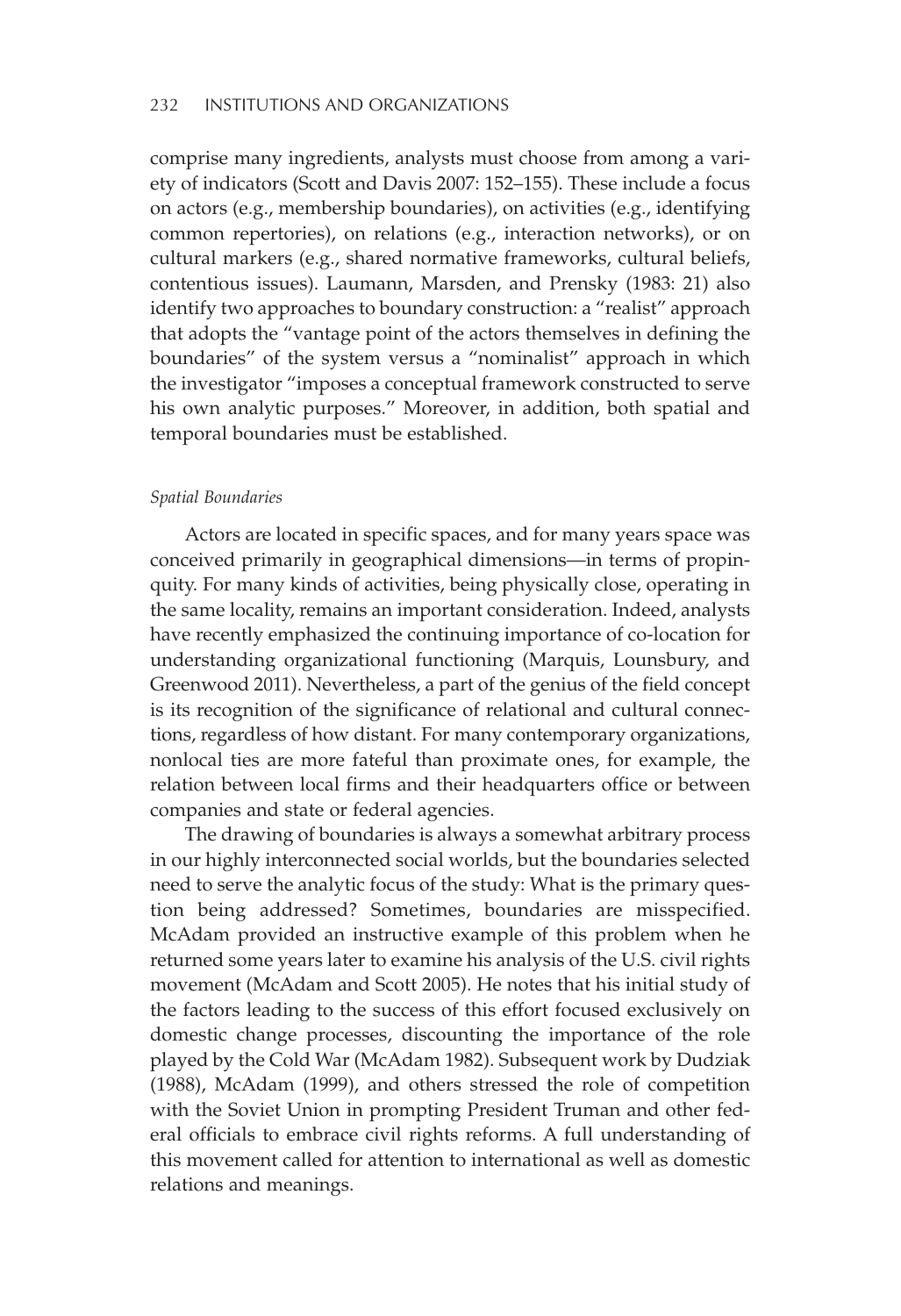The variety and flexibility of spatial field boundaries can be illustrated with two examples. As noted earlier, Fligstein (1990; 1991) studied changes in the structure of the 100 largest nonfinancial corporations in the United States from the period 1920 to 1980. He began with the more conventional view of a field as demarcated by product or service markets, but during the period of study, organizations began to diversify, entering into multiple markets. Fligstein argues that, over time, the field boundaries of these firms shifted so that the largest corporations increasingly operated in a field comprising other actors like themselves. Fligstein hence constructed his sample of the 100 largest corporations during each decade, even though the composition of this sample changed over time. An important part of his analysis was to ascertain whether the changes observed were due to the changing composition of the top 100 or to the structural adaptations made by the largest corporations. (More details on this study are provided in the next section.)

A second example of setting field boundaries is provided by the research my colleagues and I have conducted on global infrastructure construction projects (Scott, Levitt, and Orr 2011). For some of these studies, we conceptualized three interrelated fields:

- 1. *the field of global infrastructure players,* comprising a finite collection of multinational corporations that constitute the major players in these projects, a small number of law firms specializing in international construction, a set of key bankers and developers, multilateral agencies such as the World Bank that provide both funding and oversight, and a variety of professional associations and NGOs that help to set standards and safeguard environmental and human rights
- 2. *the organization field of the host community for a specific project at the time the project commences,* including the specific project company and affiliates; relevant government organizations, possibly at local, regional, and state levels; individuals and organizations residing in the project area; social movement organizations with environmental or human rights concerns; and potential beneficiaries and end-users of the facility being constructed
- 3. *the new organization field created by the existence and development of the project,* including the project company as it has developed over time, the other types of players included in field 2 as they have changed in response to the developing project, and a set of entirely new players who have arisen in either support of or opposition to the ongoing projects (Scott 2011).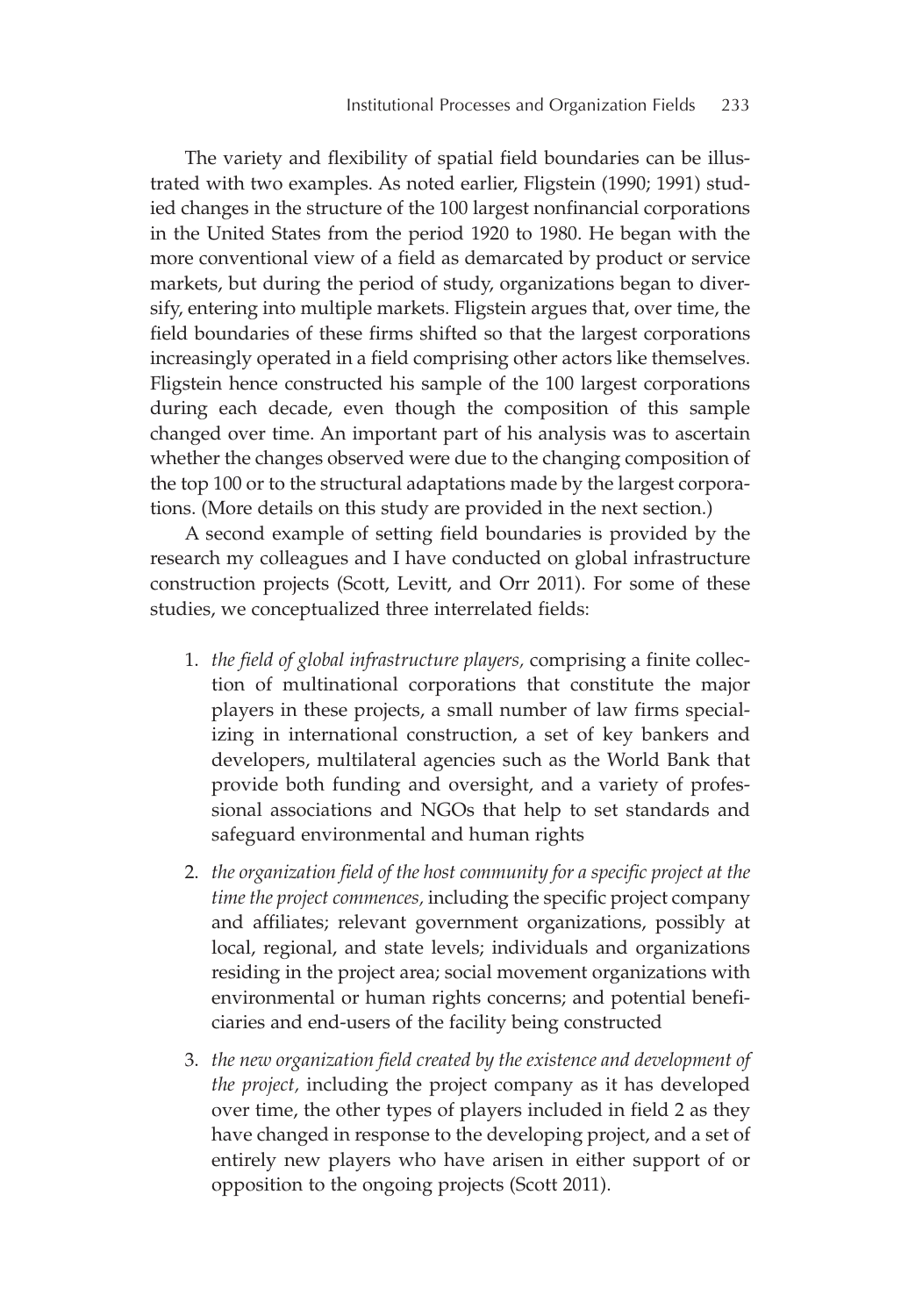#### 234 INSTITUTIONS AND ORGANIZATIONS

In short, global projects operate at a scale sufficiently large that they always disrupt and may transform the organization fields they enter (see Khagram 2004). It is because such projects are so intrusive and activate new sources of support and resistance that so many of them fail to be successful, in either financial or operational terms. A consideration of the state of a field before and after some event leads naturally to the topic of temporal boundaries.

#### *Temporal Boundaries*

Particularly as students of institutional systems have shifted their primary attention from organizational and institutional structures to examine the nature of organizational and institutional change, investigators have been confronted with decisions regarding the appropriate time frame within which to cast their study. Campbell (2004: Ch. 2) provides a helpful discussion of factors affecting this choice, including the differing rhythms exhibited by processes, theoretical orientation, level of analysis, pragmatic methodological considerations (e.g., availability of appropriate data), and attention to critical events affecting the process. I would hazard two generalizations about recent research on organization fields: (1) the most interesting and informative studies of the past several decades of organizations and institutions have been those employing a longitudinal perspective, and (2) too many of these studies suffer from designs whose time periods are too short to enable one to adequately comprehend the processes at work. This failure is especially damaging to scholars interested in assessing the causes and consequences of changes in normative and cultural-cognitive elements. As Roland (2004) reminds us, some institutional elements, such as administrative directives or policy prescriptions (regulative elements), are "fast-moving," while others, such as conventions, routines, habits, and logics (normative and cultural-cognitive elements), are "slow-moving," unfolding over several years or decades, if not centuries.

Paul Pierson (2004: Ch. 3) provides an illuminating discussion of various types of slow-moving causal processes. He begins by differentiating between the time horizons of causes and of outcomes. Some types of causes, such as conditions leading to a revolution, may take place over very long periods; similarly, some types of outcomes, such as state-building, may go on for extended periods. He differentiates between three types of slow-moving causal processes: (1) cumulative causes, involving the long-term build-up of incremental changes; (2) threshold effects—processes that have modest effects until they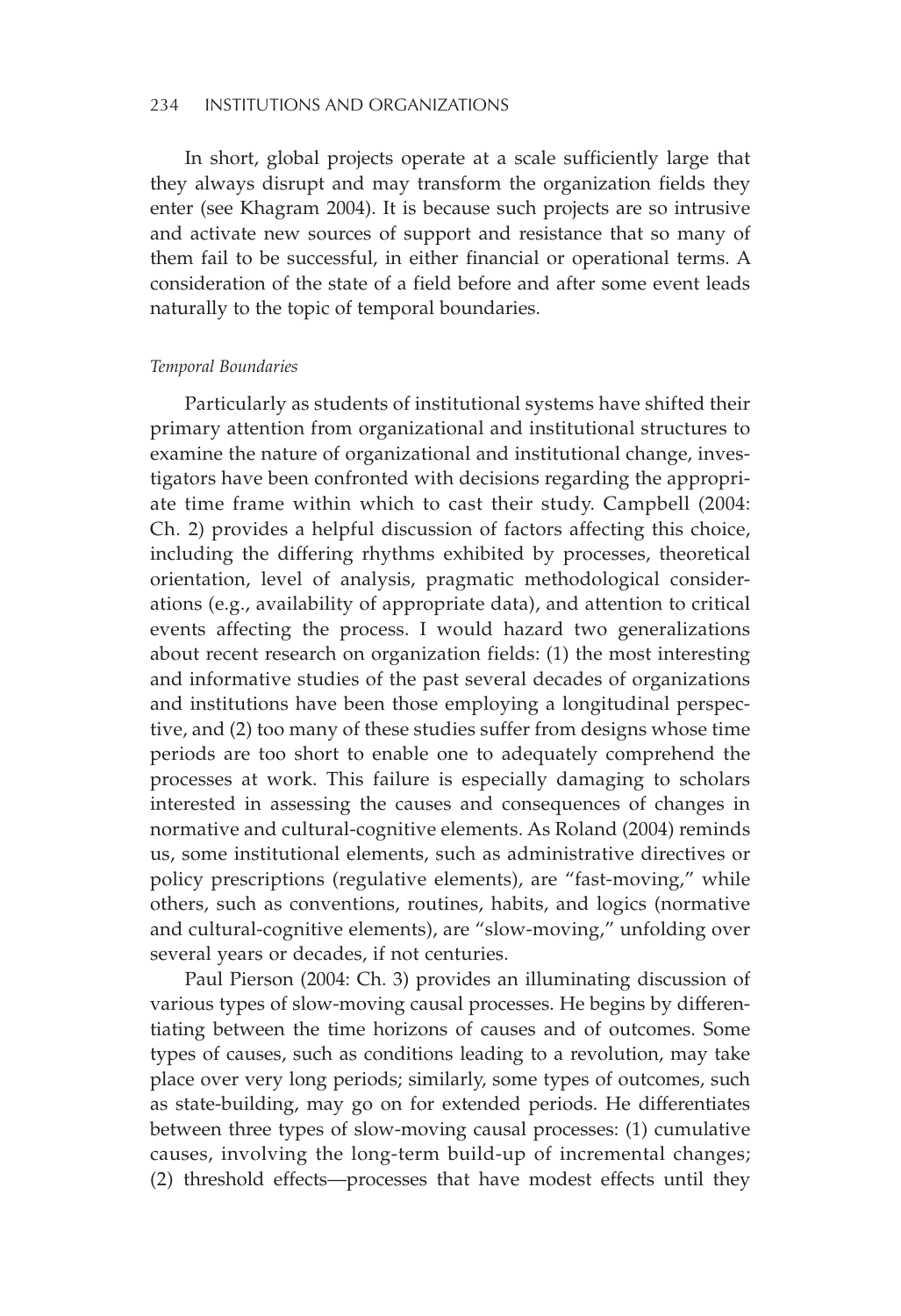reach some critical level; and (3) causal chains, in which the particular sequence of development has a strong effect on the outcomes observed. Pierson provides less detail regarding varieties of slow-moving outcomes, but it seems obvious that these are particularly likely to occur in highly institutionalized arenas because of the entrenched nature of many of these arrangements. Work by Greenwood and Hinings (1996) provides some help. They point out that the rate of institutional change is affected by (1) the extent to which a given institutional field is tightly coupled with related fields—the more tightly coupled, the slower the change—and (2) variations in internal organizational dynamics—the more that some subset of actors who have access to power are advantaged by change, the more rapidly changes will occur.

# **❖** FIELD STRUCTURATION PROCESSES

# **Multiple Levels**

As described in Chapter 4, Giddens (1979; 1984) defines the concept of *structuration* quite broadly to refer to the recursive interdependence or social structures and activities. The verb form is intended to remind us that structures exist only to the extent that actors engage in ongoing activities to produce and reproduce, or change them. In applying the concept to organization fields, DiMaggio and Powell (1983; DiMaggio 1983) employ the term *field structuration* more narrowly to refer to the extent of interaction and the nature of the interorganizational structure that arises at the field level. As noted earlier, the indicators proposed to assess structuration include the extent to which organizations in a field interact and are confronted with larger amount of information to process, the emergence of "interorganizational structures of domination and patterns of coalition," and the development of "mutual awareness among participants in a set of organizations that they are engaged in a common enterprise" (DiMaggio 1983: 148). To these indicators, others can be added, including extent of agreement on the institutional logics guiding activities within the field or on the issues around which participants are engaged, increased isomorphism of structural forms within populations in the field (i.e., organizations embracing a limited repertoire of archetypes and employing a limited range of collective activities), increased structural equivalence of organizational sets within the field, and increased clarity of field boundaries (see Scott 1994a; Scott et al. 2000: Ch. 10).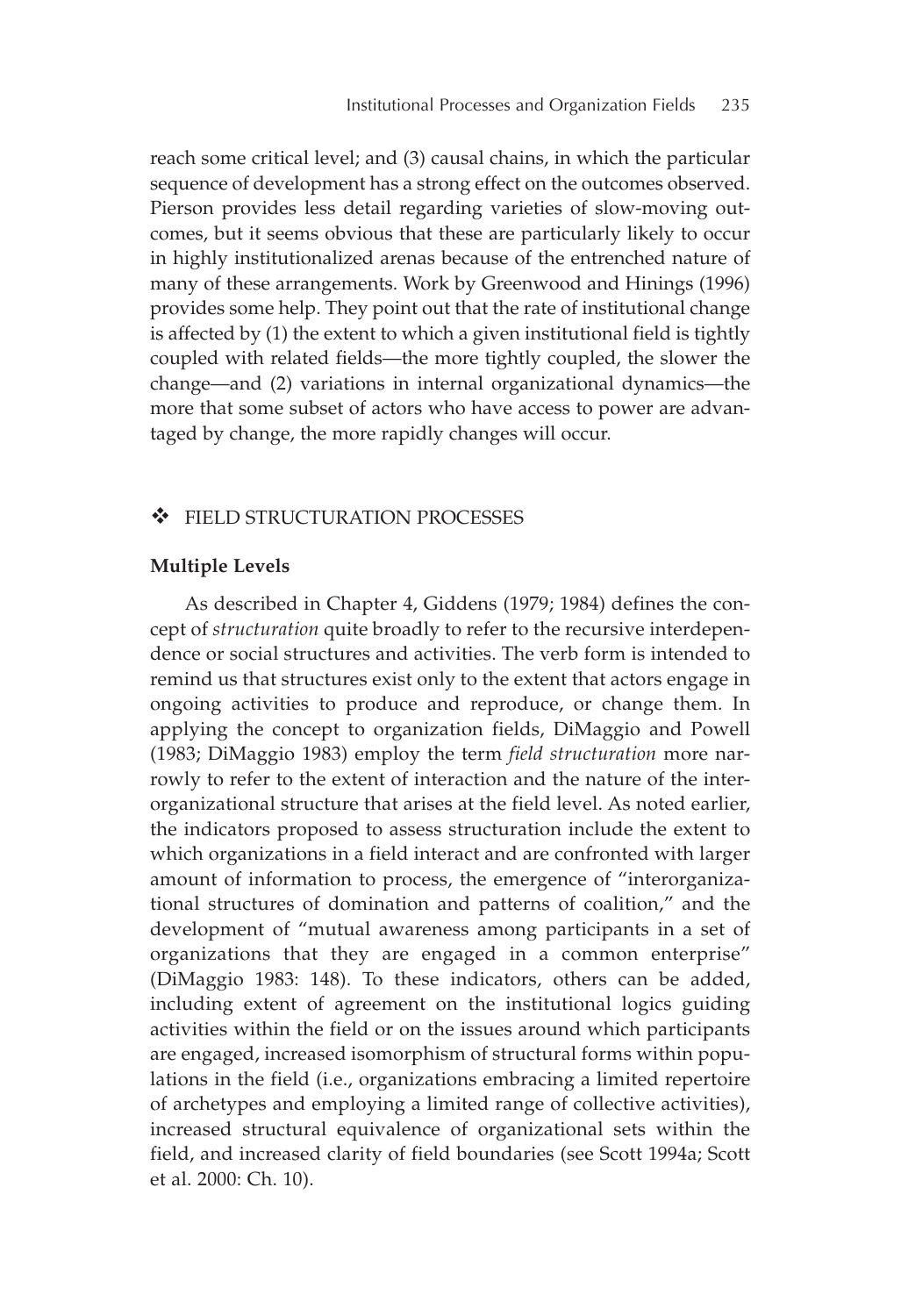#### 236 INSTITUTIONS AND ORGANIZATIONS

Earlier I stressed the important locus of the organization field as an intermediate unit between, at micro levels, individual actors and organizations and, at macro levels, systems of societal and trans-societal actors. Figure 8.1 depicts a generalized multilevel model of institutional forms and flows. Trans-societal or societal institutions provide a wider institutional environment within which more specific institutional fields and forms exist and operate, and these, in turn, provide contexts for particular organizations and other types of collective actors, which themselves supply contexts for subgroups and for individual actors. Various top-down processes—constitutive activities, diffusion, translation, socialization, imposition, authorization, inducement, imprinting (see Scott 1987)—allow "higher-level" (more encompassing) structures to shape, both constrain and empower, the structure and actions of "lower-level" actors. But simultaneously, counter-processes are at work by which lower-level actors and structures shape—reproduce and change—the contexts within which they operate. These bottomup processes include, variously, selective attention, interpretation and sense-making, identity construction, error, invention, conformity and reproduction of patterns, compromise, avoidance, defiance, and manipulation (see Oliver 1991). Research by Schneiberg and Soule (2005) on the changing forms of rate regulation of fire insurance by several U.S. states during the beginning of the 20th century depicts policies resulting from "contested, multilevel" processes as competing regimes developed in different regions of the country. Forces at work in crafting a "middle way," which subsequently became widely adopted, included within-state differences in the power of relevant associations, attention to policies adopted by neighboring states, and decisions at the national level by the U.S. Supreme Court.

Early institutional sociologists emphasized top-down processes, focusing on the ways in which models, menus, and rules constitute and constrain organization-level structures and processes. Institutional economists and rational choice political scientists continue to focus on bottom-up processes as actors pursue their interests by designing institutional frameworks that solve collective action problems or improve the efficiency of economic exchanges. These scholars have now been joined by social movement researchers whose views considerably expand the types of actors, motives, and actions engaged in institutional change. Also, more recent work by a broad range of sociologists and management scholars, described in Chapter 4, has stressed the importance of attending to "institutional work" as actors strive to either reproduce, challenge, or change existing structures. In addition, other scholars emphasize the interweaving of top-down and bottom-up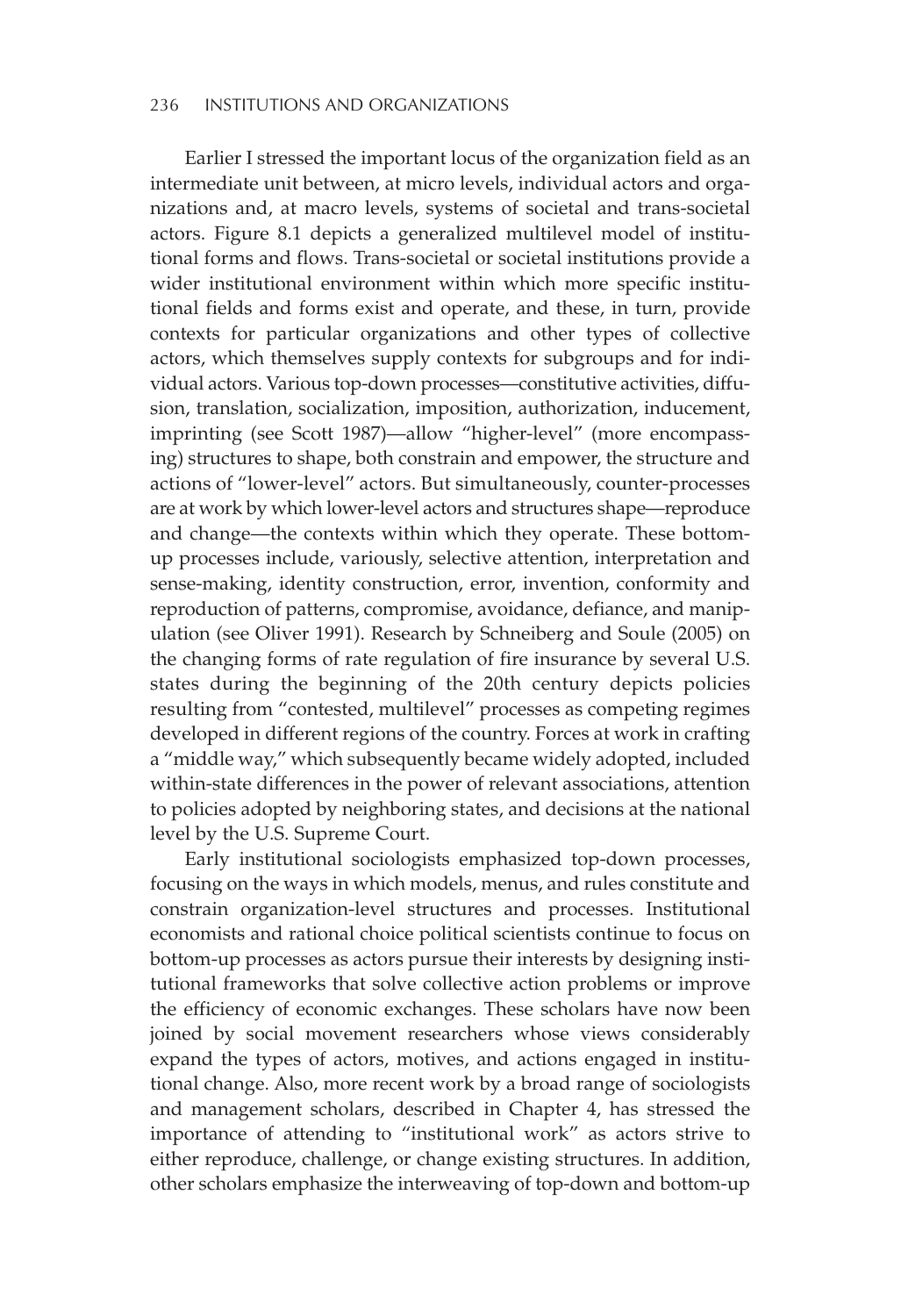

**Figure 8.1** Top-Down and Bottom-Up Process of Institutional Creation and Diffusion

SOURCE: Adapted from Scott 1994c (Figure 3.1, p. 37).

processes as they combine to influence institutional phenomena (Powell and Colyvas 2008). For example, we previously discussed the studies by Edelman and associates (Edelman 1992; Edelman et al. 1999) and Dobbin and associates (Dobbin 2009; Dobbin and Sutton 1998; Dobbin, Sutton, Meyer, and Scott 1993), who explore how top-down regulative processes initiated by federal agents trigger collective sense-making processes among personnel managers, who construct new structures and procedures that are reviewed and, eventually, authorized by the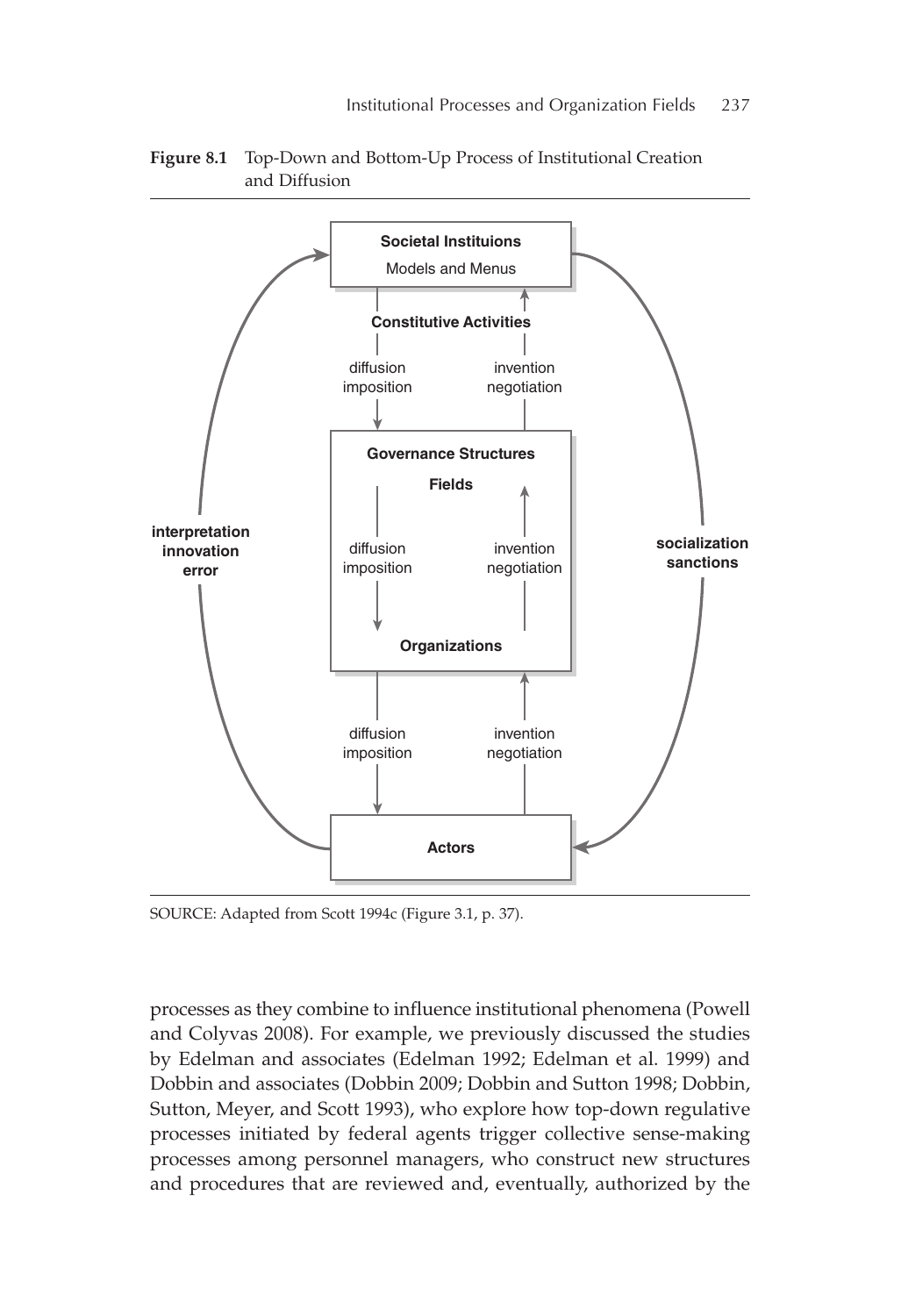federal courts. Regulative (federal laws), normative (professional managerial codes), and cognitive (sense-making) processes are connected in complex and changing mixtures.

In formulating a recursive, iterative model of institutional change, Holm (1995) proposes that it is helpful in examining the processes connecting adjacent levels to distinguish between two nested types of processes: "practical" versus "political" actions. The former are actions taken within a given framework of understandings, norms, and rules, serving to reproduce the institutional structure or, at most, stimulate incremental changes. The latter, political processes are actions whose purpose is to change the rules or frameworks governing actions. For example, explicit rules govern the activities of professional sports teams, but from time to time, team representatives and officials meet to review and make alterations in the rules based on accumulated experiences or specific problems encountered. While in some cases changes in rules are based on collective mobilization and conflict, in many organized systems formal structures are in place to support routine reviews of and revisions in rule systems. The creation of such formalized decision-making and governance systems serves to institutionalize the process of institutional change.

# **Widening Theoretical Frameworks**

In addition to employing more multilevel and recursive models in institutional studies, institutional scholars have begun to widen their theoretical frames, taking advantage of ideas and approaches developed in related areas. I have already discussed, in Chapter 6, the constructive connections being developed between students of the legal environment and institutionalists. Edelman and Suchman (1997) distinguish three dimensions of legal environments relevant to organizational studies. Legal systems offer a "facilitative" environment, supplying tools, procedures and forums that actors can employ to pursue goals, resolve disputes, and control deviant and criminal behavior within and by organizations (see Sitkin and Bies 1994; Vaughn 1999). They provide a "regulatory" environment consisting of a set of "substantive edicts, invoking societal authority over various aspects of organizational life" (Edelman and Suchman 1997: 483; see also Noll 1985). And, most fatefully, they offer a "constitutive" environment that "constructs and empowers various classes of organizational actors and delineates the relationships among them" (Edelman and Suchman 1997: 483; see also Scott 1994c). Edelman and Suchman suggest that we need much more research on the ways in which constitutive legal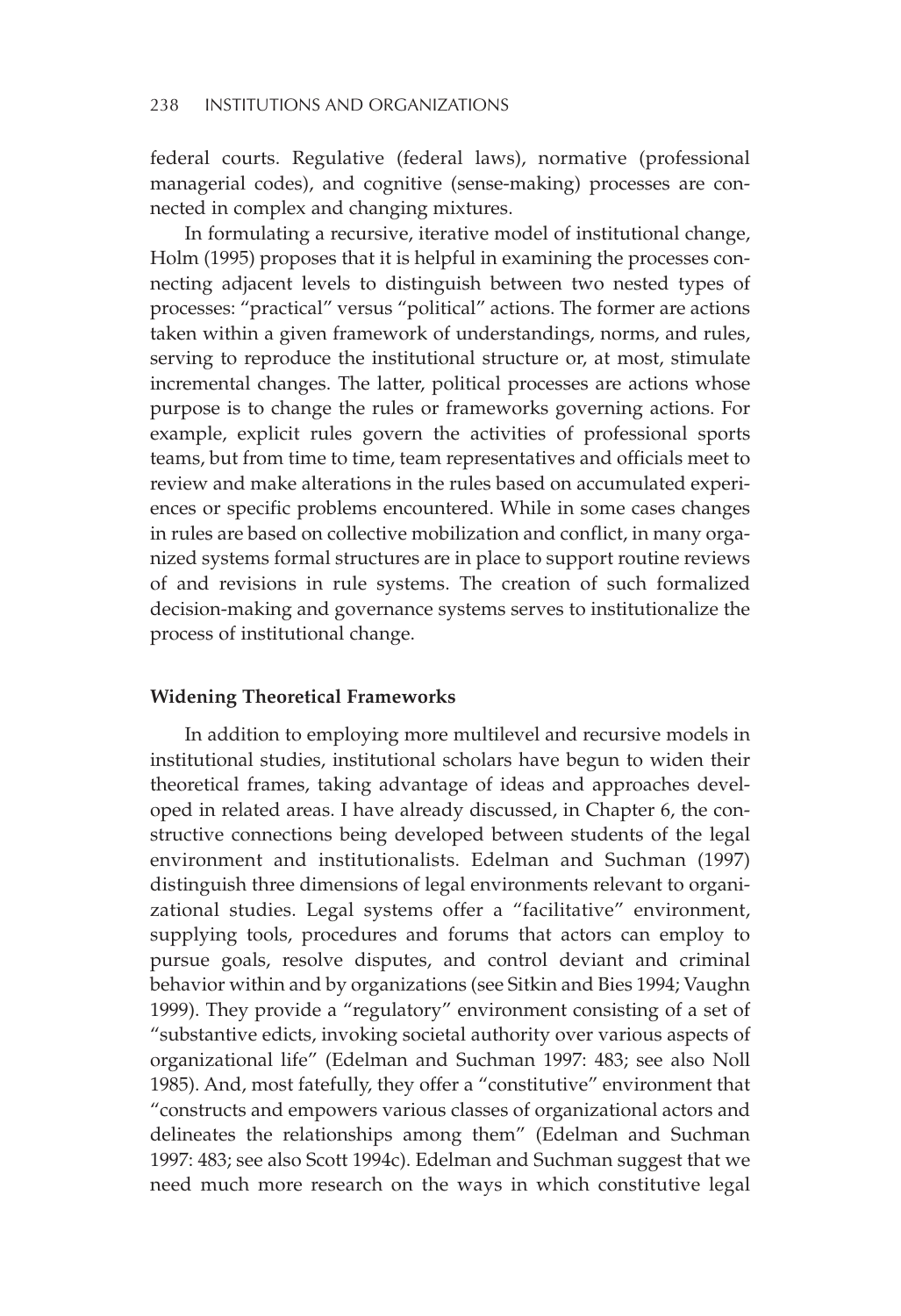processes function to construct interorganizational relations (e.g., tort law, bankruptcy law), construct distinctive forms of organization structure (e.g., corporate law), and contribute to an underlying cultural logic of "legal-rationality."

Another rapidly developing intersection, noted earlier, is that between social movement theory and institutional change. For many years, social movement theory has productively borrowed from organizational theory as Mayer Zald, John McCarthy, Charles Tilly, and others showed us how collective movements, if they were to be sustained, required the mobilization of resources and leadership to create social movement *organizations* (Zald and Ash 1966). And as numerous movement organizations pursued similar types of reforms, they identified social movement industries or fields within which such similar organizations competed, cooperated, and learned from each other (McCarthy and Zald 1977). Social movements have become more organized, and as the more nimble and flexible newer forms of organizations become more movement-like, the flow of ideas between the two fields has increased apace as institutional scholars learn from social movement scholars (Davis et al. 2005).

Among their contributions to institutional theory, social movement scholars have called attention to the openings and opportunities provided to suppressed groups and interests by the contradictions or inconsistencies in political institutions or governance structure, the mobilizing processes that give rise to new kinds of organizations, and the reframing processes that involve the creative construction of new meanings and identities enabling new possibilities for collective action (McAdam, McCarthy, and Zald 1996: 2–3; McAdam and Scott 2005: 14–19; Schneiberg and Lounsbury 2008; Snow, Soule, and Kriesi 2004).

All of these ideas are brought to bear by Elisabeth Clemens (1993; 1997) in her analysis of women's political groups at the turn of the 20th century in the United States. Lacking access to normal forms of political action (the right to vote), they "adapted existing nonpolitical models of organization for political purposes" (Clemens 1993: 758). The repertoire of collective action—the "set of organizational models that are culturally or experientially available" for women at this time and place—included unions, clubs, and associations. Employing these conventional models in unconventional ways mobilized around new purposes led to significant institutional change.

At the institutional level, women's groups were central to a broader reworking of the organizational framework of American politics: the decline of competitive political parties and electoral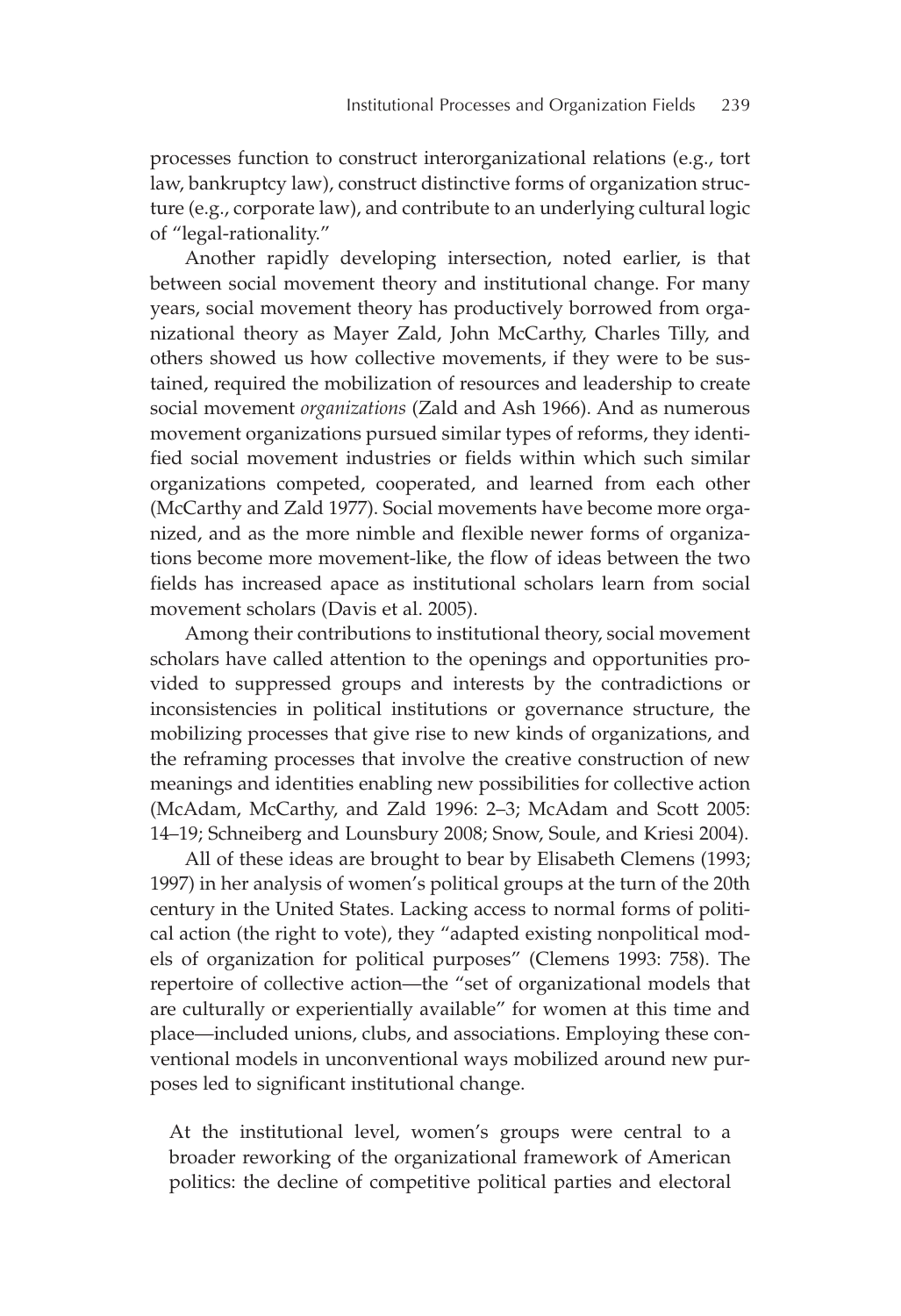mass mobilization followed by the emergence of a governing system centered on administration, regulation, lobbying, and legislative politics. (Clemens 1993: 760)

A neglected area of study has been the processes at work in the transitional period during which successful movement objectives are "handed off" to legislatures and public agencies for follow-through and implementation. In our study of advocacy groups for youth development in urban areas, we have observed the ways in which issues and objectives are reframed and revised as the action moves "from the streets to the suites" (McLaughlin, Scott, Deschenes, Hopkins, and Newman 2009).

Institutional theory will benefit greatly by continuing to cultivate connections with law and society scholars and with social movements theorists, as well as with other rapidly developing research communities, such as network theorists (Nohria and Eccles 1992; Smith-Doerr and Powell 2005), students of society and accounting (Hopwood and Miller 1994), economic sociology (Dobbin 2004; Smelser and Swedberg 1994; 2005), technical and institutional innovation (Hargrave and Van de Ven 2006; Van de Ven and Garud 1986), and international and comparative management (Ghoshal and Westney 1993; Guillén 2001b; Hofstede 1991; House, Hanges, Javidan, Dorfman, and Gupta 2004; Miller and Lessard 2000; Peng 2003; Scott et al. 2011). All of these communities can bring theoretical insights and useful methodologies to our understanding of institutions and institutional change processes.

# **Selected Studies of Field Structuration**

#### *Evolving Corporate Structures*

We can better understand some of the forces and mechanisms at work in field-level change processes if we approach them as they were observed in a few studies of particular fields operating in specific times and places. We begin by revisiting Neil Fligstein's study (1990; 1991) of changes in the structure of large U.S. corporations during the 20th century (see Chapter 7). This research is particularly effective in pursuing three aspects of field structuration: the interplay of (1) private power and public authority, (2) ideas and interests, and (3) field logics and internal organization processes. We review each.

Recall that Fligstein's study examined a (changing) sample of the 100 largest nonfinancial corporations during the period 1920 to 1980. These companies became increasingly diversified throughout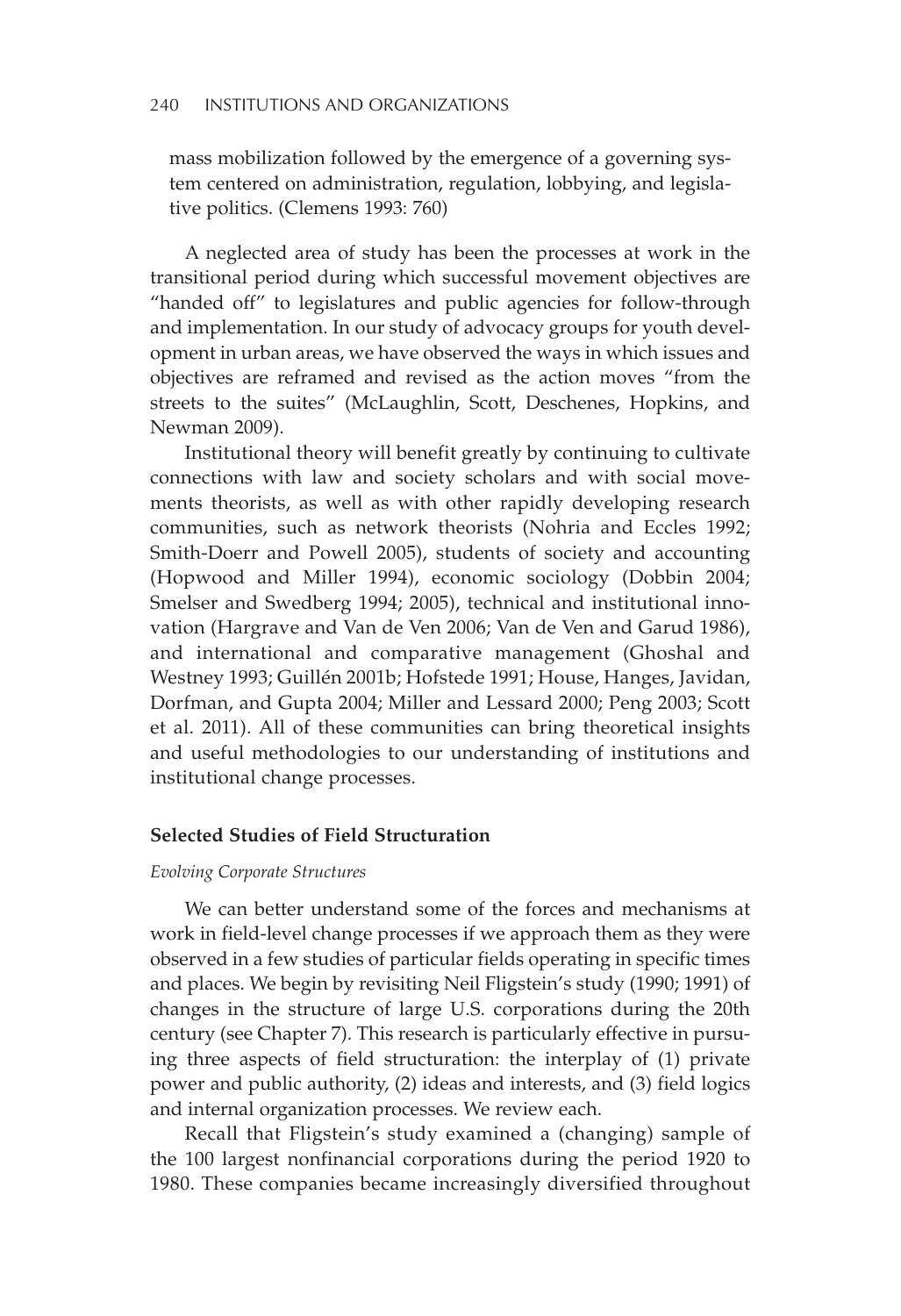this period, but the diversification strategies varied over time, in part due to changing federal antitrust policies.

Whereas Alfred Chandler's (1977) detailed history of changes in corporate structure stresses the role of market forces and managerial strategic decisions, as described in Chapter 5, Fligstein reminds us of the power of the nation-state, not only to ratify institutional settlements enforced by the dominant companies in an industry, but also to establish and change the general rules governing competitive practices and growth strategies for all firms. For Fligstein (2001a) markets are not simply arenas of competition but organization fields whose members, in combination with state agencies, attempt to

produce a social world stable enough that they can sell [their] goods and services at a price at which their organization will survive. Managing people and uncertain environments to produce stability is a sizable task. . . . The theory of fields implies that the search for stable interactions with competitors, suppliers, and workers is the main cause of social structures in markets. (p. 18)

Fields are vehicles for producing some stability and order for their members.

As for the interplay of ideas and interests, Fligstein (2001a: 15–20), more than most analysts, employs what he terms a "political-cultural" approach melding the role of cultural-cognitive elements or interpretive frameworks with the play of power among actors struggling to achieve a "system of domination" that will serve their interests. Fields are arenas for the interplay of contests between incumbents, who benefit from existing arrangements, and challengers, who seek to change the rules to advance their own interests. Governments, which can be conceived as a "set of fields," interact with markets, another set of fields, imposing rules to help insure stability.

Fligstein asserts that the changing strategies reflect changing institutional logics regarding competitive practices and growth strategies. But what is the process by which field logics result in organizational change? One obvious mechanism is environmental selection: firms not pursuing the favored strategy were more likely to drop out of the sample of largest corporations over time, particularly during the later period (Fligstein 1991: 328). Another mechanism explored by Fligstein is that changes in field logics trigger political processes *within* organizations so that corporations changed the criteria used to select their CEO. Fligstein (1991) categorizes CEOs in terms of their background under the assumption that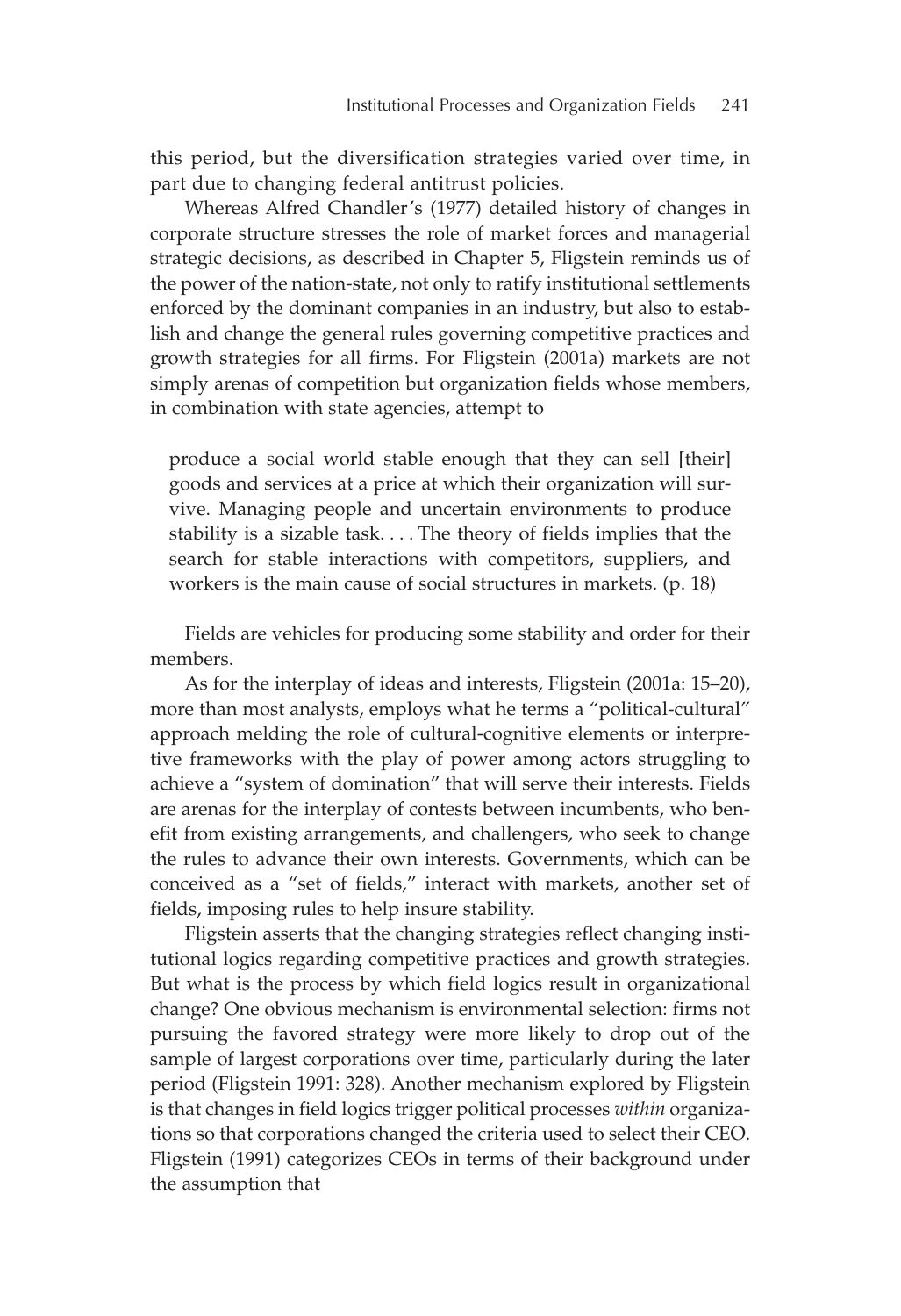#### 242 INSTITUTIONS AND ORGANIZATIONS

a manufacturing person will tend to see the organization's problems in production terms, a sales and marketing person will tend to view the nature, size and extent of the market as critical to organizational survival, and a financial person will see the basic profitability of firm activities as crucial. (p. 323)

Empirically, he shows that the hiring of a CEO with a manufacturing background was associated with the subsequent adoption of a "dominant" strategy focusing on a single market; the hiring of a CEO from a sales background was associated with the adoption of a strategy of diversification into related markets; and the hiring of a CEO with a financial background was associated with the adoption of a strategy of diversification into both related and unrelated markets. As we have discussed, Greenwood and Hinings (1996) generalize these arguments by embracing Cyert and March's (1963) conception of organizations as coalitions of participants holding varying interests. Changes in field logics are likely to be viewed as advancing the interests of some types of organizational participants and as undercutting those of others. In this manner they propose to link the "old" institutionalism that focused more on power processes within organizations (think Selznick) with the "new" institutionalism that stresses fieldlevel templates and logics.

#### *Destructuration of a Health Care Field*

My colleagues and I (Scott et al. 2000) elected to study health care delivery in the United States because this appeared to represent an instance of a relatively settled and stable institutional arena which, in the past few decades, has become increasingly unstable and conflicted. For our primary empirical data, we focused on changes in health care delivery systems within a limited geographic area—the San Francisco Bay area—but in accounting for these developments we included actors and forces at state and national levels. Data were collected to cover a 50-year period, from 1945 to 1995.

In order to empirically capture changes in the field, we selected three components on which to gather date:

• *changes over time in the types and numbers of social actors—both individual (roles) and collective actors (organizations)*

For example, we measured changes in the number and types (specialties) of physicians, changes in the membership of leading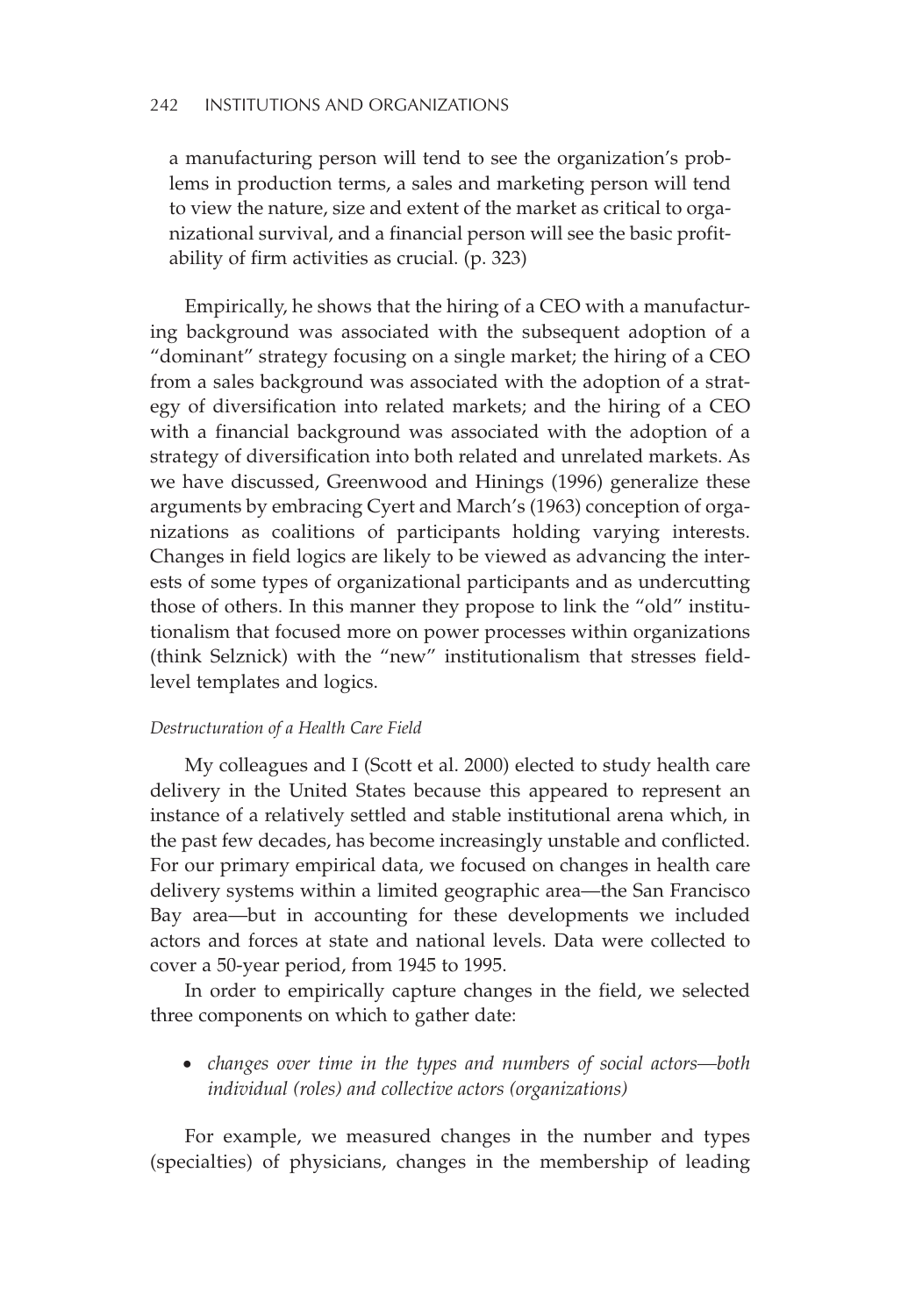professional associations, and changes in the major organizational forms (archetypes) comprising the delivery systems, including physician groups, hospitals, home health agencies, health maintenance organizations (HMOs), renal dialysis units, and integrated healthcare systems. We also assessed changing relational connections among these various forms, such as clinics and home health agencies contracting with hospitals or hospitals joining integrated healthcare systems (Scott et al. 2000: Ch. 3).

I can think of no better single indicator for assessing change in an organization field than tracking changes in the number and types of organizations that operate within its boundaries. Organization archetypes are critical aspects of the field's "structural vocabulary." During the period of our study, the number and size of medical clinics, home health agencies, HMOs, and specialized treatment units such as dialysis centers expanded greatly, while the overall number and size of hospitals remained relatively stable. Given that the population of the region more than tripled during this time, the lack of expansion in hospitals, the traditional delivery unit, indicates that they were being displaced by other types of organizations. Of equal significance are the new types of organizations that emerged. Newcomers such as home health agencies, staffed largely by nurses who deliver care in patients' homes, and HMOs, which were designed to ensure that physicians are financially at risk for failing to control costs incurred by the care they prescribe, represent radically different approaches to health care delivery. These forms embodied novel organizational archetypes that challenge earlier models.

Of course, it is possible for existing organizations to change their archetype, substituting one template or "interpretive scheme" for another, as Greenwood and Hinings (1993) as well as Fligstein (1990) have demonstrated. However, both of these studies focused attention on a single population of organizations, municipal governments or large corporations. A distinctive advantage of field-level designs is that they widen the lens, allowing researchers to observe the rise of new forms that challenge, and sometime replace, existing forms. And although it appears that we are interested primarily in structural and relational changes—merely counting organizations—we are in fact attending to the constitutive work of changing cultural-cognitive beliefs as reflected in the organization archetypes.

• *changes over time in the institutional logics that guide activities in the field*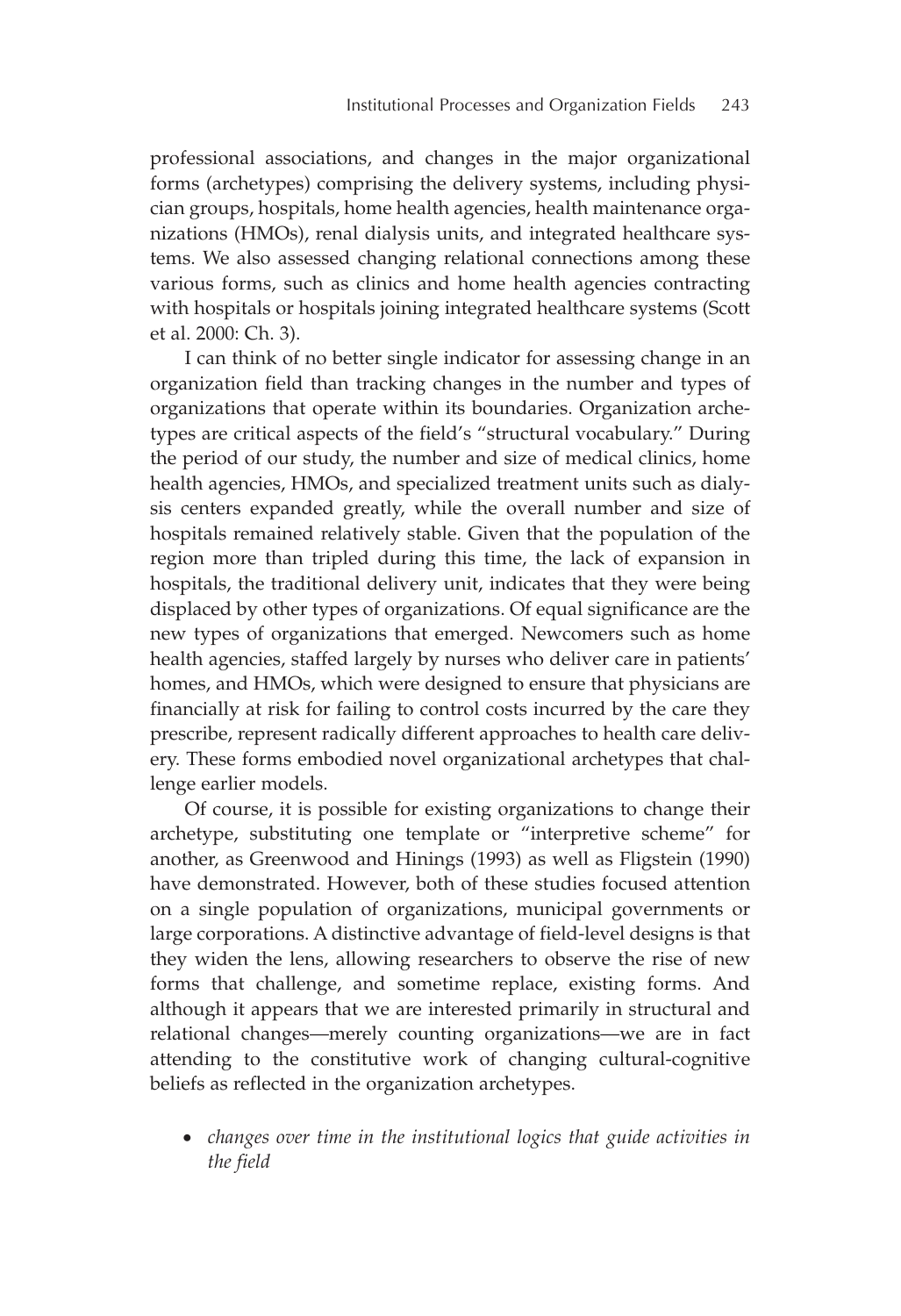#### 244 INSTITUTIONS AND ORGANIZATIONS

Multiple indicators were employed to ascertain changes in logics, including changing patterns in the financing of health care, $3$  changes in public policy at the state and federal levels, changes in consumer beliefs regarding health care, and changes in professional discourse as revealed by a textual analysis of articles appearing in physicianoriented and health care administration journals (Scott et al. 2000: Ch. 6). The use of such archival sources to reveal changes over time in the meaning structures employed to interpret and guide actions of field participants provides a promising avenue for assessing the codependence of cultural and structural elements (Ventresca and Mohr 2002).

Composite indicators suggest that three contrasting institutional logics were dominant during different periods. Up to the mid-1960s, the dominant logic was an overriding concern with *quality of care* as defined and assessed by medical providers. In the mid-1960s, this logic was joined with a political logic emphasizing improved *equity of access*—the defining event being the passage of Medicare-Medicaid legislation in 1965. Somewhat later, in the early 1980s, yet another logic was introduced emphasizing the importance of cost containment measures employing both *market and managerial* controls. None of the three logics—each of which was associated with differing types of actors succeeded in replacing the others. The unresolved contradictions and conflicts among these logics have greatly reduced the coherence and stability of field structure.

# • *changes in governance structures that oversee field activities*

As defined earlier in this chapter, governance structures are combinations of public and private, formal and informal systems that exercise control within the field. During the period of our study, dramatic changes were observed in the kinds of actors exercising control and in the mechanisms employed. During the first half of the 20th century, the health care delivery field was firmly under the control of a hegemonic professional group—doctors of medicine. Having warded off a variety of rival claimants for jurisdiction over the field (see Starr 1982), subordinated a variety of ancillary groups (see Freidson 1970), and secured the backing of the several U.S. states exercising their licensure power, the medical establishment ruled by moral authority, exercising normative control, reinforced by state power, over the field.

As already described, by the mid-1960s fragmentation of physician interests and the coming to power of the Democrats resulted in the passage of the Medicare-Medicaid legislation, which overnight made the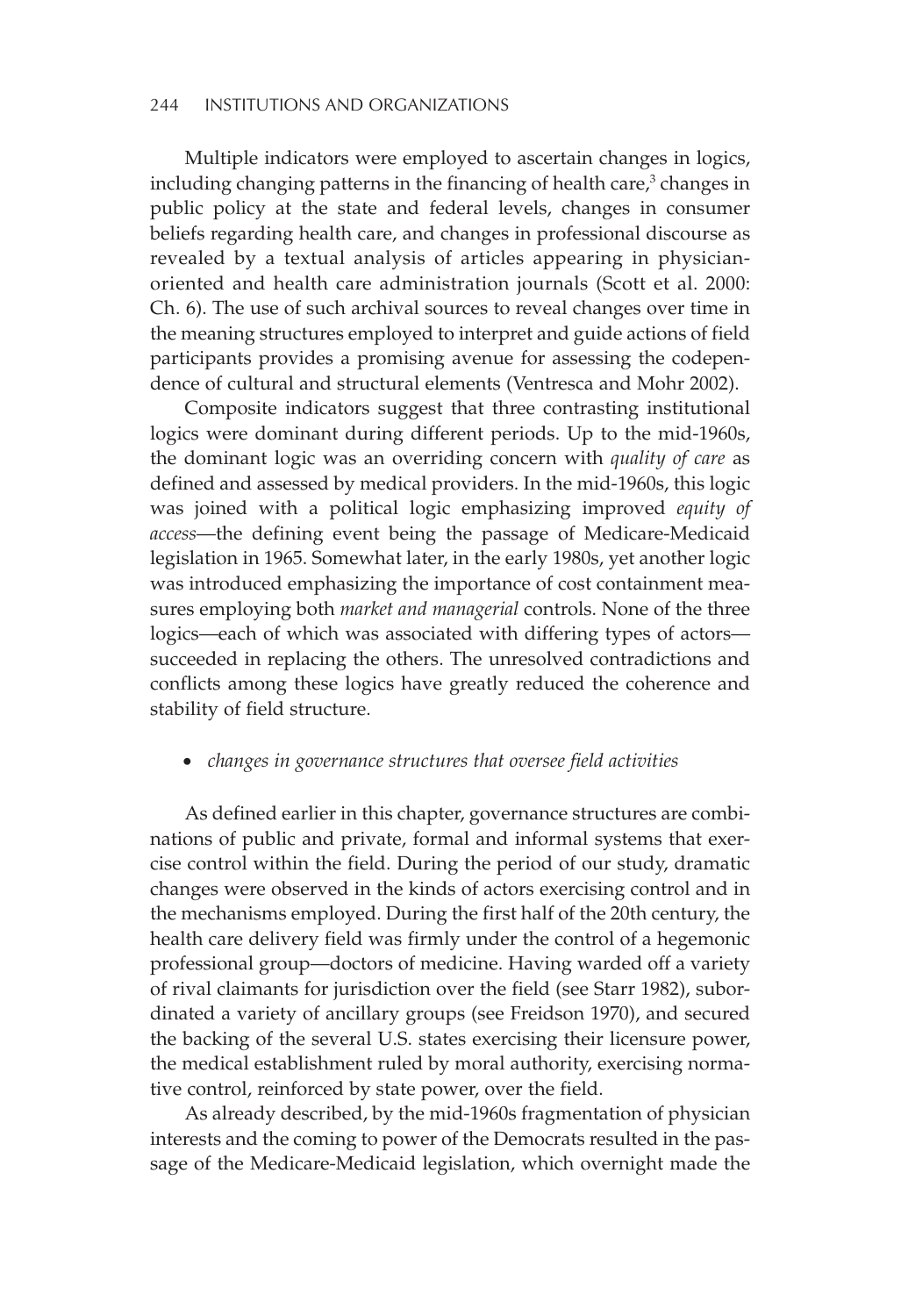federal government the largest single purchaser of acute care and hospital services. Paying for a substantial proportion of the bills—which resulted in increasing demands—public authorities became more and more active in regulating health services. The number of health-related regulatory bodies operating at county, state, and national levels governing the Bay Area grew from a handful in 1945 to well over 100 agencies (Scott et al. 2000: 198). The normative power of the medical establishment, while weakened, remained in force but was now joined by public regulative powers.

Beginning in the early 1980s, new approaches to cost containment were introduced based on neoliberal economic assumptions regarding the effectiveness of more businesslike and market-based approaches. For-profit delivery systems were endorsed featuring stronger managerial controls, and incentives were employed to encourage patients to consume fewer services and providers to restrict treatments. New "health plans" emerged to define benefits, collect payments, and enlist panels of eligible providers. Thus, added to the mix of professional and public controls were private market and managerial governance mechanisms (Scott et al. 2000: 217–235).

Some time ago, Meyer and I argued that it is useful to view an organization's legitimacy as varying by the extent of coherence in the cultural environment underlying it—"*the adequacy of an organization as theory.* A completely legitimate organization would be one about which no question may be raised" (Meyer and Scott 1983a: 201; emphasis in original). From this perspective, given the inconsistency of views regarding healthcare expressed by professional, public, and private oversight authorities, the legitimacy of health care systems has markedly declined in this country during the past half-century. This is represented not only in the overelaborated and complex administrative units at the organizational level required to respond to the multiple and conflicting demands, but also in the overgrown jungle of financial and regulatory units and infrastructural apparatus—lawyers, accountants, health economists, actuaries, and insurance brokers—that contribute so much to the costs and confusion marking the current state of this field.

# *Similar Pressures—Divergent Responses*

Nicole Biggart and Mauro Guillén (1999) examined the response of auto industries of four countries—South Korea, Taiwan, Spain, and Argentina—to mounting competitive pressures from the global environment (see also Guillén 2001b). For many decades, manufacturing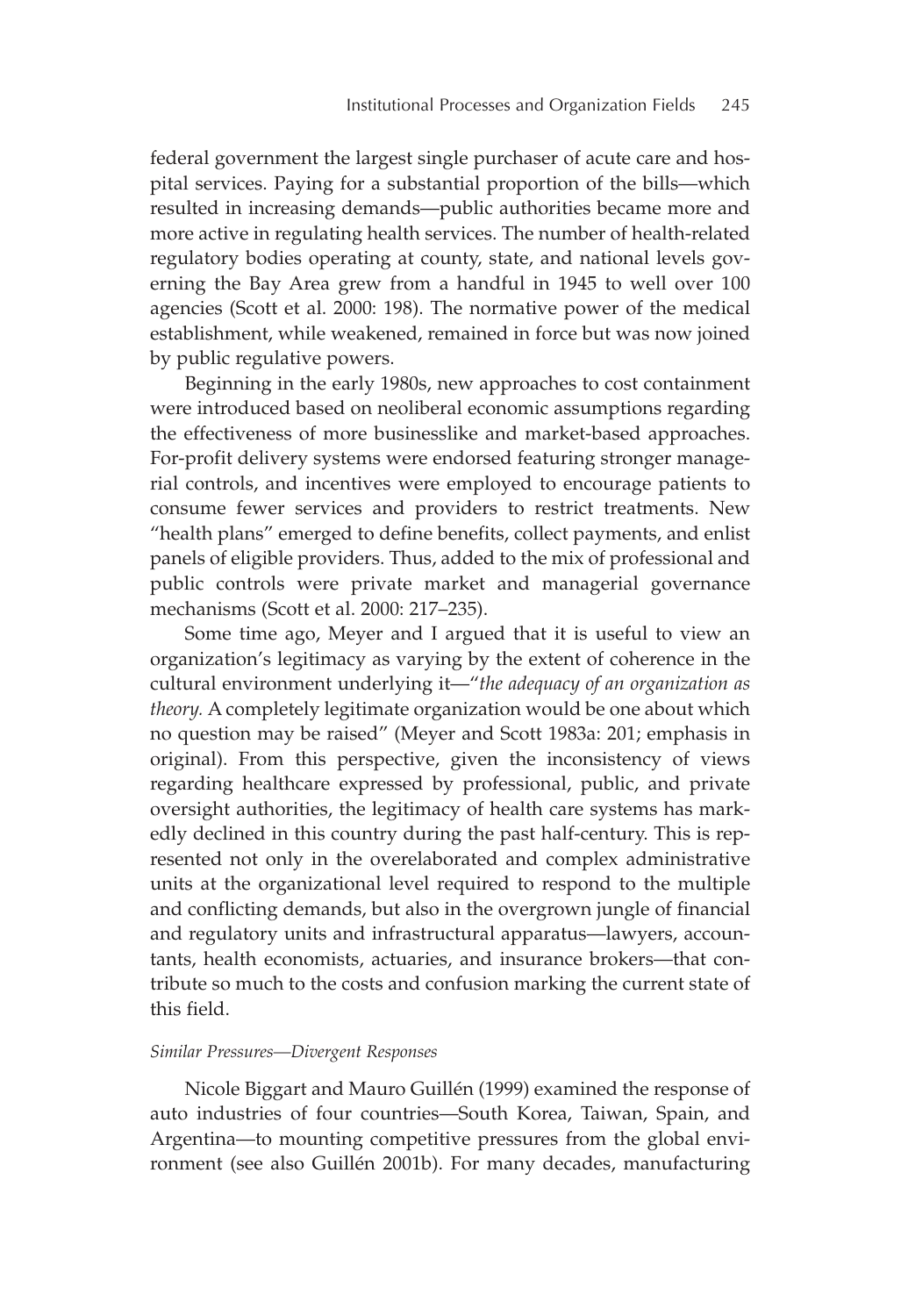fields serviced primarily domestic markets and did not have to take into account the productivity or performance of similar fields in other countries. However, in recent decades as a result of numerous political, technological, and economic developments, formerly "local" industries have been compelled to compete for survival with distant producers (Albrow 1997; Berger and Huntington 2002; Ó Riain 2000).

Biggart and Guillén (1999) employ an institutional approach to their study, emphasizing the following:

- the different kinds of actors available in each society (e.g., nature of the state, kinship structures, large firms, small firms, business networks)
- the "pattern of social organization that binds actors to one another" (e.g., the relation of states to industrial firms, of large to small firms, of firms to business networks) (p. 723)
- the organizing logics characteristic of the society: "organizing logics are not merely constraints on the unfolding of otherwise unimpeded social action, but rather are repositories of distinctive capabilities that allow firms and other economic actors to pursue some activities in the global economy more successfully than others" (p. 726)
- the industrial policies pursued by the state; nation-states vary in the development policies they adopt as well as in how actively they intervene in economic matters

Employing a distinction developed by Gereffi (2005), Biggart and Guillén note that societies characterized by more vertical linkages between strong states and firms or between large firms and subordinate units are more likely to excel at "producer-driven" activities linked to the global economy, whereas economies comprising small firms connected by horizontal linkages are more nimble and hence can be more responsive to "buyer-driven" global demands. Thus, for example, South Korea, with its vertically integrated *chaebol* (business units) and strong state has been relatively successful in auto assembly (producer-driven) operations but much less successful in creating a competitive system of components manufacturers. By contrast, Taiwan, with its highly developed small firms economy was unresponsive to state initiatives to promote auto assembly plants and instead has been able to compete globally in its manufacture of (buyer-driven) components. It is also possible for states to bypass their own business community and allow "foreign actors unrestricted access to the country"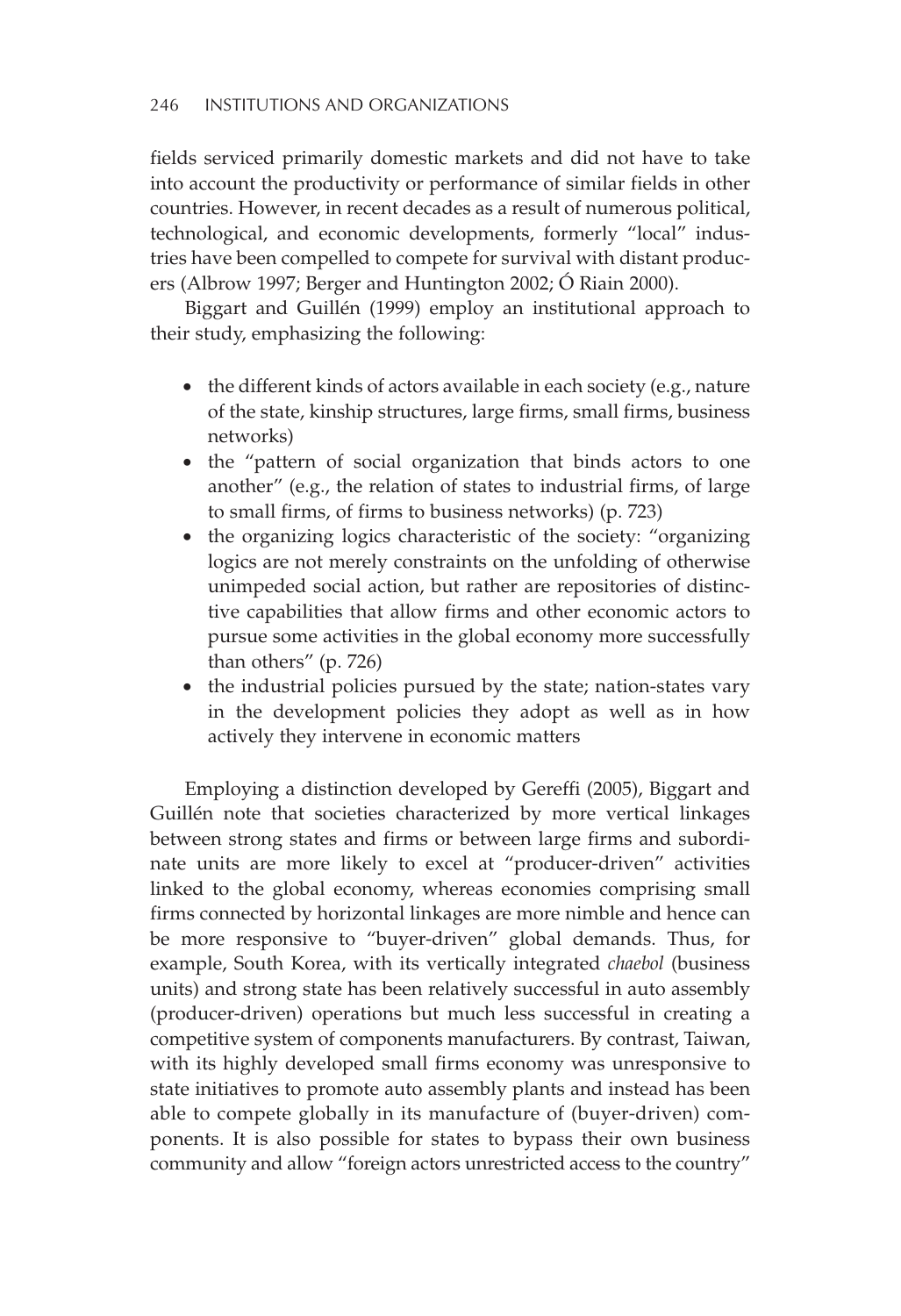by encouraging foreign firms to make investments and establish direct ownership ties (Guillén 2001b: 17). This was the policy pursued by Spain. Biggart and Guillén (1999: 743) do not conclude that all strategies pursued are equally successful, but rather that the more successful strategies are those that build on a society's existing institutional logics. Such differences are not obstacles or constraints, but "the very engine of development. . . . Development is about finding a place in the global economy, not about convergence or the suppression of difference."

In short, we have here a situation parallel to that described in Chapter 7, where we considered the reaction of organizations with differing characteristics to similar institutional forces. Like organizations, organization fields are likely to vary substantially in their history, structural features, and capacities so that, when confronted by similar challenges, they are likely to respond not in parallel but divergent ways. This institutionally informed perspective varies considerably from that of a number of global observers, who emphasize the "flattening" of societal differences (Freidman 2005) or the rapid convergence of economic institutions and firm structures (McKenzie and Lee 1991) as the hallmark of globalization. Gray (2005) points out that, in this respect, such neoliberal arguments bear a close relation to earlier Marxist arguments since they assume that "it is technological advances that fuels economic development, and economic forces that shape society. Politics and culture are secondary phenomena." Institutionalists take strong exception to this view.

#### *Identity-Based Fields*

Two studies nicely illustrate the ways in which organization fields form around "identity logics." Armstrong (2002) studied the processes leading to the creation of a field of gay/lesbian organizations in San Francisco during the period 1950 to 1994. Early groups attempting to advance gay/lesbian causes, such as the Mattachine Society, borrowed their organizing template from public nonprofit organizations and functioned as conventional interest groups. During the 1970s, organizing models shifted to "identity politics" as groups embraced explicit sexual identity terminology, affirming gay identity often combined with a specific function (e.g., Digital Queers, Gay Democratic Club, Lesbians in Law). "Affirming gay identity and celebrating diversity replaced social transformation as goals, marking the origins of a *gay identity movement*" (Armstrong 2002: 371). The organizing template that was adopted featured developing occasions for identity display and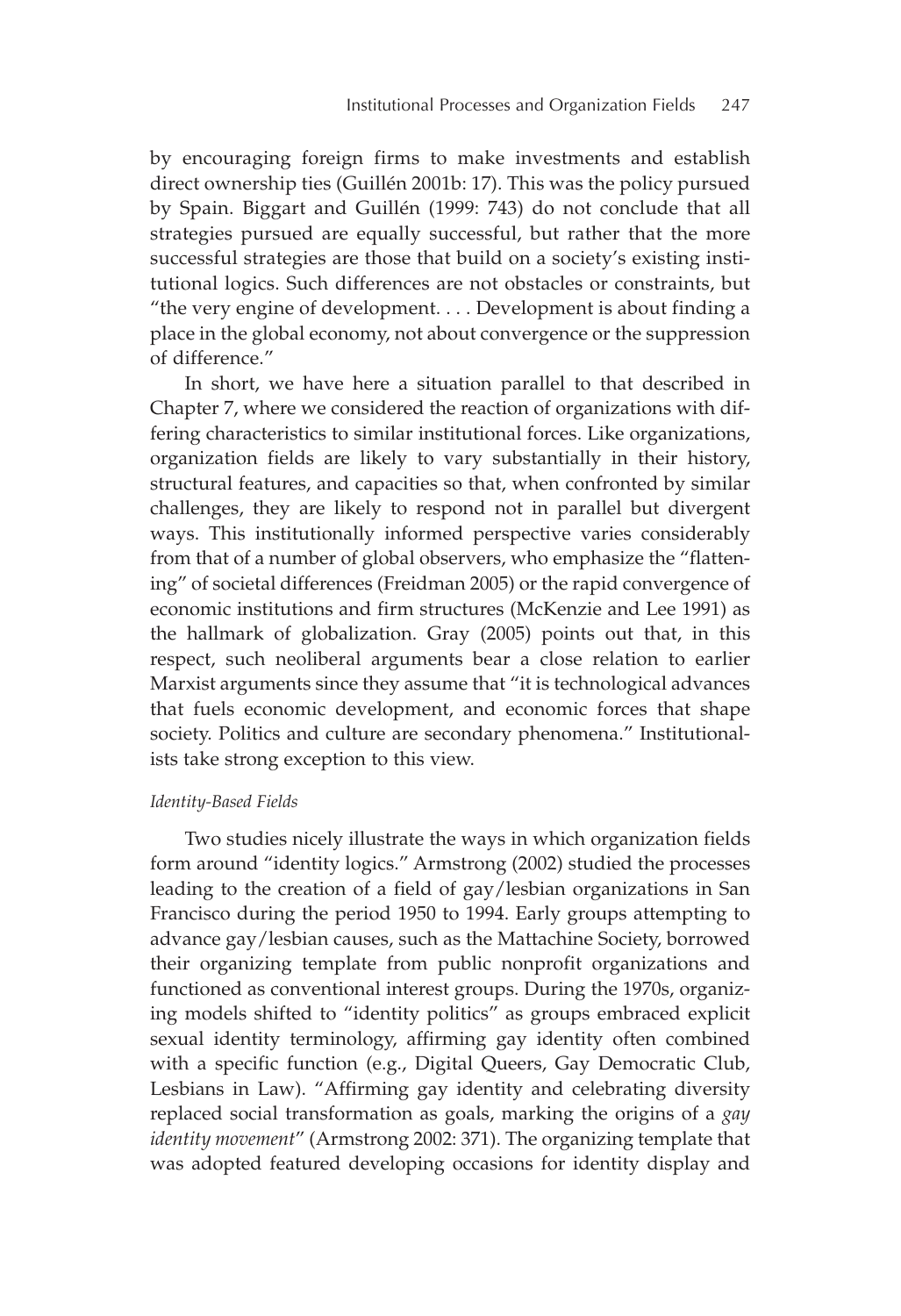self-expression; modes of organizing favored small, informal, and egalitarian units over more bureaucratic or professionalized forms. One of the more vivid images in the literature on organization fields is Armstrong's description of the colorful spectacle presented by the members of this organization field "on parade" during the gay rights celebration in San Francisco.

Like Armstrong, Rao, Monin, and Durand (2003) creatively combine social movement and institutional theory arguments in a study of "revolutionary" changes occurring in the world of French *haute cuisine.* The study examines the introduction by a rebel breed of chefs of a new culinary rhetoric, replacing classic with nouvelle cuisine. The upstart chefs emerged during the period of general political turmoil associated with student protests against the Vietnam War during 1968, a cause that rapidly became connected to a range of other anti-establishment grievances. I like to think the organizing slogan for this revolution was "Chefs of the world unite. You have nothing to lose but your sauces!"

Rao and colleagues suggest that the two cuisines—classic and nouvelle—represent differing institutional logics (rules of cooking, types of ingredients, bases for naming dishes) as well as contrasting identities for chefs in relation to waiters. Their imaginative method of tracking the progress of the new logic was to examine changes over time in the menus of leading restaurants, coding a random sample of the signature dishes of chefs between the years 1970 and 1997.

Both Armstrong and Rao and colleagues draw on a distinction in social movement theory between "interest group" and "identity politics." Most studies of social movements focus on interest groups pursuing some instrumental goal, for example, increased fairness or equality, whereas identity movements seek opportunities for "authentic" selfexpression and opportunities to celebrate and display "who we are." Identity movements seek autonomy, not social justice (Armstrong 2002; Taylor and Whittier 1992). Employing historical materials as well as in-depth interviews, Rao and colleagues examine biographies of selected chefs who personally challenged existing rules—in some cases, rules embraced by their fathers—in order to convert to the new cuisine. However, for such ideas to diffuse into a movement, they needed to be "theorized" (see Chapter 6). This process was greatly facilitated by the media and by the specialized culinary journalists, who developed the "10 commandments"—including "thou shall not overcook," "thou shall use fresh quality products"—guiding the new cuisine and advancing rationales for its adoption. Systematic counts of the number of articles published between 1970 and 1997 extolling nouvelle cuisine in culinary magazines—cultural-cognitive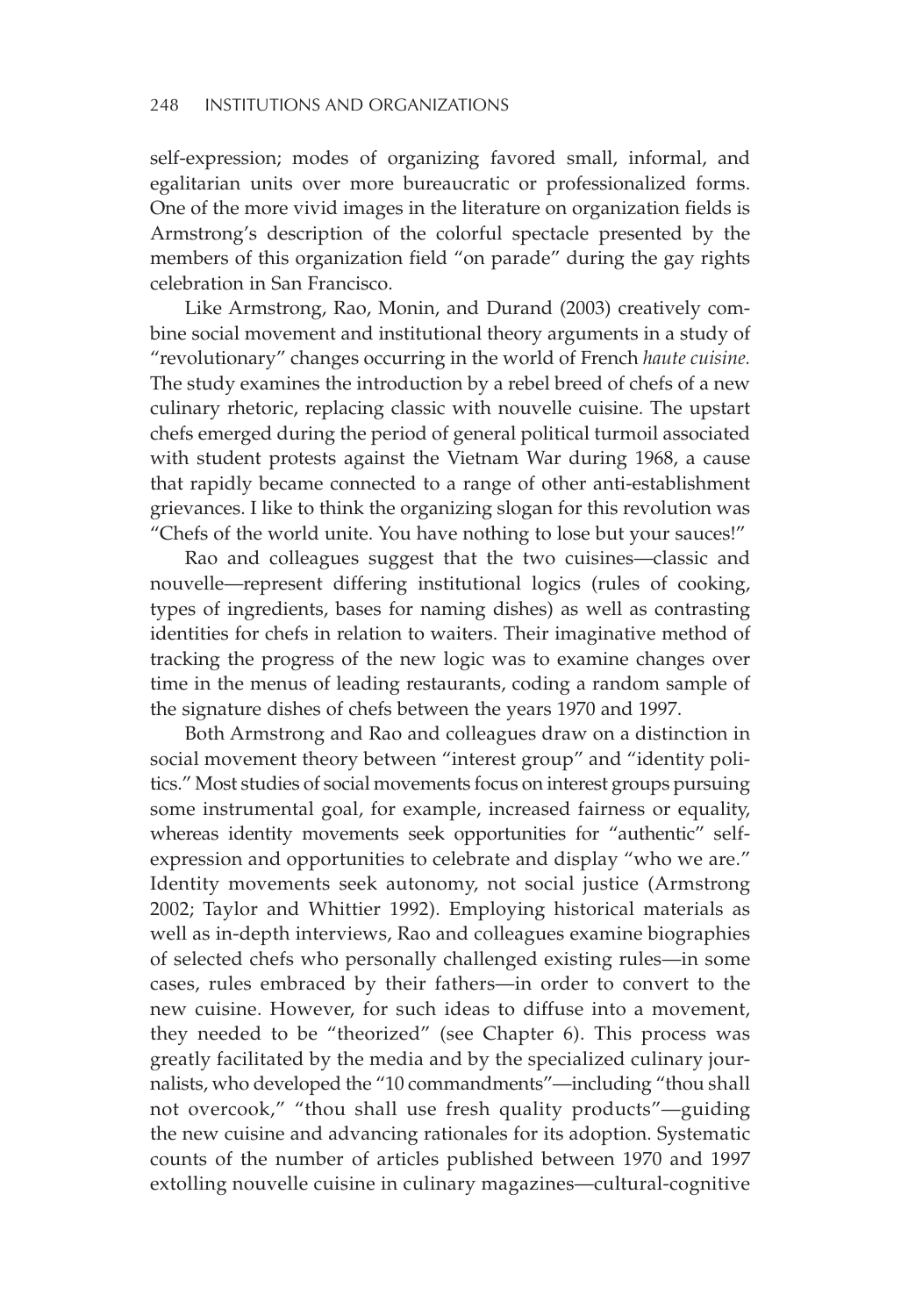legitimation—were found to correlate with adoption by chefs listed in annual directories of *Guide Michelin.*

Evidence concerning the normative legitimation of the movement came from two sources: the number of highly coveted stars from the *Guide Michelin* received by chefs who added a minimum of one nouvelle cuisine dish as part of his or her signature trio of dishes and the number of nouvelle cuisine activists elected to the executive board of the professional society of French chefs. Both were positively associated with the abandonment of classical for nouvelle cuisine. In short, the new logic was eventually endorsed by the relevant governance systems.

A particularly valuable aspect of this study by Rao and associates is its recognition of the important role played by intermediary actors in field structuration. The contributions of journalists who helped focus and frame and diffuse the new logic as well that of influential arbiters of consumer tastes—the editors of *Guide Michelin—*who gave their all-important stamp of approval to the insurgent band of chefs are systematically incorporated in the design of the study.

#### *The Structuring of Biotech Clusters*

Walter Powell and his many collaborators have examined the origins and early structuring processes of biotechnology clusters in the United States during the period 1988 to 2004 (Powell, Koput, and Smith-Doerr 1996; Powell and Owen-Smith 2012; Powell, Packalen, and Whittington 2012; Powell and Sandholtz 2012). Their study design is unusual in that their sample includes 661 biotech firms worldwide and their more than 3,000 partners. They focus on the origins—in their terms, the "emergence"—of successful biotech clusters in the United States, asking why three regional clusters have been so successful compared to firms in other areas. Their approach relies heavily on network approaches due to the fact that networks are an essential ingredient in this arena because all of the relevant capabilities required are rarely found within a single organization or type of organization.

Three clusters—localized organization fields—were most successful in forming during this period: the San Francisco Bay area took the lead in the 1970s and 1980s, the Boston area came later in the 1990s, and the San Diego area developed more slowly and somewhat later. The investigators argue that these more successful clusters emerged because of (1) a rich mixture of diverse organizations, including universities, nonprofit research centers, research hospitals, start-up companies, and venture capitalists; (2) the presence of an "anchor tenant,"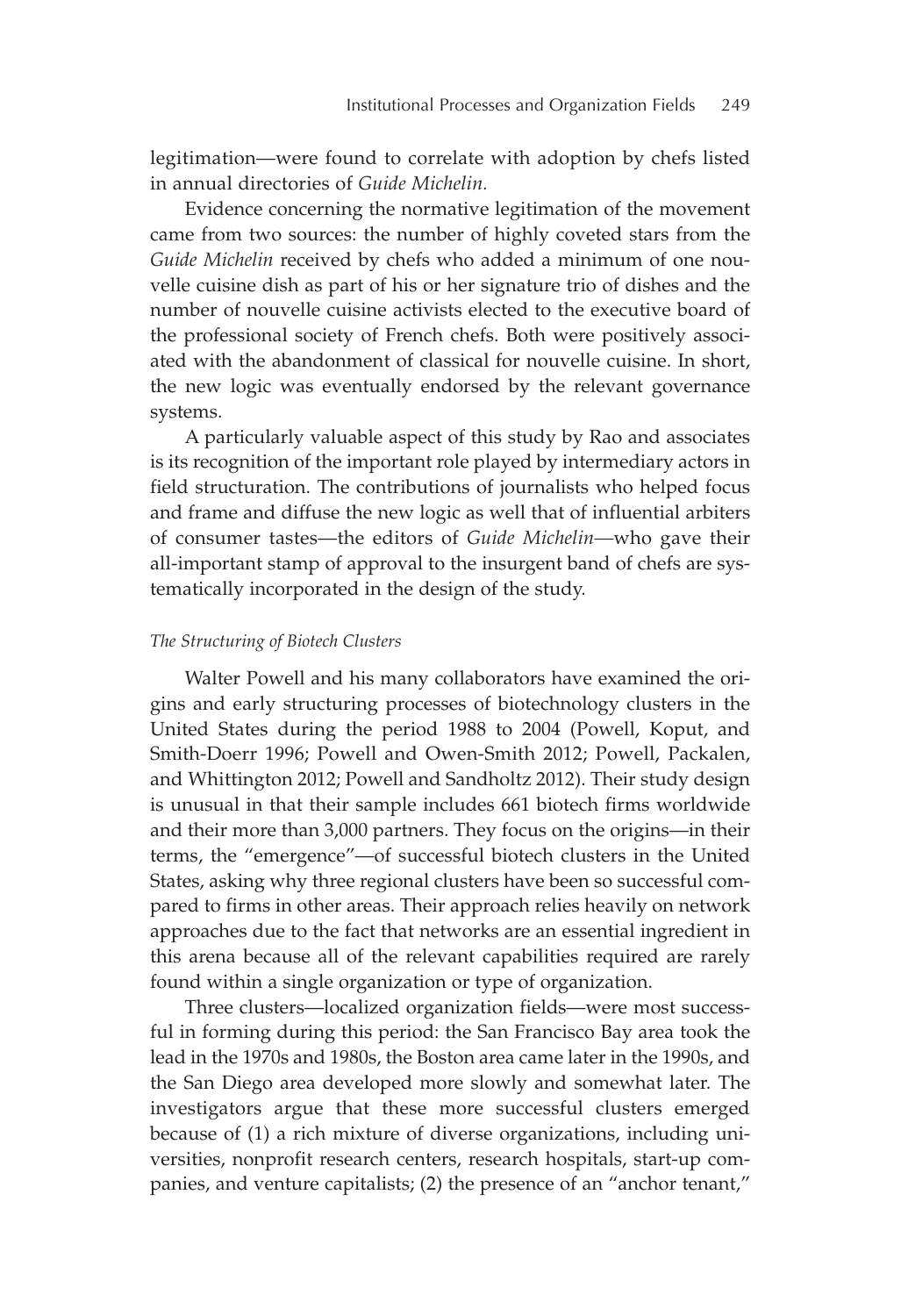an organization possessing "the legitimacy to engage with and catalyze others in ways that facilitate the extension of collective resources"; and (3) some form of cross-network mechanism to enable "ideas and models to be transmitted from one domain to another" (Powell, Packalen, and Whittington 2012: 439).

No single model of successful field creation was revealed by the three cases; multiple recipes were employed. Thus, the identity of the anchor tenant varied from case to case: In San Francisco, cluster formation was heavily influenced by the matchmaking efforts of venture capitalists; in Boston, public research organizations, including universities and research institutions, provided significant leadership; and in San Diego, biotech firms, both small start-ups and mature firms, were the most instrumental. In San Diego, a failed acquisition effort between an established firm and a new firm fueled job mobility and information sharing in the area. In all cases, the anchor tenants were able to generate the new types of organizations—hybrid forms—that permitted "boundary crossing": the mixing of institutional logics and practices that allowed the translation of ideas from one realm, basic science, to another, the creation of commercial products. Science and commerce were lashed together in diverse ways as career flows triggered disruption: "Moving energy from one realm into another, or converting reputations and resources in one domain into motivating energy in a new arena, unlocked existing social bonds and expectations, creating space for a new form" (Powell and Sandholtz 2012: 407).

Regional agglomeration occurred in the three successful clusters because of successful collaborations that developed across a diverse array of organization forms. By contrast, in the eight less successful regions examined, single organization forms dominated, resulting in a mixture less capable of spawning successful collaborations among organizations, let alone new organizational forms.

The research by Powell and colleagues differs from previous field studies in part because of the changing nature of organizations and industries. Throughout the 19th and 20th centuries, fields were structured around some focal organizational populations (e.g., healthcare organizations) or an occupation (e.g., gourmet chefs). Students of new industries emerging during the late 20th and early 21st centuries, by contrast, have been compelled to focus on a diverse field of interdependent organizations; no one organization contains the requisite know-how and skills to determine the trajectory of field structure and development. Rather, the focus has been on industrial regions (e.g., Saxenian 1994) and related types of networked systems (Smith-Doerr and Powell 2005). Moreover, in a time of global competition and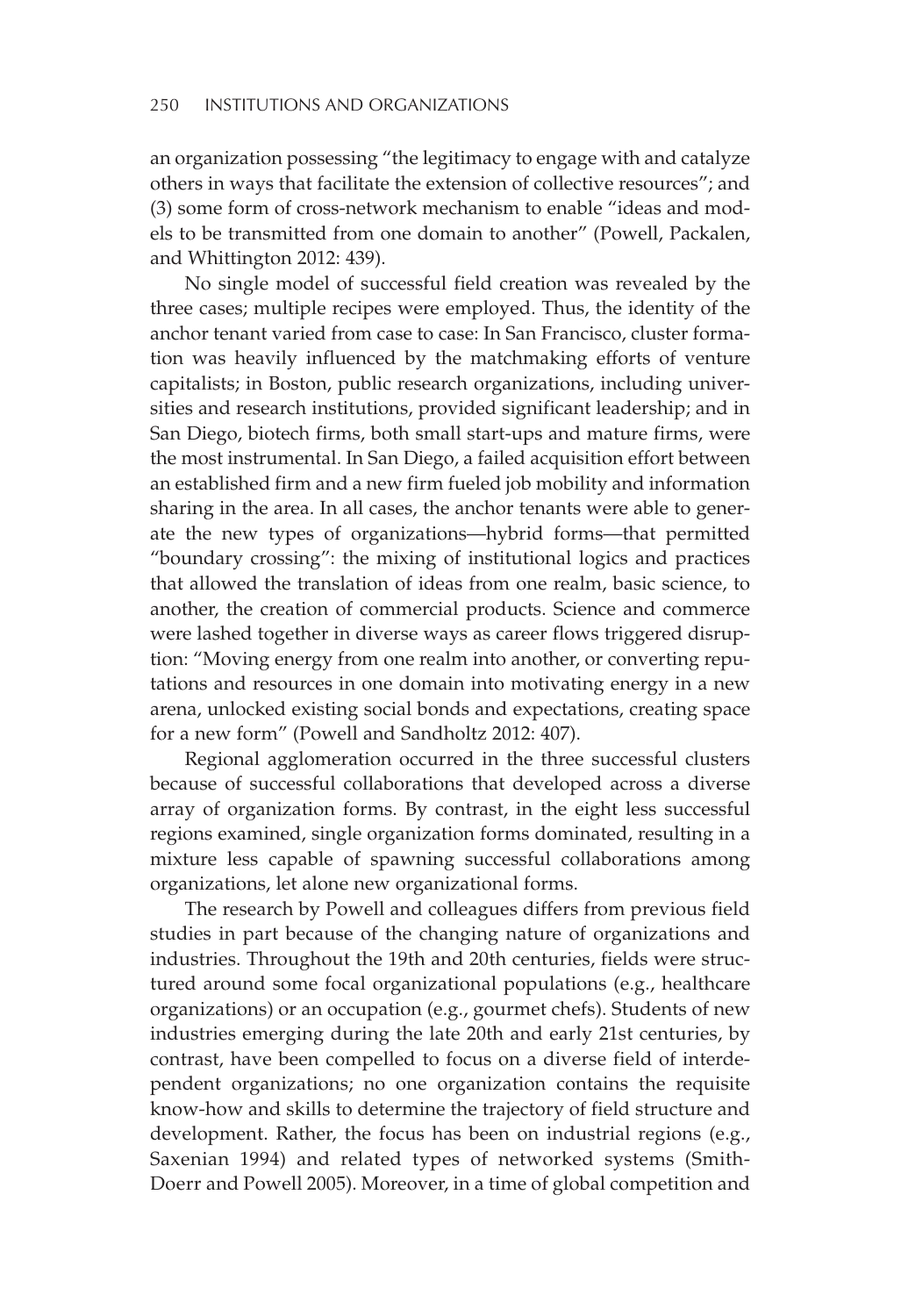rapidly changing demand structures, even more conventional industries, long dominated by Fordist-style, vertically integrated organizations, are being decomposed in favor of a variety of networked forms and flexible commodity- and value-chain production systems (Gereffi 2005; Harrison 1994).

# **Thinking Across Fields**

A common theme in research on organization fields is the movement of ideas and modes of organizing from one field to another. Fields are never self-contained; they are always subfields of larger societal systems and, particularly in contemporary societies, are obliged to a varying extent to take into account the ideas and actions taking place in neighboring fields. This is hardly a new idea. As Marens (2009) emphasizes, some of Karl Marx's foundational ideas about the engines of change in any political economy deal with the role played by contradictory logics lodged in institutions (ideologies; see Chapter 1). Clemens and Cook (1999) invoke Marx to motivate their argument that many change processes in organization fields have their origins in "internal contradictions"—instabilities inherent in coexisting systems of belief and practice. Seo and Creed (2002: 223) elaborate this argument with a series of hypotheses regarding the ways in which "institutional arrangements create various inconsistencies and tensions within and between social systems" that transform actors into change agents.

# *The Diffusion of Market Logics*

While it is not overly apparent in the studies of field structuration processes just reviewed, many field studies over the past three decades reveal a common theme. They chronicle the incursion of economic (specifically, market) logics into organization fields previously organized around other logics. In particular, fields once dominated by professional (including nonprofit), public (state), or craft logics have been colonized by neoliberal views emphasizing competition, privatization, cost-benefit analysis, and outcome measures stressing financial indicators. As a consequence, institutional models for organizing have been altered: Collegial structures have given way to hierarchical arrangements, and discretion and power have shifted from professional and craft workers to managers and financial analysts. Such is the power of ideas!

Originating in Austria, a group of economists surrounding Frederick Hayek, during the late 1930s became concerned with state expansion,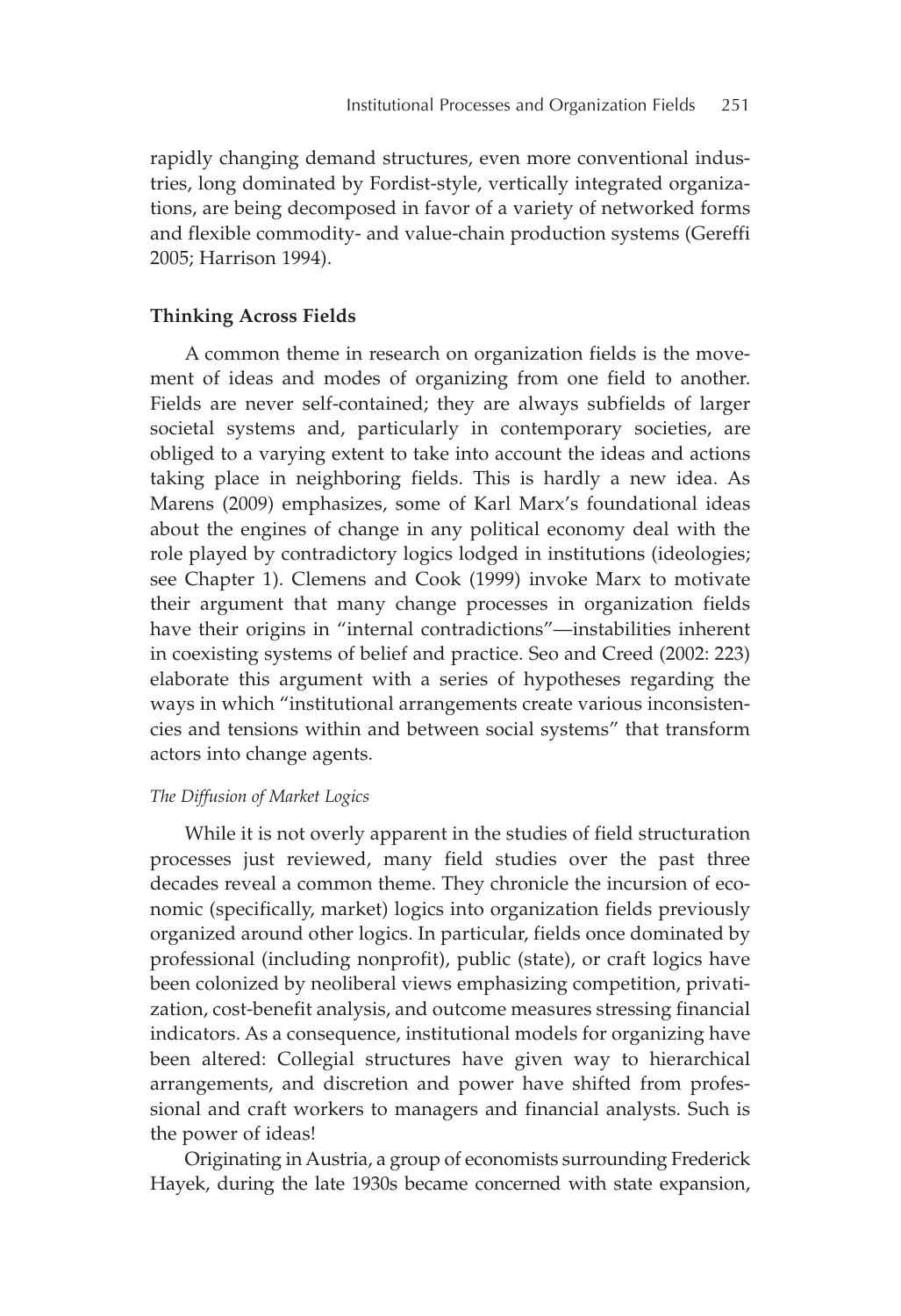especially in socialist and fascist regimes, and argued for the value of a more competitive, less regulated economy. These ideas were advanced by Milton Friedman and other economists at the University of Chicago, giving rise of the Chicago school of neoliberalism embraced by many conservative think tanks and politicians (see Harvey 2005; Prasad 2006). They were also fueled by the rapid expansion of global competition among societies, encouraging governments to reduce regulations and taxes on firms and to cut spending on programs these taxes supported, especially welfare spending (Campbell 2004: Ch. 5). Moreover, they became the basis for policy and funding guidelines adopted by a variety of powerful international multilateral financial institutions, such as the World Bank and the International Monetary Fund (IMF), who made the acceptance of these assumptions a criteria for receipt of loans and grants by participating nation-states (Peet 2009).

Among the field studies that I just summarized, the invasion of neoliberal ideas is most apparent in the healthcare study conducted by my colleagues and me, but is also evident in Fligstein's study of the rise of financial criteria to displace manufacturing values in multidivisional corporations and in the study of biotech firms by Powell and colleagues, who describe the rise of commercial logics to supplement and fuse with academic logics. The wider literature provides many additional examples, among them:

• In professional and craft realms, work by Thornton (2004) and Thornton and Ocasio (1999) examines a shift in the higher education publishing industry from an editorial logic to a market logic. These shifts were reflected in a decline in the number of personal imprints (an indicator of editorial control), greater likelihood of becoming a division within a multidivisional firm, and a change in the criteria of executive succession within these firms.

Related work by Greenwood and Suddaby (2006) describes changes in recent decades in corporate accounting firms, as many of them have shifted from operating as single professional organization employing a professional partnership model to multiservice firms structured as a managed professional business form. As a consequence, accountants are subject to more centralized, managerial controls. (For related studies of changes in law, accounting, and healthcare, see Brock, Powell, and Hinings, 1999.)

• Work by a variety of scholars chronicles the incursion of market logics into the public sector. Arguments began in earnest during the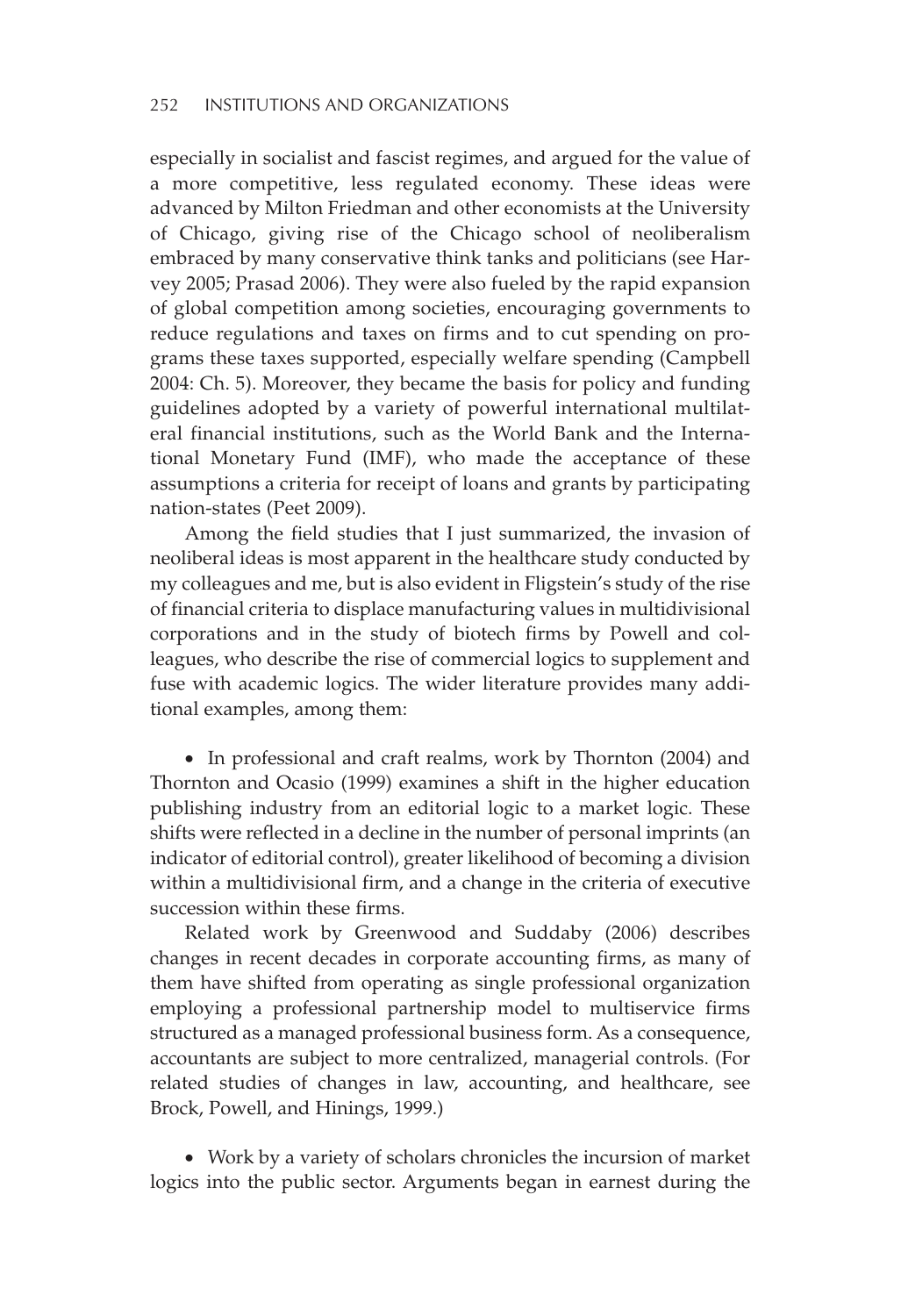1970s that governments needed to be "run more like a business." Among the reforms introduced are contracting out services or functions to the private sector, the use of "public enterprises" (publically owned organizations that are dependent on nontax revenues), and public-private partnerships (see Brooks, Liebman, and Schelling 1984; Osborne and Gaebler 1992; Smith 1975). Similar attempts to restructure government—to increase accountability, emphasize output controls, employ private sector styles of management, and concentrate power in professional managers rather than civil service officials—have been carried out under the banner of "new public management" in the United Kingdom and its former colonies and in Scandinavia (see Greenwood and Hinings' 1993, study of municipal governments described above; see also Christensen and Laegreid 2001).

Research by Zelner, Henisz, and Holburn (2009) examines the decision by more than 80 countries to privatize electric power utilities involving more than 970 projects during the period 1989 to 2001. The countries experienced strong ideological pressures associated with a growing consensus among economic and political decision makers as well as the lending policies of multilateral agencies such as the World Bank and the IMF to sell off state-owned facilities and encourage private power development. Although large numbers succumbed to these pressures, analysis revealed that during the period of observation, about 20% of the projects involving 37% of the countries experienced retrenchment, restoring the political objectives of the state-centered model without formal repeal of the neoliberal measured adopted. Responding to domestic sociopolitical normative and cognitive forces, a number of states were able to push back on neoliberal "reforms."

• Not only the public sector but the nonprofit and voluntary sector has also been besieged by reformers attempting to restructure them around more "businesslike" models (Powell and Steinberg 2006; Salamon 2002). Hwang and Powell (2009) provide a nuanced study of these rationalization processes occurring in recent decades in a sample of nonprofit organizations in the San Franciscan metropolitan area driven largely by pressures from public agencies and foundations to bring in professional managers. Volunteers have been replaced by paid staff, and managers have introduced systems to improve accountability and "benchmarking" to induce competitive processes and increase efficiency. The discretion once enjoyed by "substantive professionals" (e.g., social workers, mental health personnel) has been curbed in favor of more centralized "strategic" goal setting and managerial controls.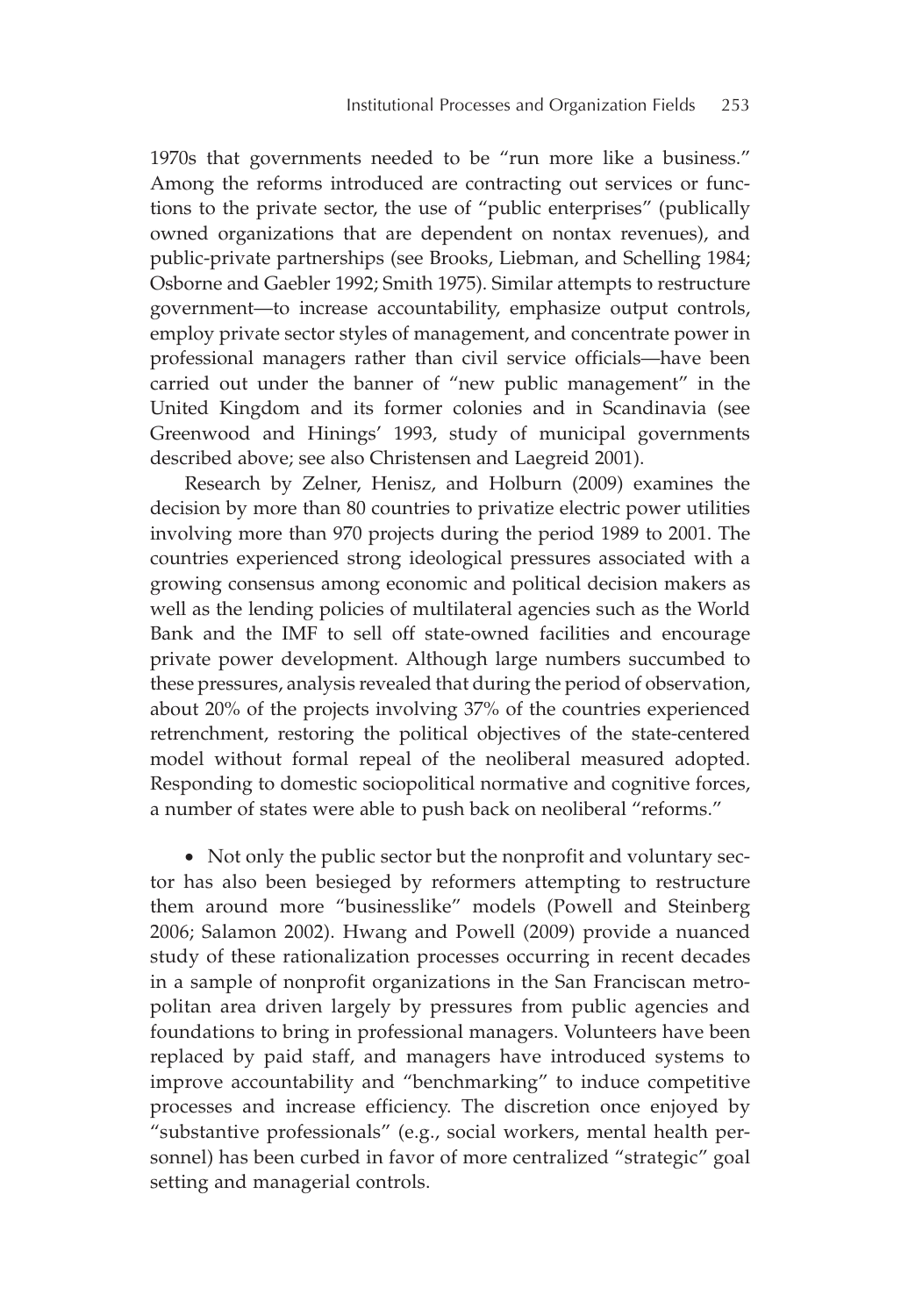#### 254 INSTITUTIONS AND ORGANIZATIONS

Another example of related processes is provided by the study by Lounsbury and colleagues (2003) described earlier of recycling systems shifting from volunteer to for-profit forms. Also, many studies have been conducted of the conflicts between business and artistic values in cultural industries such as architecture, the performing arts, and film and TV production (e.g., Jones and Thornton 2005; Lampel, Shamsie, and Lant 2006). A different mode of entry by the private sector into fields traditionally associated with nonprofit enterprise is represented by the *social enterprise*—a hybrid form that employs conventional commercial strategies to achieve social ends, such as improving living conditions and protecting the environment (Billis 2010).

• Another field recently impacted by economic logics is that of higher education. There are examples on many fronts, but I focus on three field studies that probe these changes. I already discussed in Chapter 6 Kraatz, Ventresca, and Deng's (2010) study of changes in the organization structure of a number of liberal arts colleges as they introduced "enrollment" management as a way to increase the salience for admissions officers of taking into account a student's ability to pay. But student choices are also reshaping liberal arts programs. Research by Brint and colleagues (Brint 2002; Brint, Proctor, Murphy, and Hanneman 2012) reports that these colleges are increasingly responding to a "market model" in which students are viewed as consumers whose choices should drive the structure of the curriculum. As a consequence, during the period 1980 to 2000, growth in the more institutionalized and "basic" fields of knowledge such as English and mathematics were rapidly outpaced by that in more professionally oriented and "practical" fields of study (e.g., business, engineering, health sciences). These changes were also found to be associated with changes in donor priorities.

The third study marks changes on the research side of universities as technology-transfer offices have grown rapidly to allow universities and their faculties to reap the financial fruits of knowledge creation (Colyvas and Powell 2007). The kinds of activities that once were a cause for expulsion—financially profiting from the knowledge one had created by making it proprietary—were relatively quickly accepted by major universities and led to a redrawing of the boundaries around what kinds of actions and interactions with firms were considered to be legitimate.

Are such changes inevitable? Taking a longer-term historical view, Schneiberg and a variety of collaborators argue they need not be. They point out that in any robust economy, a variety of models for organizing economic activity coexist and compete at any given time. Even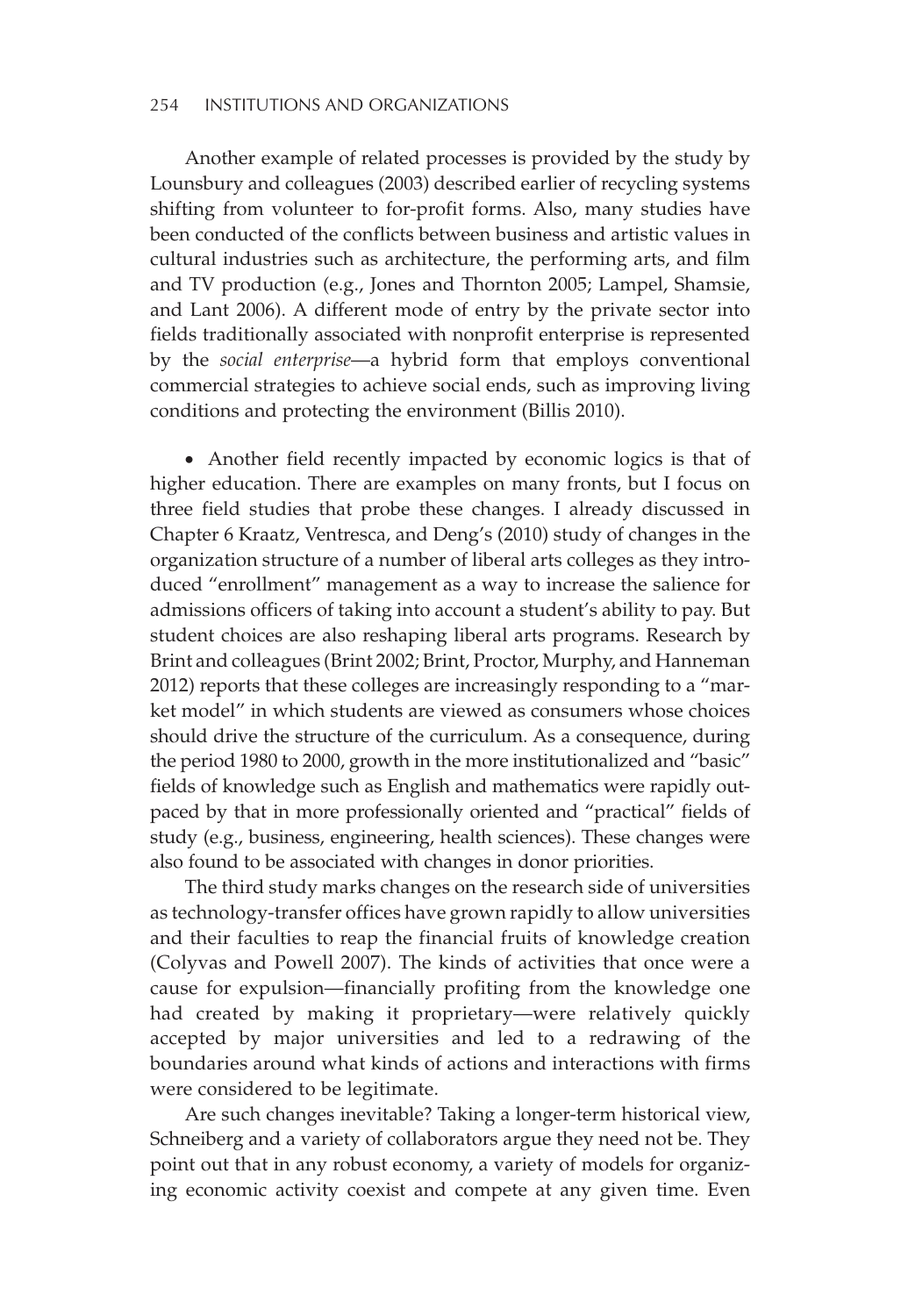during the period of most active industrial development at the turn of the 20th century, which witnessed the dominance of mass production and corporate forms, many associational models, including cooperatives, mutual associations, and municipal utilities, continued to flourish in many sectors of the economy (Berk and Schneiberg 2005; Schneiberg 2007). These alternative organizational templates are available and remain viable in selected contexts. For example, even in the current neoliberal era, a significant number of mutual savings and loan associations well embedded in their communities have successfully resisted conversion to stock company form (Schneiberg, Goldstein, Kraatz, and Moore 2007).

# *The Diffusion of Religious Logics*

Although there have been relatively few studies by institutional scholars dealing with the diffusion of religious logics from their home domain, this clearly represents one of the major arenas of social change in our time. In more traditional societies, we observe that religious beliefs and practices often penetrate and strongly shape others societal sectors, such as politics and education. Thus, in many contemporary Muslim-dominated societies, we observe the playing out of religious doctrines in many non-church contexts. Such trespassing has been largely curtailed in most contemporary secular societies until recent decades.

Much to the surprise of many sociologists who had grown accustomed to the steady march of secularism (e.g., Habermas and colleagues [2010] view with alarm the derailing of the Enlightenment project of modernism), three mainstream religious faiths—Christianity, Islam, and Judaism—have all experienced a major surge of fundamentalism within their ranks. Fundamentalism may be viewed as a religiously based cognitive and affective orientation to the world that entails resistance to change and the ideological orientation of modernization (Antoun 2001; Emerson and Hartman 2006). And, as a consequence, numerous fundamentalist religious leaders and lay believers have become increasingly active in introducing their beliefs into kinship systems, defending traditional gender roles; political contexts, as the basis for supporting particular issues or candidates; and educational systems, as guidelines for revising curricula or selecting teaching personnel.

A useful examination of attempts by religious activists to influence school curricula was conducted by Binder (2002), who studied the efforts of evangelical Christian groups to introduce "creationist" arguments into the science curricula in four public school systems during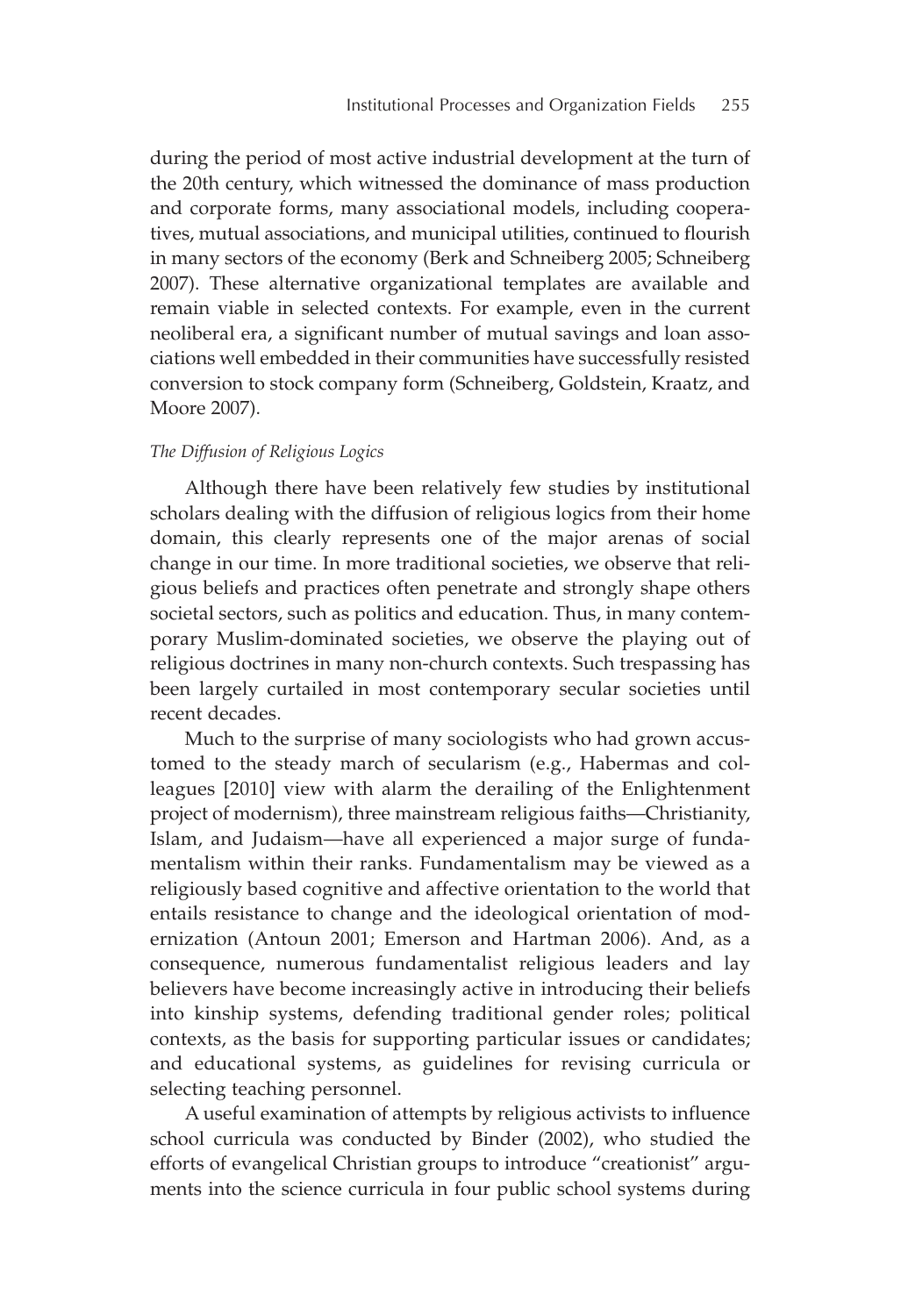the period 1981 to 2000. Efforts occurring in three states (Louisiana, California, and Kansas) were chronicled at multiple levels (local, state, national) and across multiple types of actors and forums (activists and school-level professionals, state and federal courts, school boards, and state legislatures). Her research suggests that the efforts of religious groups (challengers) were more successful in cases where the changes advocated were framed not as melding science and religious beliefs but as allowing "all children to feel welcome in publicly paid-for schools and to offer 'balanced' scientific instruction in science classrooms for the good of *science*" (p. 220). Even so, these efforts were observed to be more effective in changing political policies than in changing withinschool institutional practice. We need more studies of this important source of institutional change.

# ❖ A REVISED AGENDA AND FRAMEWORK

Davis and Marquis (2005) have suggested that the time has come to seriously consider whether the organization is the appropriate level of analysis for most of the questions we social scientists want to address and the processes we seek to understand. The view of "an organization" as a relatively independent and self-contained actor engaged in mobilizing resources to accomplish specific goals has always been more applicable to the Anglo-American scene than that of Europe or Asia, where organizations are heavily embedded in state-level or broader collective systems. And even in the United States, as global interdependence increases and new industries emerge, the notion of a stable firm conducting business in regularized ways over time seems less applicable to a wide range of economic activity. As far back as 1937, Coase noted that in a market economy we find "islands of conscious power in this ocean of unconscious cooperation like lumps of butter coagulating in a pail of buttermilk" (p. 388). And the lumps seem to be melting ever more quickly!

In a related vein, a number of social scientists are urging that we turn our attention to the study of processes rather than the study of structure—to *organizing* rather than *organizations* (Scott and Davis 2007: Ch. 14). In preceding chapters, I noted a new emphasis on structuration processes, on institutional "work" rather than institutions, and on social mechanisms. Davis and Marquis (2005) argue that attention to field-level processes may be the salvation of organization studies, suggesting that "an appropriate aspiration for organization theory in the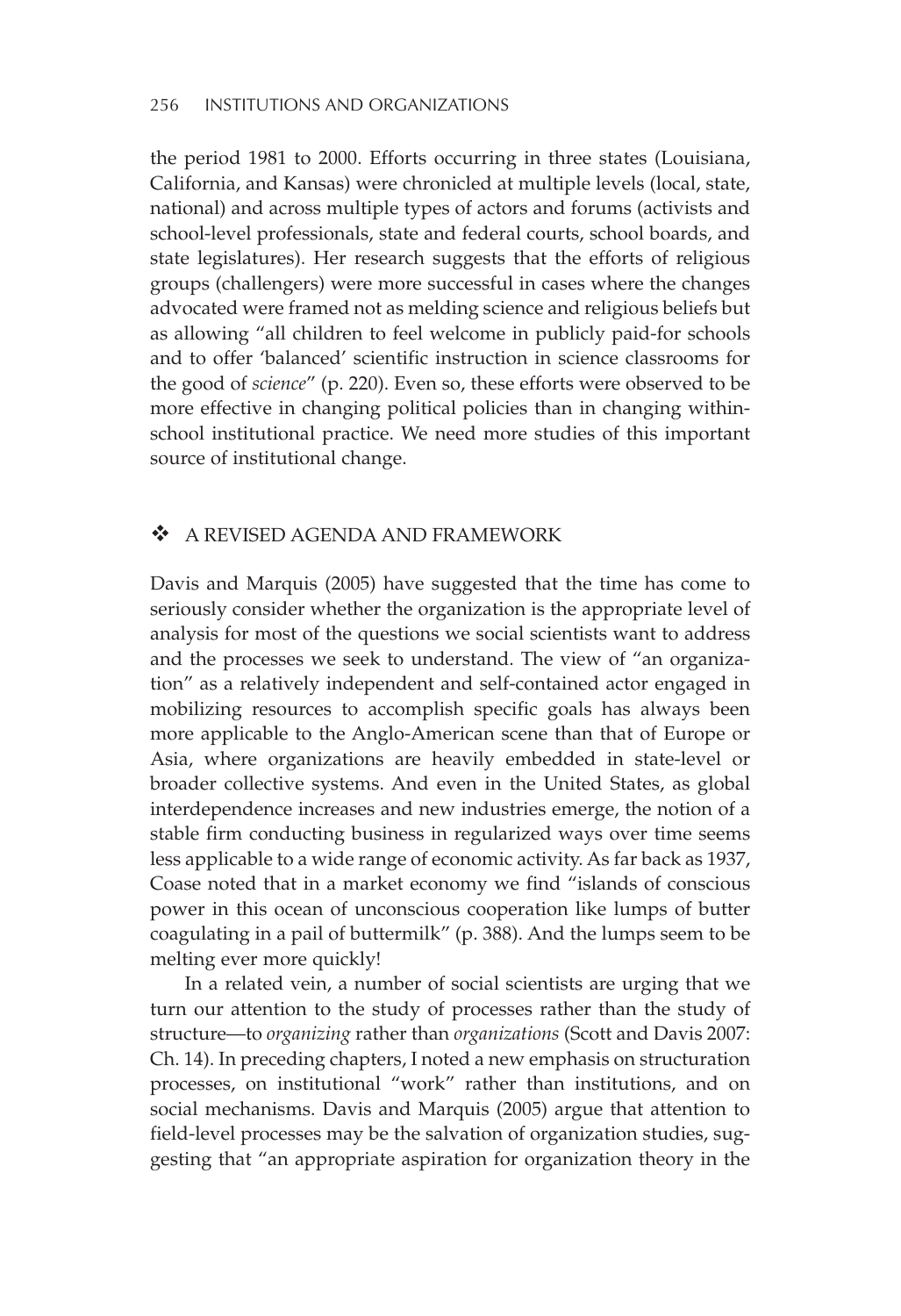early 21st century is providing a natural history of the changing institutions of contemporary capitalism." While I tend to concur, I would add that others, such as social psychologists, can also usually participate in this project by examining the role of individual actors as they respond to and shape these processes. So, more broadly, this may be an appropriate agenda for all of social science.

A number of these themes are summarized and captured by a discussion of field studies and the natural environment by Hoffman and Ventresca (2002). Their detailed comments will not be reviewed here, but I think it instructive to reproduce their table "expanding" the elements of field-level analysis (see Table 8.1). They celebrate the advantages of adopting this higher, more encompassing level of analysis, emphasize the shift from structure to process, insist on attention to the empowering as well as the constraining effects of institutions, attend to both structural and cultural elements, and recognize a larger role for power processes and strategic action.

| Element                           | Current View                                    | Expanded View                                      |
|-----------------------------------|-------------------------------------------------|----------------------------------------------------|
| Level of analsis                  | Organisation-level<br>activity                  | Field-level activity                               |
| Market activity                   | Rationally directed                             | Politically inflected                              |
| Fields                            | Centered on common<br>technology and<br>markets | Centered around issues of<br>debate                |
|                                   | Domains of stability                            | Domains of contest, conflict,<br>and change        |
| Institutions                      | Things                                          | Process and Mechanisms                             |
|                                   | Constraints                                     | Opportunities and<br>Constraints                   |
|                                   | Cognitive                                       | Cognitive and political                            |
| Central organizing<br>concept     | Isomorphism                                     | Collective rationalality                           |
| Institutions and<br>organizations | Separate levels of<br>analysis                  | Linked levels of analysis                          |
| Field/organization<br>interface   | Unidirectional from<br>field to organization    | Dual-directional between<br>field and organization |

**Table 8.1** Expanding the Elements of Environmental and Field-Level Analysis

*(Continued)*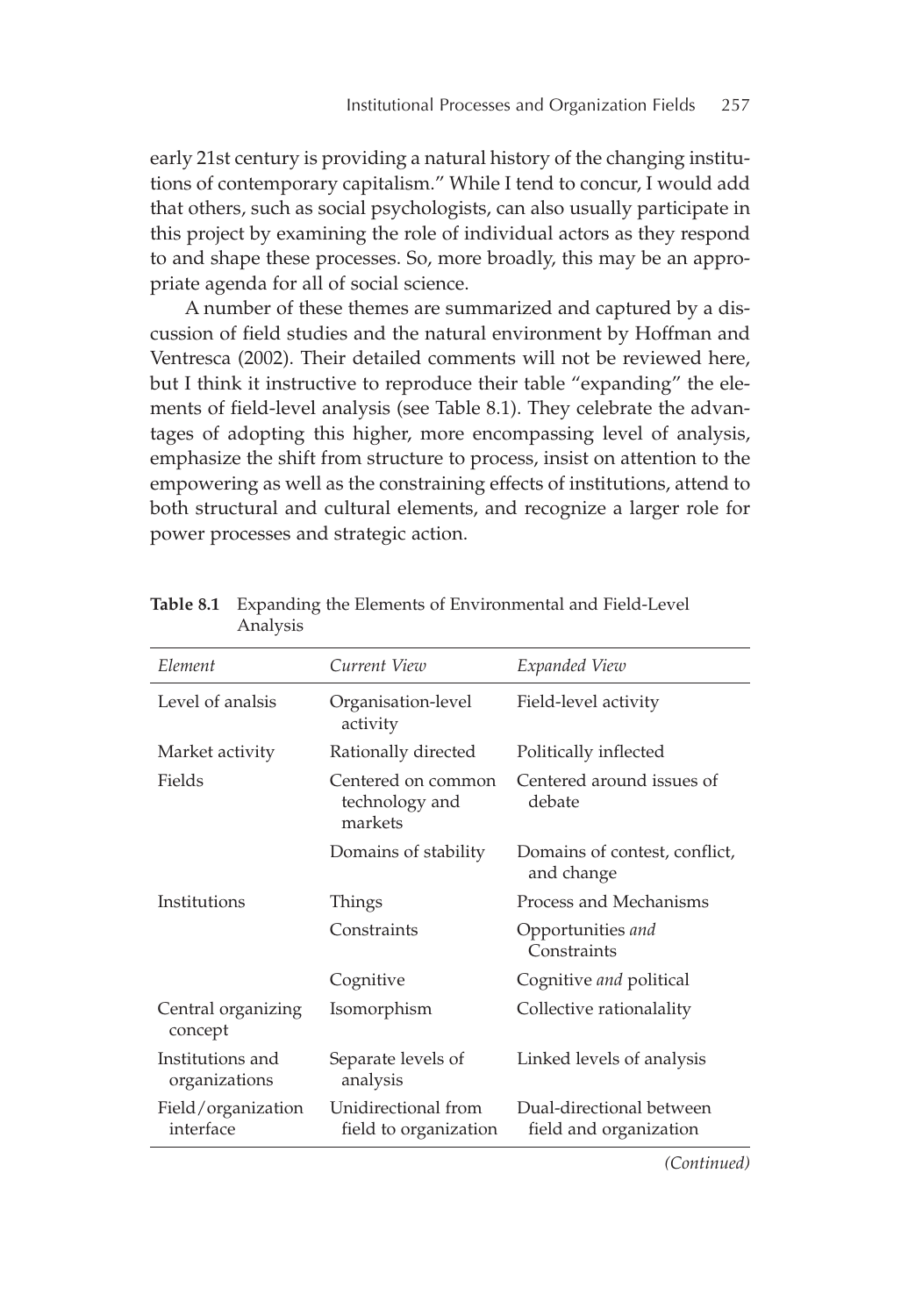| Element                    | Current View                                 | Expanded View                                                      |
|----------------------------|----------------------------------------------|--------------------------------------------------------------------|
|                            | Uniform across<br>organizational<br>contexts | Affected by organizational<br>filtering and enactment<br>processes |
| Organizational<br>activity | Defined by field-level<br>activity           | Negotiated with field-level<br>constituents                        |
|                            | Strategically inert                          | Strategically active                                               |
|                            | Scripted                                     | Entrepreneurial                                                    |
|                            | Homogeneous                                  | Heterogeneous                                                      |
| Institutional change       | Undeveloped                                  | Open to entrepreneurial<br>influence                               |

#### **Table 8.1** (Continued)

SOURCE: From *Organization, Policy, and the Natural Environment: Institutional and Strategic Perspectives* by Hoffman, Andrew J., and Marc J. Ventresca, editors. Copyright © 2002 by the Board of Trustees of the Leland Stanford University. All rights reserved. Used with the permission of Stanford University Press, www.sup.org.

# ❖ CONCLUDING COMMENT

The concept of organization field expands the framework of analytic attention to encompass relevant actors, institutional logics, and governance structures that empower and constrain the actions of participants both individuals and organizations—in a delimited social sphere. It includes within its purview all of these parties that are meaningfully involved in some collective enterprise—whether producing a product or service, carrying out some specific policy, or attempting to resolve a common issue. The concept has not only encouraged attention to a "higher" (more encompassing) level of analysis; it has stimulated interest in organizational processes that take place over longer periods of time. To adequately comprehend the determinants, mechanisms, and effects of significant institutional change—or stability for that matter demands attention to longer time periods.

Organization fields vary considerably among themselves and over time. The concept of field structuration provides a useful analytic framework, allowing investigators to assess differences among fields and to track changes over time in the extent of the field's cultural coherence and nature of its structural features.

While it would appear that a field-level focus would detract attention from our attempt to understand the behavior of individual organizations and their participants, I believe that this is far from being true.